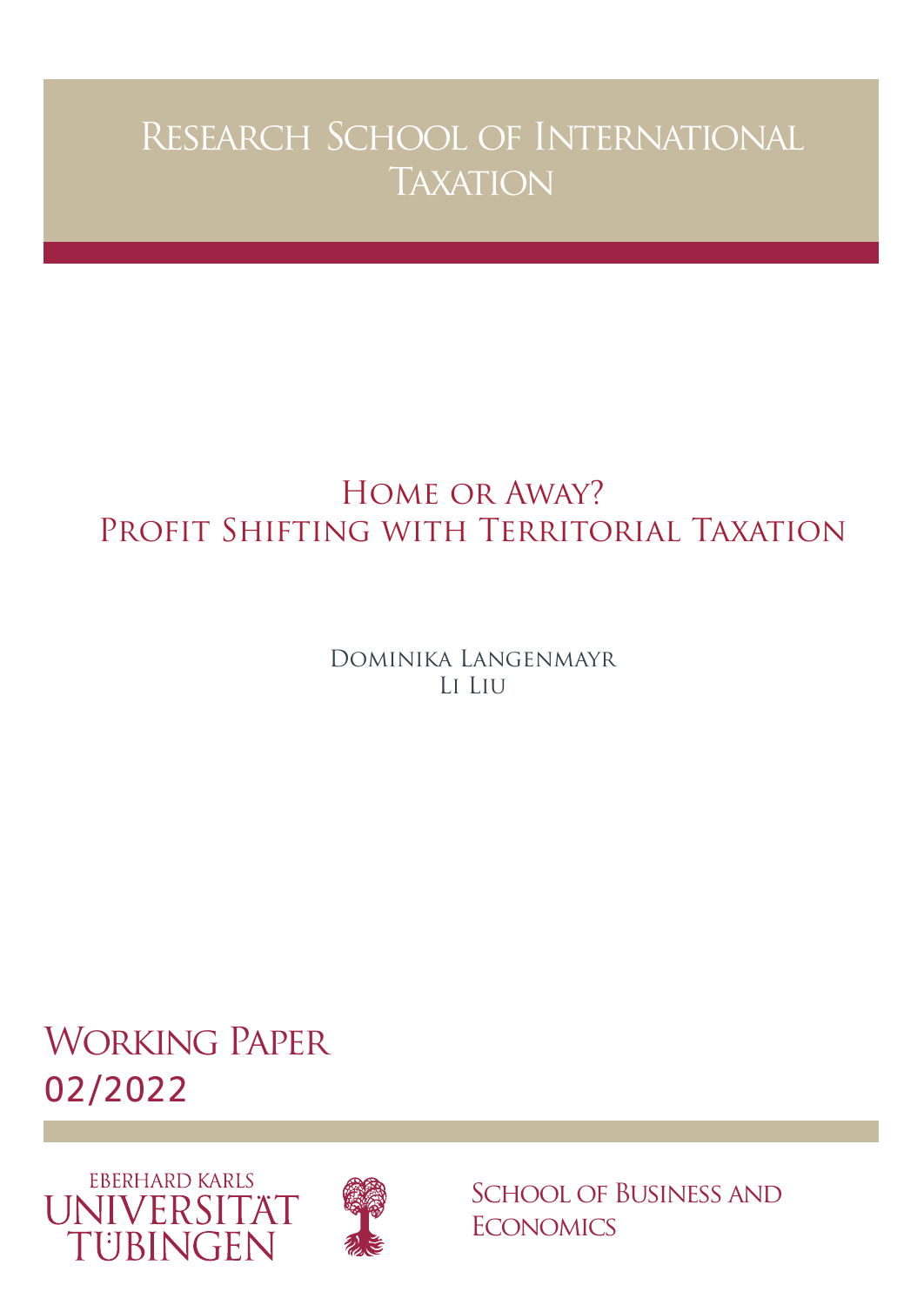## Home or Away? Profit Shifting with Territorial Taxation<sup>∗</sup>

Dominika Langenmayr†

Li Liu‡

KU Eichstätt-Ingolstadt and CESifo

IMF and Oxford University

8th July 2021

#### Abstract

In 2009, the United Kingdom abolished the taxation of profits earned abroad and introduced a territorial tax system. Under the territorial system, firms have strong incentives to shift profits abroad. Using a difference-in-differences research design, we show that profits of UK subsidiaries in low-tax countries increased after the reform compared to subsidiaries of non-UK multinationals in the same countries by an average of 2 percentage points. This increase in profit shifting also leads to increases in measured productivity of the foreign affiliates of UK multinationals of between 5 and 9 percent.

Keywords: profit shifting, territorial tax system, multinational firms JEL Classification: H25, H87, F23

<sup>∗</sup>We are grateful to John Damstra and Dongxian Guo for excellent research assistance. We thank Kimberly Clausing, Daniel Dias, Jim Hines, Michael Keen, Martin Simmler, Michael Smart, Ian Wooton and seminar participants at the IMF, in Leipzig, Oxford, the CEPR Business Taxation Workshop in St. Gallen, the NTA 2018 and the IIPF 2019 meetings for helpful comments. Any remaining errors are our own. Work on this project was started when Dominika Langenmayr visited the Oxford University Centre for Business Taxation, she is grateful for their hospitality. She also thanks the German Research Foundation for funding (grant LA  $3565-4/1$ .

<sup>†</sup>Address: Ingolstadt School of Management, Auf der Schanz 49, 85049 Ingolstadt. E-mail: dominika.langenmayr@ku.de.

<sup>‡</sup>Address: 1900 Pennsylvania Avenue, Washington DC, 20009. Email: lliu@imf.org. The views expressed are the authors' and do not necessarily represent the views of the IMF, its Executive Board, or IMF management.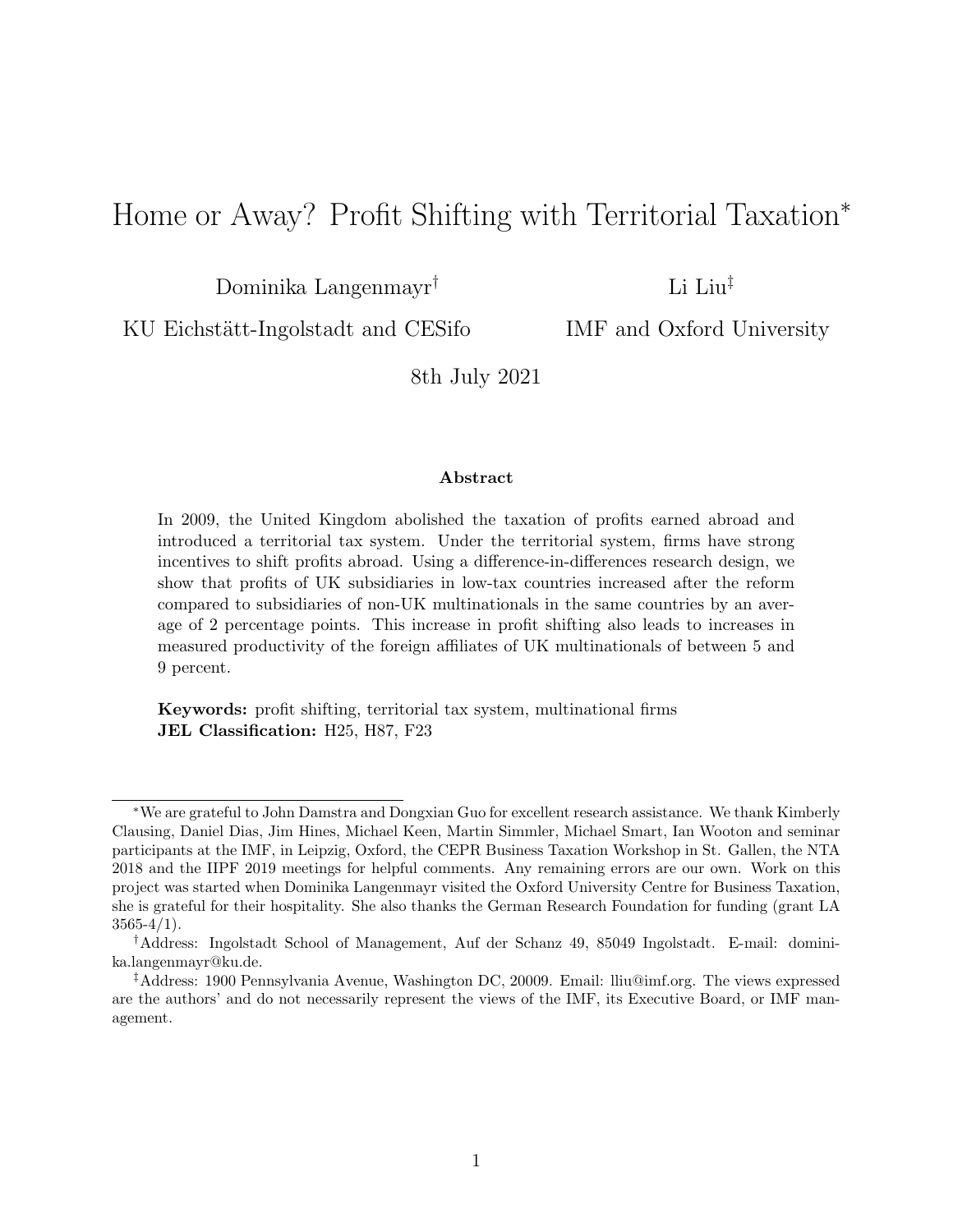## 1 Introduction

Tackling tax avoidance by multinational corporations has been on top of the international tax policy agenda since the global financial crisis of 2008. The G20/OECD initiative on Base Erosion and Profit Shifting (BEPS) now involves more than 130 countries under the umbrella of the Inclusive Framework. The aim is to develop approaches that limit the options for multinational corporations to shift profits to low-tax countries and thus to collect more tax revenue, recognizing that many aspects of the the current international tax system are outdated and can inadvertently facilitate BEPS.

The unprecedented political effort to address profit shifting is paralleled by growing empirical research on this topic.<sup>1</sup> The majority of this research focuses on differences in cross-border statutory corporate tax rates as the primary driver of profit shifting.<sup>2</sup> We complement this literature by examining a more fundamental aspect of the tax system: the system of taxation for foreign earnings of multinational firms. Some countries tax the worldwide earnings of resident corporations (a *worldwide* tax system), whereas others exempt foreign earnings (a territorial tax system). Many countries have moved from a worldwide to a territorial tax system in the last two decades, the latest being the US following the 2017 Tax Cuts and Jobs Act (TCJA).<sup>3</sup> All G7 countries (and most of the OECD countries) now tax their multinationals with a territorial approach. Compared to the worldwide system, territorial taxation of multinationals is associated with greater incentives for outward profit shifting. However, despite the global trend of introducing a territorial tax system, there is little empirical research on this major disadvantage of territorial taxation.

We provide the first evidence on the causal effect of territorial taxation on the level of reported profits by multinationals, exploiting a 2009 policy reform in the United Kingdom (UK). Prior to the reform, foreign income of UK multinationals was liable to domestic taxation upon repatriation with a tax credit for foreign taxes (i.e. the UK had a worldwide tax

<sup>1</sup>For recent surveys on the BEPS literature see, for example, Hines (2014), Riedel (2018), and Dharmapala (2019).

<sup>&</sup>lt;sup>2</sup>Other research has also explored cross-border differences in withholding tax rates that enable tax treaty shopping, as well as avoidance of residence country taxation under the worldwide system through tax deferral and corporate inversions and location of headquarters.

<sup>&</sup>lt;sup>3</sup>The US territorial regime comes with an important qualifier, however, as US companies face a  $10.5\%$ minimum tax on global intangible low-taxed income, defined as global profits above 10% of tangible capital.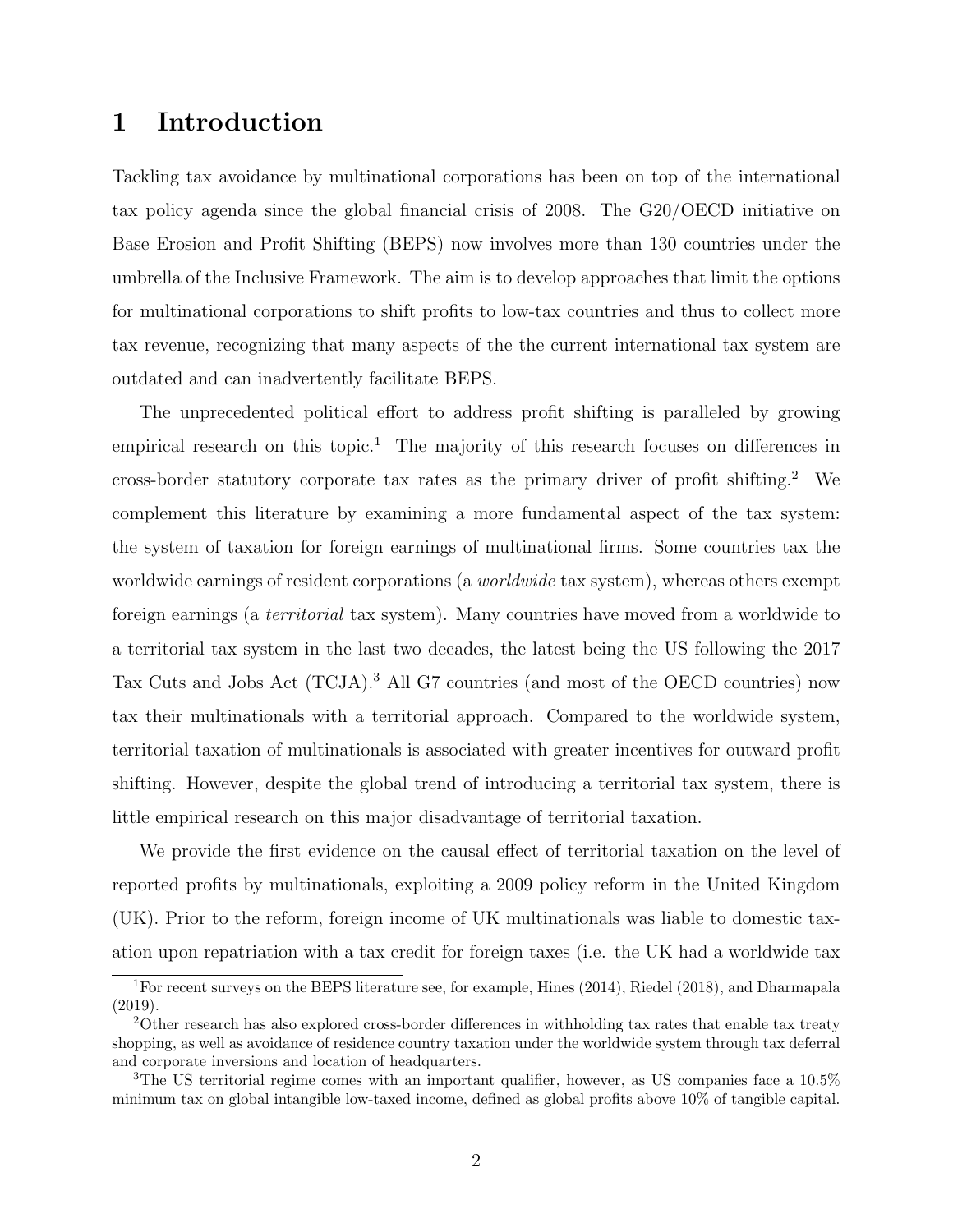system). The 2009 reform exempted foreign-source dividends received by UK multinationals from domestic taxable income, moving the UK to a territorial system. The reform generated greater incentives for outbound profit shifting for UK-based multinationals: Under the former worldwide regime, profit shifting only deferred the tax payment until the income was repatriated. Under the current territorial tax system, profit shifting lowers the tax payment permanently.

To examine the implication of territorial taxation on profit shifting, we use data on more than 50,000 multinational affiliates in Europe and employ a difference-in-differences research design. The treatment group comprises affiliates of UK multinationals, and the control group affiliates of non-UK multinationals in the same country and year. If the UK affiliates are active in a country with a lower tax rate than the UK, we expect them to report a higher level of pre-tax profit after 2009. Our findings confirm this hypothesis, indicating that profitability (measured by earnings before tax relative to total assets) increased by 1.7-2.1 percentage points, or an eleven percent increase in pre-tax earnings. This is a large effect, equivalent to a seven percentage point increase in the statutory corporate income tax rate in the UK. Further analysis suggests that firms with high levels of intangible assets react especially strongly, given that costs associated with profit shifting via royalty payments on intellectual property are relatively low. To confirm that indeed profit shifting is driving the results, we conduct placebo tests with UK multinationals that have only affiliates in countries with a higher tax rate than the UK (where firms thus have no incentive to shift profits), and find no effect.

We also ask where the additional profits in low-tax countries originate. Using consolidated data on the global profitability of UK multinationals (with domestic UK companies as the control group), we find no effect of the reform, indicating that the effect found on the affiliate level does not arise because of higher profitability of UK multinationals in general. Returning to the affiliate-level data, we find little evidence that profits are shifted away from high-tax countries outside of the UK. Instead, most profits that are additionally shifted to low-tax countries originate in the UK headquarter or its domestic affiliates.

Profit shifting not only affects the distribution of tax revenue across countries, but can also distort the measurement of economic indicators such as firm-level productivity: for ex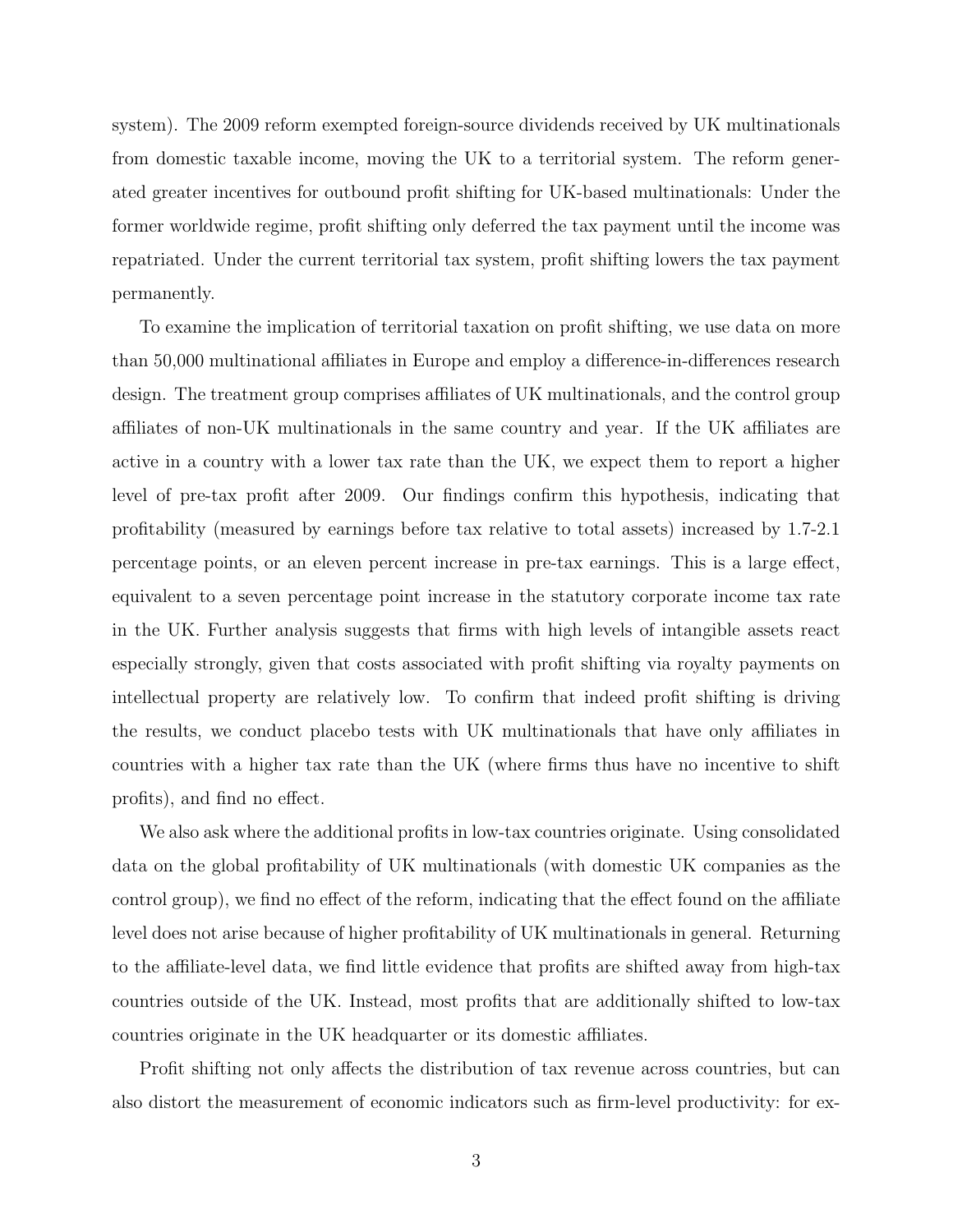ample, the manipulation of transfer prices would inflate reported productivity as it artificially increases turnover in low-tax countries. To gauge the importance of this mismeasurement, we study how total factor productivity (TFP) of the affiliates of UK multinationals develops after the territorial tax reform. In low-tax countries, measured TFP increases by 5-9%. In high-tax countries, we find precisely estimated insignificant coefficients. Thus, the change in the low-tax countries likely results from profit shifting, and does not reflect real changes in productivity.

Our results have important implications for policymakers. For the reforming country, they highlight that countermeasures against profit shifting should accompany the introduction of a territorial tax system. Indeed, U.S. politicians cited concerns about outward profit shifting under a territorial tax system as the justification for the various anti-avoidance measures that accompany the territorial tax reform in the Tax Cuts and Jobs Act (TCJA). At the same time, the U.S. tax reform also decreased the federal corporate tax rate substantially, from 35% to 21%, which should also decrease the incentives to shift profits abroad. For countries that aim to use their tax system to attract both real investment and paper profits, our results highlight the potentially intensified pressure on lowering their statutory tax rates. On a global scale, as the territorial tax system has become more common over time, the empirical evidence also supports ideas to introduce a minimum tax on outbound investments of multinational firms to alleviate profit shifting and tax competition, $4$  for example in a similar vein as the Global Anti-Base Erosion (GloBE) tax that has recently been proposed by the OECD and aims to ensure a minimum level of taxation of multinationals globally.<sup>5</sup>

Our paper contributes to several lines of literature on taxing multinational firms. First, we add to the literature that compares the territorial and worldwide tax systems in terms of economic efficiency. In a groundbreaking theoretical analysis, Peggy Musgrave (n´ee Richman) suggested that worldwide taxation, when implemented in its pure form, achieves "capital export neutrality" (CEN): As the tax burden is independent of the location of earnings,

<sup>4</sup>Although countering profit shifting and tax competition should also be carefully balanced against distortion to investment.

<sup>5</sup>For more details on the GloBE, see for example OECD, 2019, "Programme of Work to Develop a Consensus Solution to the Tax Challenges Arising from the Digitalisation of the Economy", OECD/G20 Inclusive Framework on BEPS, OECD, Paris.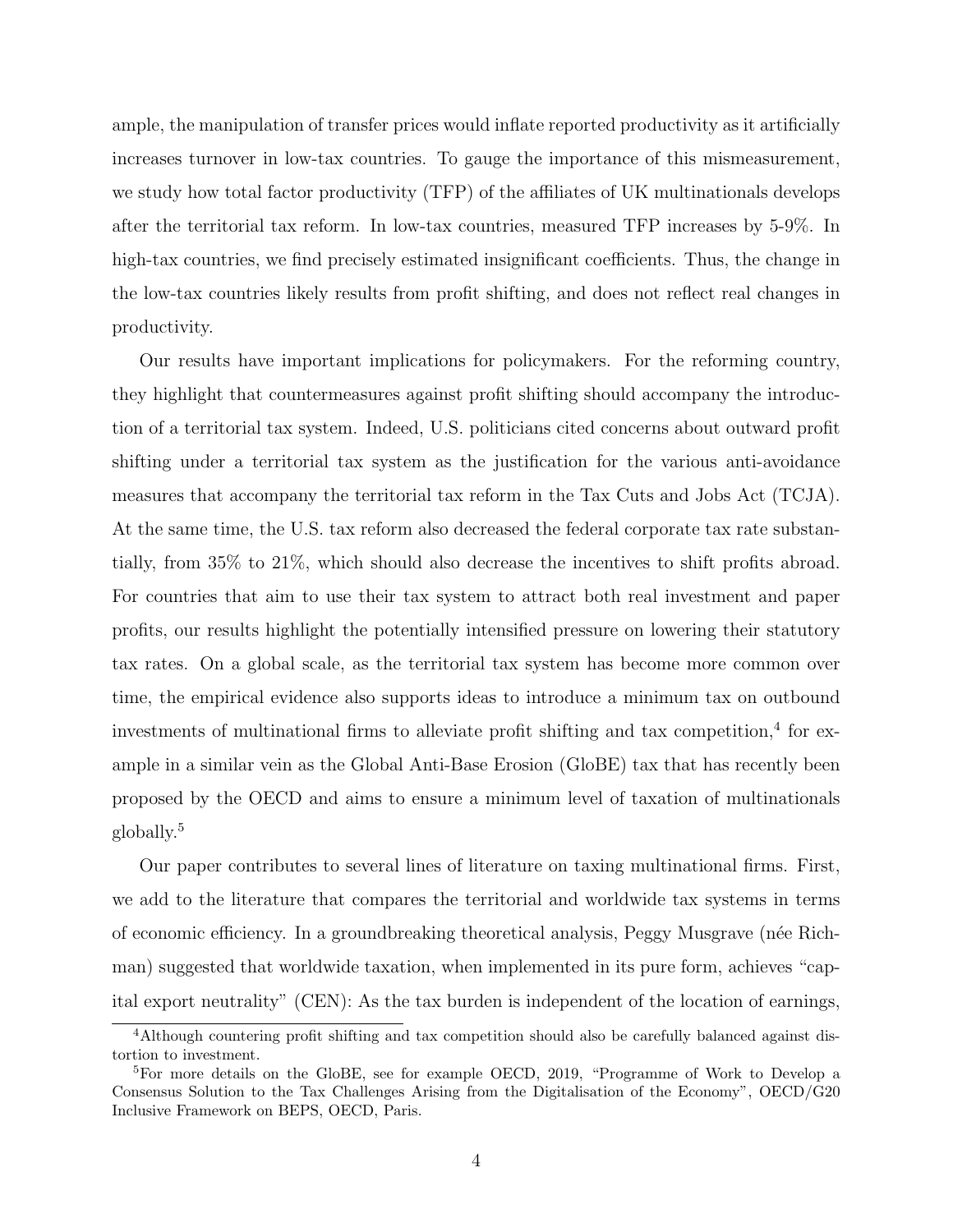it does not distort the allocation of capital across jurisdictions (Richman, 1963). However, CEN is not robust to deferral and inversion; and it is never fully achieved because there is no refund when foreign tax credits exceed home tax liabilities. Territoriality, by contrast, provides for "capital import neutrality" (CIN), meaning that all investments in a particular country face the same tax rate, regardless of their source. Desai and Hines (2003, 2004) have pointed out that a territorial tax system is optimal if foreign production takes place in addition to (and not instead of) domestic production.<sup>6</sup> Becker and Fuest (2011) compare these arguments and highlight that higher compliance costs in a worldwide tax system may also pose an argument in favor of territorial taxation. More recently, Devereux et al. (2015) synthesize and extend the literature, showing that a cash-flow tax and a worldwide tax system ensure both the optimal allocation of mobile factors and efficient foreign investment. In practice, however, it is impossible to ensure all dimensions off tax neutrality (e.g. CEN, CIN and CON) without fully harmonized tax systems (IMF, 2019).

Empirical studies have analyzed the impact of a change in the international tax regime on various margins of firm behavior, including on dividend repatriation (Egger et al., 2015; Hasegawa and Kiyota, 2017), cash holding/dividend payout (Arena and Kutner, 2015), real investment (Liu, 2020), tax management (Kohlhase and Pierk, 2020) and mergers and acquisitions (Feld et al., 2016).<sup>7</sup> Focusing on international transfer mispricing as a particular channel of profit shifting, Liu et al. (2020) find that the UK territorial tax reform reduced transfer prices on UK exports to low-tax countries by more than one third. Azemar and Dharmapala (2019) show that introducing a territorial tax system does not affect the value of tax sparring agreements (which prevent host country tax incentives from being nullified by home country taxes).<sup>8</sup>

<sup>6</sup>"Capital ownership neutrality" (CON) is another important concept, meaning that taxes do not distort the ownership of capital. It is achieved either by global adoption of a territorial system or of a worldwide system with tax credits.

<sup>7</sup>Before the 2009 tax regime changes in the UK and Japan, several studies attempted to infer the effects of the worldwide vs. territorial tax systems by comparing firm behavior in countries with a worldwide tax system with that in countries with a territorial tax system. Maffini (2012) and Markle (2016) show that there is less tax avoidance in a worldwide system. Differences between multinationals domiciled in territorial and worldwide countries have also been found along other dimensions, such as the location of foreign direct investment (Hines, 1996; Clausing and Shaviro, 2011), headquarter relocations (Voget, 2011), and subsidiary location choices (Barrios et al., 2012).

<sup>8</sup>There is also a literature studying tax-repatriation holidays, which are similar to a temporary switch to a territorial tax system, see e.g. Dharmapala et al. (2011) on domestic investment and Flaaen (2017) on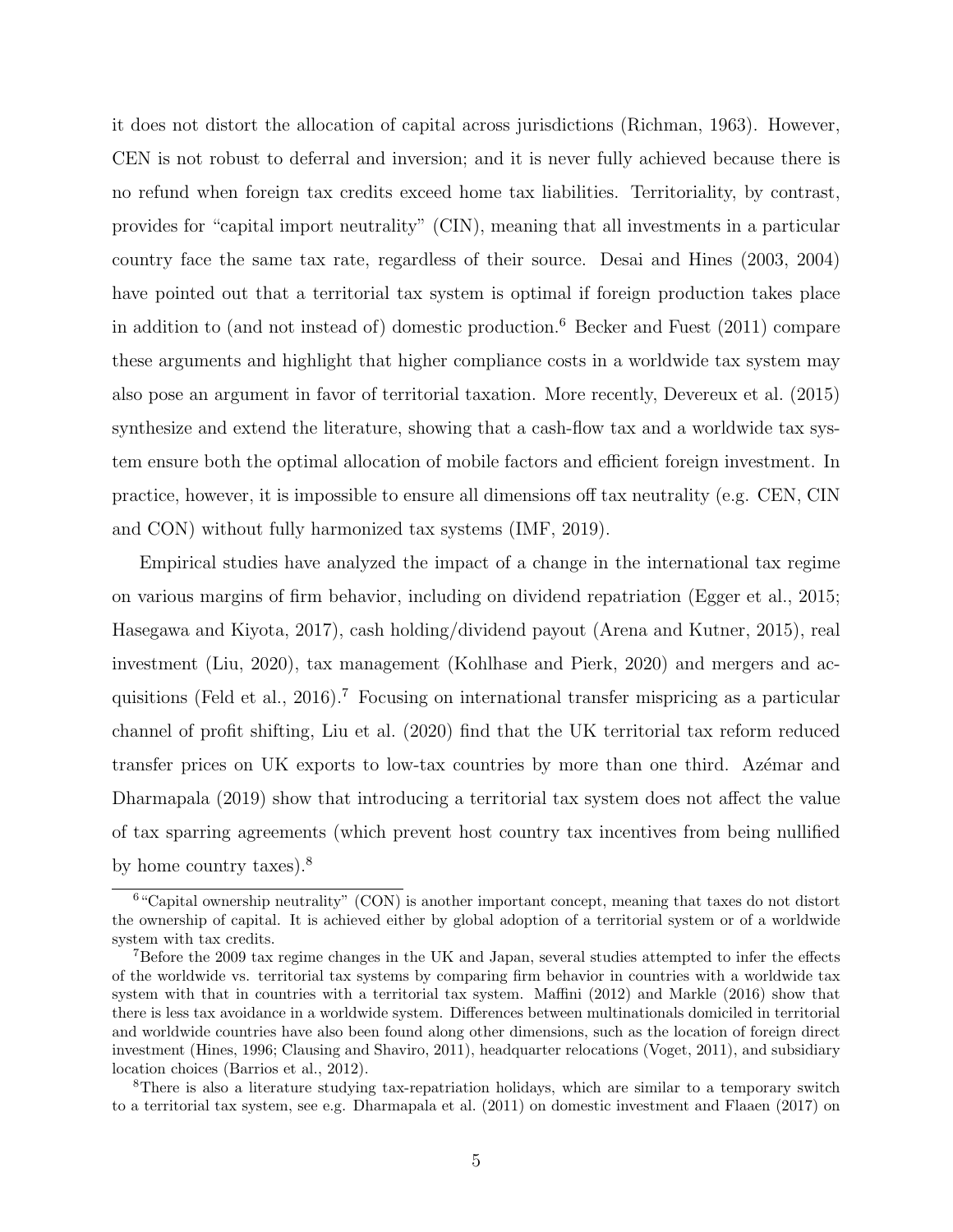We also contribute to the more general literature on profit shifting by multinational companies, recently surveyed by Dharmapala (2014), Heckemeyer and Overesch (2017) and Beer et al. (2020). Studies have provided evidence for profit shifting using tax rate changes (e.g. Huizinga and Laeven, 2008; Weichenrieder, 2009; Buettner and Wamser, 2013) or firmlevel earnings shocks (Dharmapala and Riedel, 2013) for identification. We use the change in profit shifting incentives that follow from abolishing the worldwide tax system.<sup>9</sup> Clausing (2003, 2009) and Desai et al. (2006) provide evidence for profit shifting and deferral in countries with worldwide tax systems.<sup>10</sup> This paper also joins a growing empirical literature that examines the real effects of international tax avoidance on multinationals' investment and employment (Overesch, 2009; de Mooij and Liu, 2020; Suárez Serrato, 2018), and on country-level aggregate productivity growth (Guvenen et al., 2017).

This paper proceeds as follows. Section 2 provides some background information on the worldwide and territorial tax systems implemented in the UK before and after 2009 and a simple model to clarify the effects on profit shifting. Section 3 describes the data set and gives some descriptive evidence. Section 4 presents the empirical strategy, and Section 5 our results. Section 6 concludes.

## 2 Institutional Background

### 2.1 Taxation of Foreign Earnings in the UK

Pre-2009 Worldwide Regime. Until 2009, the UK taxed the worldwide profits of firms headquartered in the UK with deferral. Under this worldwide tax system, foreign profits of UK multinationals were taxed at the domestic rate when repatriated as dividend payments

transfer mispricing.

<sup>9</sup>Multinational companies in countries with a worldwide tax system often postpone repatriation of foreign earnings to avoid paying home-country corporate income taxes – a practice known as "deferral". As of 2015, US multinationals were estimated to have accumulated \$2.6 trillion in undistributed earnings overseas (JCT, 2015). In the UK, foreign earnings were often returned to multinationals' parent companies as loans, but the US taxes these transactions as "constructive dividends".

 $10$ Worldwide taxation also makes countries less attractive as a place for locating headquarters and disadvantages their firms when bidding for foreign assets against firms from territorial countries. To escape home-country tax, multinational companies may "invert" - that is, reincorporate or seek acquisition by a company headquartered in a territorial country.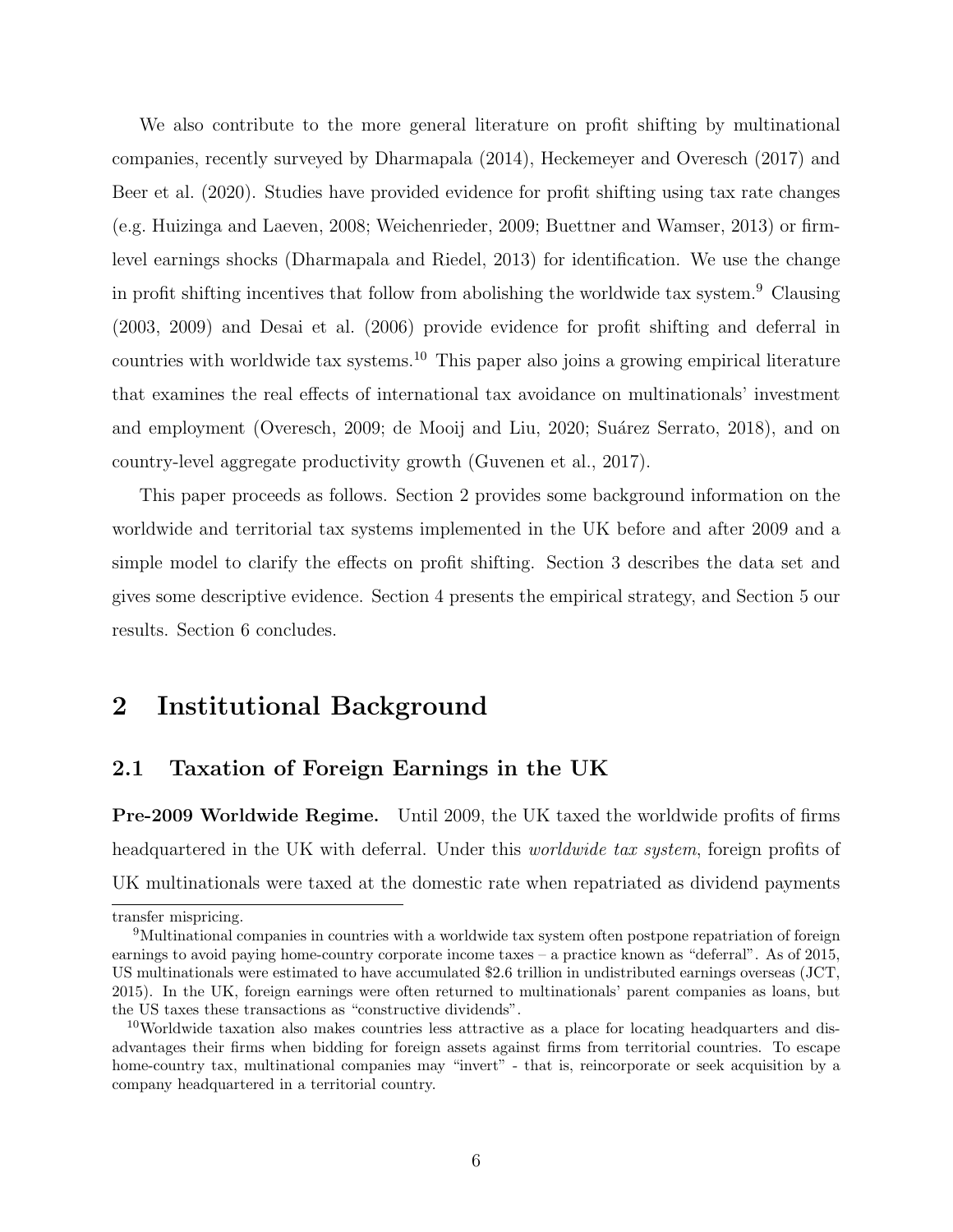to the parent company in the UK. British firms obtained a credit for taxes paid in foreign countries to avoid double taxation, and the amount of the foreign tax credit was capped at the UK tax liability on those earnings. Thus, in principle, firms' tax burden was determined by the UK tax rate and did not depend on the country where the profits were generated (as long as the foreign tax rate was lower than the UK tax rate). However, the UK deferred the taxation of foreign income until the firm repatriated the profits.

**Post-2009 Territorial Regime.** In 2009, the UK moved to a *territorial tax system*, which excludes profits that a British firm receives from foreign subsidiaries from domestic taxable income. Thus, all income earned abroad is exempted from UK profit taxes. Foreign affiliates of UK multinationals pay profit taxes only in the country where production takes place. The exemption is 100% for a wide range of foreign-source dividends, including profits accumulated before the introduction of the new legislation. Unlike the recent move in the US toward a more territorial system following the passage of the TCJA, the UK reform did not impose any deemed tax on unrepatriated profits or any minimum tax without deferral on profits earned abroad.<sup>11</sup>

The UK tightened its controlled foreign company (CFC) regime in response to the reform. However, the new CFC regime only took effect in January 2013 (after our period of analysis ends). Under the existing CFC regime at the time of territorial reform, both active and passive income were liable to UK taxation for subsidiaries deemed CFCs. However, there were a series of exemptions from being defined as a CFC, including an exemption for actively trading subsidiaries. One way to avoid UK taxes was to mix passive income with active income in a trading subsidiary so that the former went untaxed in the UK. The reformed CFC rule makes all passive income liable to UK taxation, including all passive income in active subsidiaries. The reform of the CFC regime, however, was perceived as hurting the

<sup>&</sup>lt;sup>11</sup>The TCJA created a modified territorial tax system by introducing several provisions to reduce the extent of profit shifting under the new regime. The minimum tax on Global Intangible Low-Tax Income (GILTI) imposes a 10.5% minimum tax without deferral on foreign profits that exceed a firm's "normal" return (defined in the law as 10% on the adjusted basis in tangible property held abroad). The new base erosion and anti-abuse tax (BEAT) sets a minimum tax on otherwise deductible payments between a US corporation and a foreign affiliate. To transition to the new system, the TCJA also created a new deemed repatriation tax for previously accumulated and untaxed earnings of foreign affiliates of US firms, which is 15.5% for cash and 8% for illiquid assets.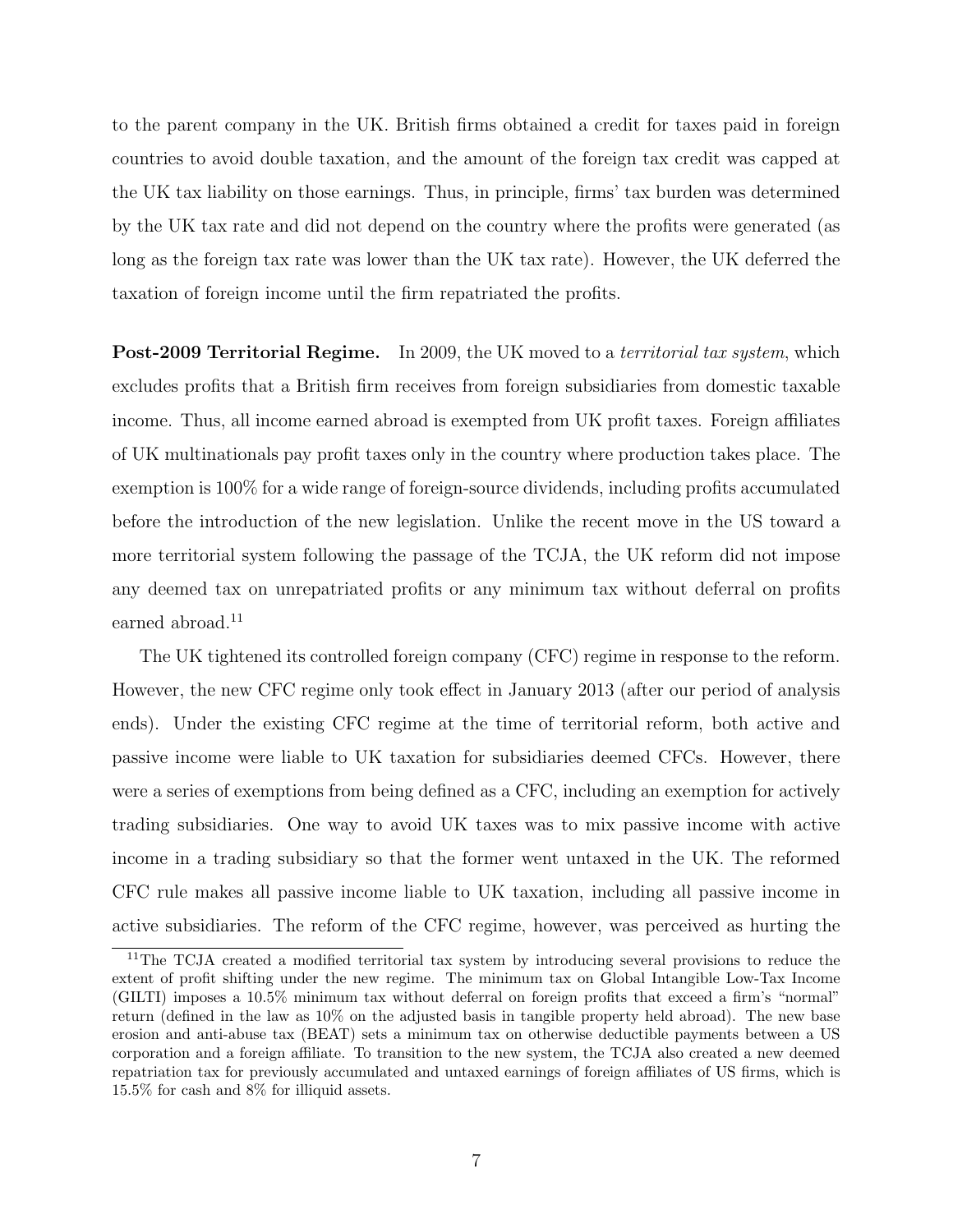ability of the UK to attract multinational corporations and therefore only implemented in 2013.

Expected impact on profit shifting. Under the worldwide tax system, shifting profit abroad only defers the tax payment until the income is repatriated. Permanently avoiding taxation in the home country is only possible if there is a tax holiday, either temporarily or permanently (by switching to a territorial tax system). Thus, incentives to shift profits abroad should be stronger under a territorial tax system than under a worldwide tax system a point we show more rigorously in the short model below. This insight holds both for shifting profits from home to a low-tax country, as well as for shifting profits from higher-tax to lowertax subsidiaries. Tax payments on reported profits in high-tax countries become less valuable as they cannot offset additional UK taxes on repatriations from low-tax countries; and at the same time, some portion of tax savings that were (re)captured by the UK treasury now go to UK multinationals. All these considerations point to a higher reported profitability in low-tax countries, and a possibly lower reported profitability in high-tax countries.

A higher reported pre-tax profitability would capture stronger profit shifting through the main channels, of which the literature has established three. First, firms can manipulate prices on internal transactions so that low-tax affiliates make higher profits (transfer mispricing). Second, firms can relocate intellectual property to low-tax jurisdictions. When other subsidiaries use these technologies, they pay (potentially artificially increased) fees, again shifting profits there (relocation of intellectual property). Third, firms can borrow from low-tax affiliates, relocating profit to those affiliates via interest payments (debt shifting).

### 2.2 A Simple Model of Profit Shifting with Tax Regime Change

This section develops a simple model that shows how a shift from a worldwide tax system to a territorial tax system increases incentives for profit shifting by multinational corporations (MNCs). We start from a modified version of the model based on Hines and Rice (1994) and Grubert (1998), and additionally model repatriation taxes.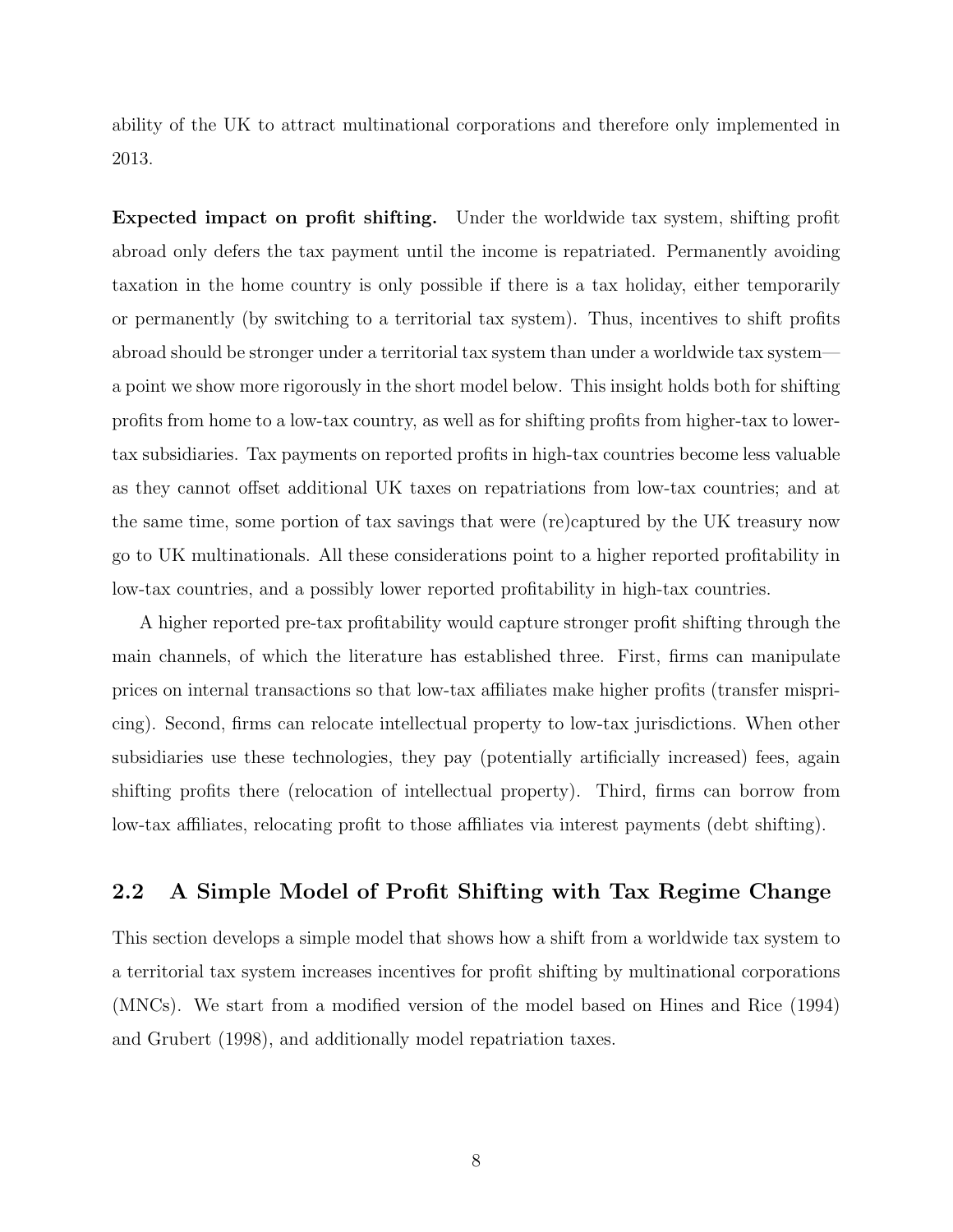**Basic setup.** Consider an MNC with headquarter in country h and affiliates in n countries. Let  $\rho_i$  present economic profits earned in each country by real factors located there. The MNC engages in profit shifting and allocates an additional amount  $\pi_i$  of profits from the headquarter to affiliates in country i, or vice versa.<sup>12</sup> The cost of reporting a profit that is different from true profit rises quadratically in the degree of profit shifting:

$$
C_i = \frac{\lambda}{2} \frac{(\pi_i)^2}{\rho_i},
$$

where  $\lambda > 0$  captures the strength of tax enforcement. These costs can be interpreted as various forms of real-world costs of profit shifting. They may stand for the real resource costs of tax lawyers and accountants, for expected fines and court costs arising from litigation with the tax authorities, or for the loss of efficiency that results from setting up structures (e.g. new affiliates to administrate intellectual property) purely for tax reasons.

While MNCs can decide where to report their book profits, they can only pay out dividends to shareholders or reinvest at home if profits have been repatriated to the headquarter. Under the worldwide system, firms pay dividend taxes  $\tau_h^{repat}$  $h^{repeat}$  on earnings repatriation. Foreign taxes are credited against this tax, so that the total tax burden on foreign profits is  $\max(\tau_h^{repat})$  $\mathcal{L}_h^{repeat}, \tau_i$ ). The tax burden on foreign profits  $(\tau_h^{repeat})$  $\binom{repeat}{h}$  may be lower than the profit tax rate at home  $(\tau_h)$  also under a worldwide tax system, e.g. because the repatriation tax has to be paid only later, when profits are indeed repatriated. In a territorial system, there are no additional taxes on foreign repatriations, so  $\tau_h^{repat} = 0$ . Assume that profit shifting costs are not tax deductible.<sup>13</sup> The after-tax profits for the MNC are given by:

$$
\Pi = (1 - \tau_h) \left[ \rho_h - \sum_{i=1}^n \pi_i \right] + \sum_{i=1}^n \left( 1 - \max(\tau_h^{repeat}, \tau_i) \right) [\rho_i + \pi_i] - \sum_{i=1}^n \frac{\lambda(\pi_i)^2}{2 \rho_i}.
$$
 (1)

 $12$ Thus, by assumption, we exclude profit shifting among affiliates. If we set up the model so that there is profit shifting among affiliates (e.g. in a three-country version), predictions for the low-tax affiliates change little. However, the model would make different predictions for high-tax affiliates: Profits in these affiliates would then go down after introducing a territorial tax system, as their incentive to shift profits to the low-tax country increases. (Under a worldwide tax system, it did not matter if the high-tax affiliate shifted profits to the UK or to the low-tax affiliate, because profits would be taxed at the UK tax rate later anyways.) For simplicity, we present the model without profit shifting among affiliates. Its predictions also capture well the empirical results presented in Section 5.1.

<sup>&</sup>lt;sup>13</sup>Results are qualitatively the same when the profit shifting costs are instead tax deductible in one of the countries (see Appendix A.1).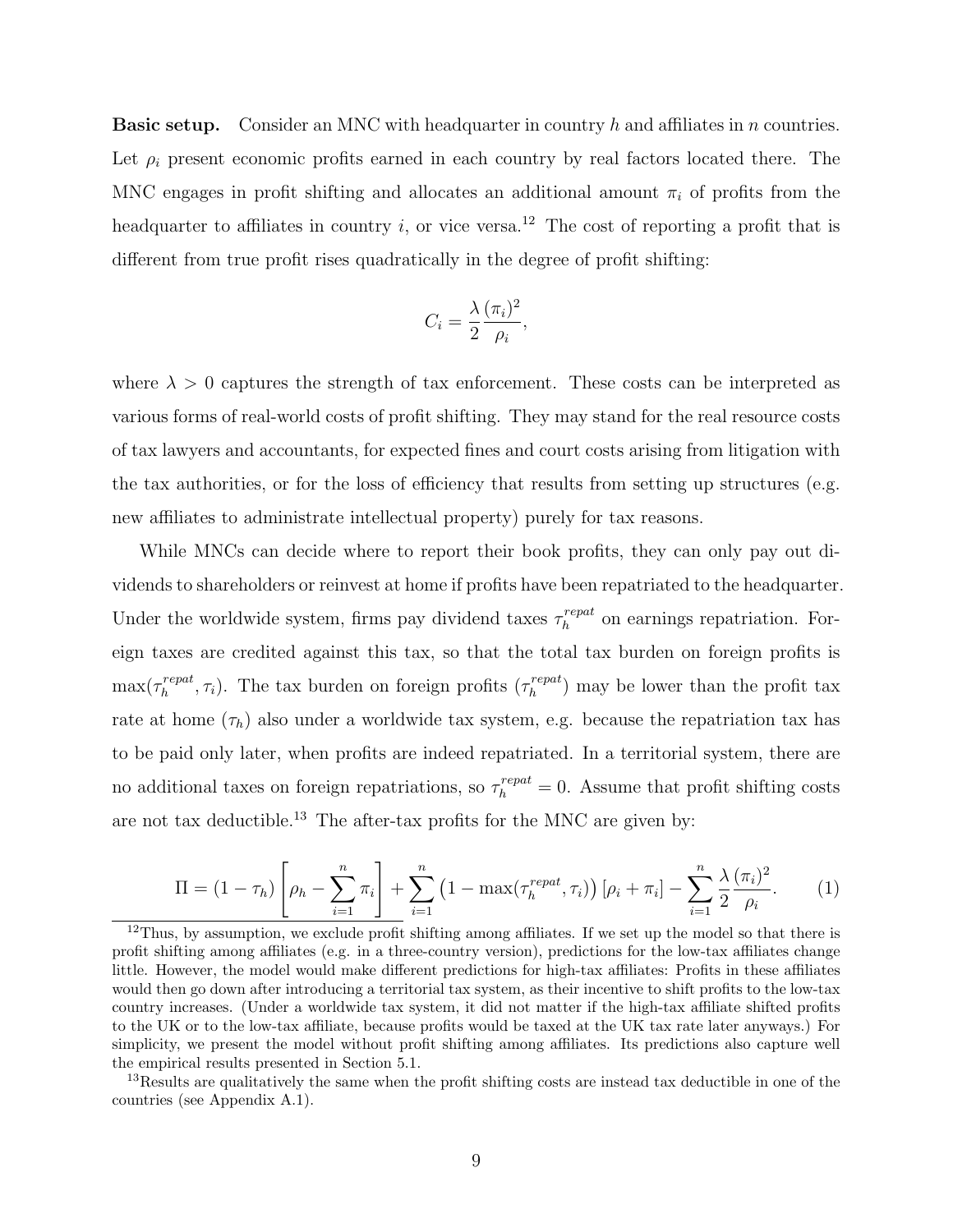**Optimal Profits Shifted.** Taking the first-order condition with respect to  $\pi_i$ , we derive:

$$
\frac{\pi_i}{\rho_i} = \frac{\tau_h - \max(\tau_h^{repat}, \tau_i)}{\lambda}.
$$
\n(2)

The optimal amount of profits shifted, in proportion to economic profit, depends on the tax differential between the two countries, as well as the strength of tax enforcement. The total profits reported in country *i*, i.e.  $\rho_i + \pi_i$ , relative to the true economic profits, is  $1 + \frac{\pi_i}{\rho_i}$ .

**Proposition 1 (Optimal Reported Profitability)** Relative to the economic profits  $\rho_i$ ,

- $(i)$  under a territorial tax system, the optimal reported profits increase in the tax differential  $\tau_h - \tau_i$ ,
- (ii) under a worldwide tax system, the optimal reported profits increase in the adjusted tax differential  $\tau_h - \max(\tau_h^{repat})$  $h_h^{repeat}, \tau_i$ ). If  $\tau_h^{repeat} = \tau_h > \tau_i$ , no profit is shifted abroad.

**Proof.** Follows directly from equation (2).

Due to the repatriation tax, shifting profits abroad is less tax efficient for the MNC under worldwide taxation, as profit shifting only allows to defer the tax payment to the future (when profits are repatriated). Therefore, the difference in the statutory tax rates distorts reported profits less under worldwide taxation. A shift from a worldwide system with deferral to a territorial system therefore increases the incentive for profit shifting to low-tax countries.

Proposition 2 (Tax Reform and Reported Profitability, Main Prediction) There is more profit shifting under a territorial tax system than under a worldwide tax system:  $\pi_i$  $\frac{\pi_i}{\rho_i} \left( \tau_h^{repat} > 0 \right) < \frac{\pi_i}{\rho_i}$  $\frac{\pi_i}{\rho_i} \left( \tau_h^{repeat} = 0 \right).$ 

**Proof.** Follows directly from equation (2).

## 3 Data and Descriptive Analysis

#### 3.1 Affiliate-Level Data

Our empirical analysis uses affiliate-level information on the financial statements of multinational firms' and their subsidiaries from Bureau van Dijk's Amadeus database. This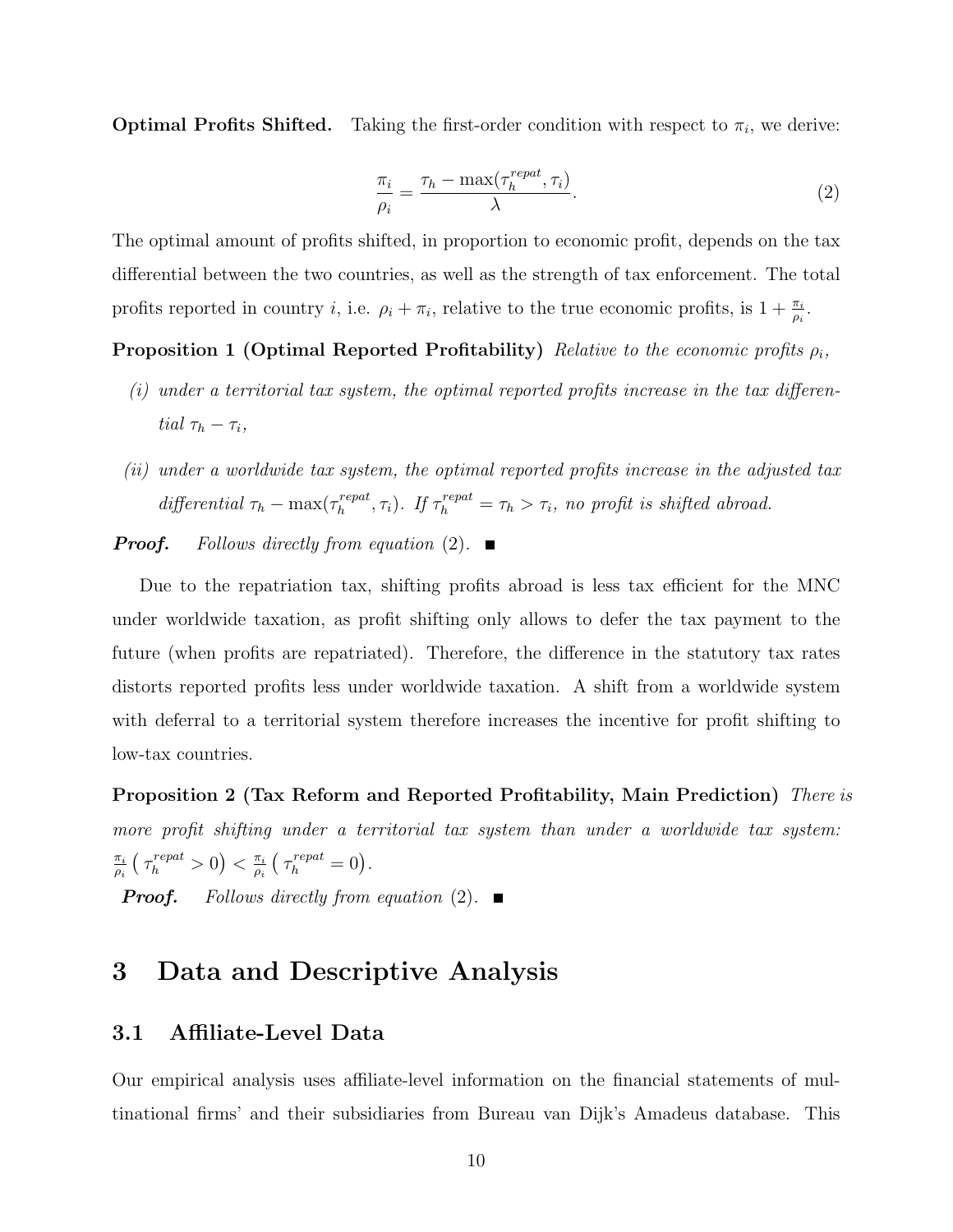database includes unconsolidated balance sheet information and ownership data for a large sample of European firms. Our sample includes subsidiaries in most European Union countries (see Appendix Table A.1), as well as information on their ultimate parent companies. We include a subsidiary if at least 50% of its shares are (directly or indirectly) held by the ultimate owner company.

The Amadeus database provides consistent information on a large number of firms in Europe, but it does not include the zero-tax havens.<sup>14</sup> Thus, our paper can only show that multinationals shift profits, but will underestimate the magnitude as most tax avoidance occurs with tax haven counterparties (Davies et al., 2018). However, the sample is wellsuited to study the effect of profit shifting on an indicator of real economic performance (in our case, TFP). Our results are also informative when one is interested in the magnitude of profit shifting among affiliates set up for non-tax purposes.

The initial sample consists of multinational companies from 2006 to 2012. We exclude companies from the finance industry and public utilities, as these firms are highly regulated and face different tax avoidance incentives and opportunities. Moreover, we drop observations if their industry classification is missing or if they have a zero or negative value for assets or employees.<sup>15</sup> Our final sample is an unbalanced panel with 305,086 firm-year observations for 57,136 unique firms.

Our main sample of interest refers to firms that are active in a country with a lower tax rate than the UK in all years in which we observe the firm. We refer to these observations as "low-tax". As both the UK and other countries changed their tax rates during the sample period, we determine the "low-tax" status based on the individual affiliate. All observations from Austria, Bulgaria, Czech Republic, Estonia, Finland, Greece, Hungary, Ireland, Netherlands, Poland, Romania, Slovenia and Sweden are thus "low-tax", as well as some observations from Portugal (depending on how long they are in the sample). In placebo tests, we study firms that are active in a country with a higher tax rate than the

 $14$ Using the corresponding worldwide database by Bureau van Dijk, Orbis, would not solve this problem: Tørsløv et al. (2018) show that tax haven affiliates are systematically missing in Orbis.

<sup>&</sup>lt;sup>15</sup>We also rerun the analysis in a larger sample that does not require information on employment. The results (reported in Table A.3) are very similar to the main results. Note that the measurement of employment is not defined by standard accounting rules, so its definition follows other national legislation. For example, in the UK, the Company Act states that companies must disclose the average number of persons employed during the financial year.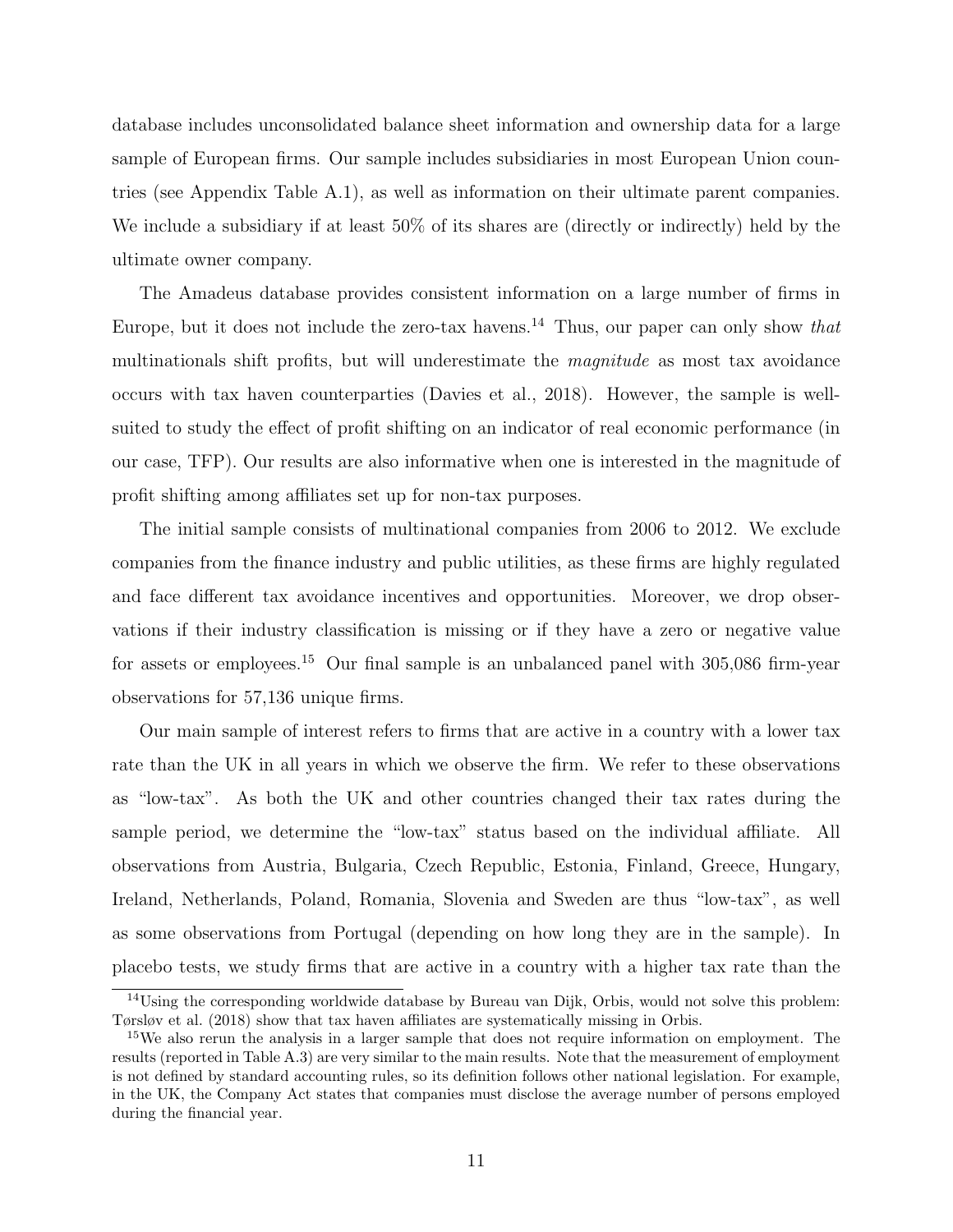UK in all years in which we observe it ("high-tax firms"). All observations from Belgium, France, Germany, Italy, Luxembourg, and Spain are considered "high-tax".

Our main variables are firms' earnings before tax (EBT), operating profit, total assets, intangible assets, the number of workers and turnover. Table 1 provides some descriptive statistics. Low-tax firms in the sample have on average EBT of 870,979 Euro, total assets of 16 million Euro, sales of 19 million Euro and employ 97 workers. For all these variables, the median lies substantially below the mean, indicating that the sample includes a substantial number of smaller affiliates. We winsorize all firm-level ratio variables at the 1% and 99% level in the full sample (low-tax and high-tax combined).

|                          | Obs.    | Mean       | Median                | Std. Dev.   | Min           | Max           |
|--------------------------|---------|------------|-----------------------|-------------|---------------|---------------|
|                          |         |            | Low-Tax Observations  |             |               |               |
| EBT (Euro)               | 155,076 | 870,979    | 31,907                | 4,802,172   | $-12,329,598$ | 46,736,000    |
| Operating Profit (Euro)  | 155,076 | 889,759    | 49,091                | 4,149,189   | $-9,870,000$  | 38,712,365    |
| EBT/Total assets         | 155,076 | 0.04       | 0.04                  | 2.56        | $-1.14$       | 0.73          |
| Total assets (Euro)      | 155,076 | 16,075,129 | 1,661,694             | 63,997,889  | 13,594        | 754,076,615   |
| Intangible assets (Euro) | 152,169 | 264,648    | 94                    | 2,005,064   | 0             | 28, 187, 285  |
| Workers                  | 155,076 | 97         | 17                    | 248         | 1             | 2,156         |
| Turnover (Euro)          | 155,076 | 19,468,500 | 2,032,027             | 67,916,729  | 5,148         | 675,585,141   |
|                          |         |            | High-Tax Observations |             |               |               |
| EBT (Euro)               | 150,010 | 1,622,421  | 144,026               | 7,044,888   | $-12,329,598$ | 46,736,000    |
| Operating Profit (Euro)  | 150,010 | 1,514,149  | 178,666               | 5,816,367   | $-9,870,000$  | 38,712,365    |
| EBT/Total assets         | 150,010 | 0.03       | 0.04                  | 0.20        | $-1.14$       | 0.73          |
| Total assets (Euro)      | 150,010 | 39,501,772 | 6,692,006             | 111,567,582 | 13,594        | 754,076,615   |
| Intangible assets (Euro) | 148,473 | 1,039,982  | 12,589                | 4,074,373   | $\Omega$      | 28, 187, 285  |
| Workers                  | 150,010 | 121        | 30                    | 287         | $\mathbf{1}$  | 2,156         |
| Turnover (Euro)          | 150,010 | 41,859,669 | 9,015,245             | 103,072,763 | 5,148         | 675, 585, 141 |

Table 1: Summary Statistics: Affiliate-Level

Notes: Descriptive statistics for the main variables in the affiliate-level dataset used in the regressions. Lowtax (high-tax) observations are firms that are in countries which have a lower (higher) tax rate than the UK in all years in which we observe the firm. All variables are winsorized at the 1% level. Data from Amadeus for 2006–2012.

We now discuss our key dependent variables in more detail.

Pre-Tax Profitability. The literature has used different measures of pre-tax reported profitability, e.g. the ratio of EBT to total assets (EBT/Assets, see e.g. Schwarz, 2009; Loretz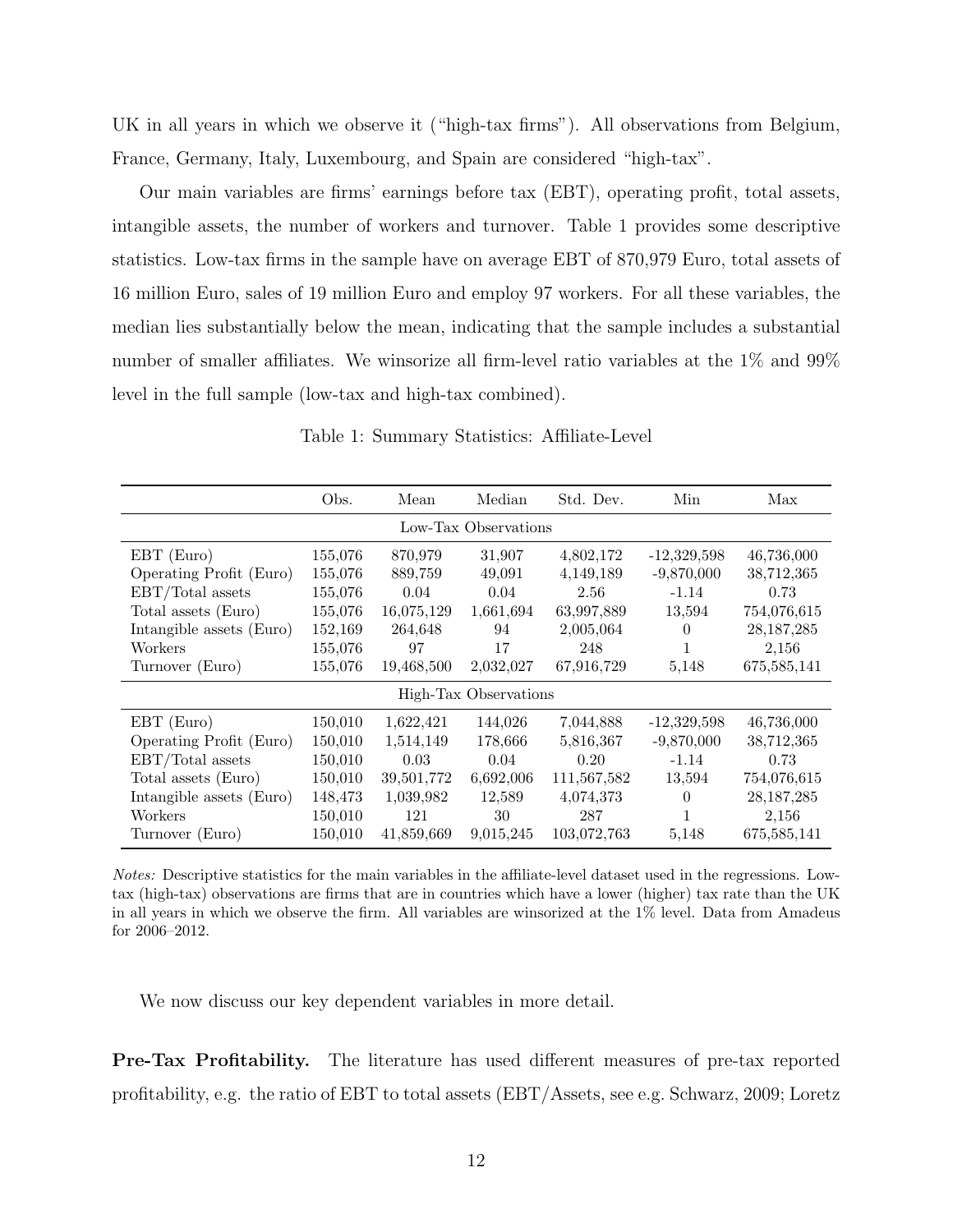and Mokkas, 2015) and the natural logarithm of EBT (see e.g. Dharmapala and Riedel, 2013; Dischinger et al., 2014).<sup>16</sup> While we report results from both measures in Section 5, we use the former as our preferred measure of profitability. By taking the logarithm of EBT, we would exclude all affiliates with negative and zero EBT from our regressions, even though zero profit may reflect profit shifting in its most aggressive form.

Figure 1 shows that as a simple feature of the data the distribution of pre-tax profitability has large dispersion and is centred around zero. Around 31% of observations in our data report negative or zero EBT. Despite the fact that accounting profits may be a noisy measure of taxable profit, there is clear evidence of bunching at zero, a phenomenon that has also been documented in other recent studies (Johannesen et al., 2019; Bilicka, 2019; Koethenbuerger et al., 2019; Hopland et al., 2018). In both the low-tax and the high-tax group, more than five percent of companies report a return to assets between 0 and 0.01%. If these are indeed the most tax-aggressive firms, excluding loss-making affiliates from the analysis would lead to downward bias in our results.

Total Factor Productivity. The starting point for the TFP calculation is a logarithmized Cobb–Douglas production function in the form of

$$
\ln Y_{it}^k = \beta_0 + \beta_K \ln K_{it}^k + \beta_L \ln L_{it}^k + \beta_M \ln M_{it}^k + v_{it} + \epsilon_{it},\tag{3}
$$

where  $Y_{it}^k$ ,  $K_{it}^k$ ,  $L_{it}^k$ , and  $M_{it}^k$  refer to firm i's output (measured by total turnover), capital stock, labor, and materials in industry k in year t, and  $\omega_{it} = \beta_0 + v_{it}$  presents the firm-level productivity. Traditionally, the simplest benchmark of TFP is the Solow residual from the ordinary least square (OLS) regression for specification (3), which is usually run industryby-industry and based on firm-level data,  $\ln \text{TFP}^k_{it} = \ln Y^k_{it} - \ln \hat{Y}^k_{it}$ .

However, the OLS estimates of specification (3) are likely to be inconsistent and biased, largely due to endogeneity of input choices and selection biases. The "endogeneity of inputs"

<sup>16</sup>We use the pre-tax income reported in companies' financial statements as a proxy for their taxable income. Pre-tax income may deviate from the true taxable income due to the divergent reporting in financial and tax accounts (book-tax differences). While the book-tax difference adds noise to the measurement of true taxable income, we expect it to have a much smaller impact on the DiD estimation results as our identification exploits changes in the pre-tax income. Hence, the extent of book-tax difference in absolute level would have little impact on our results.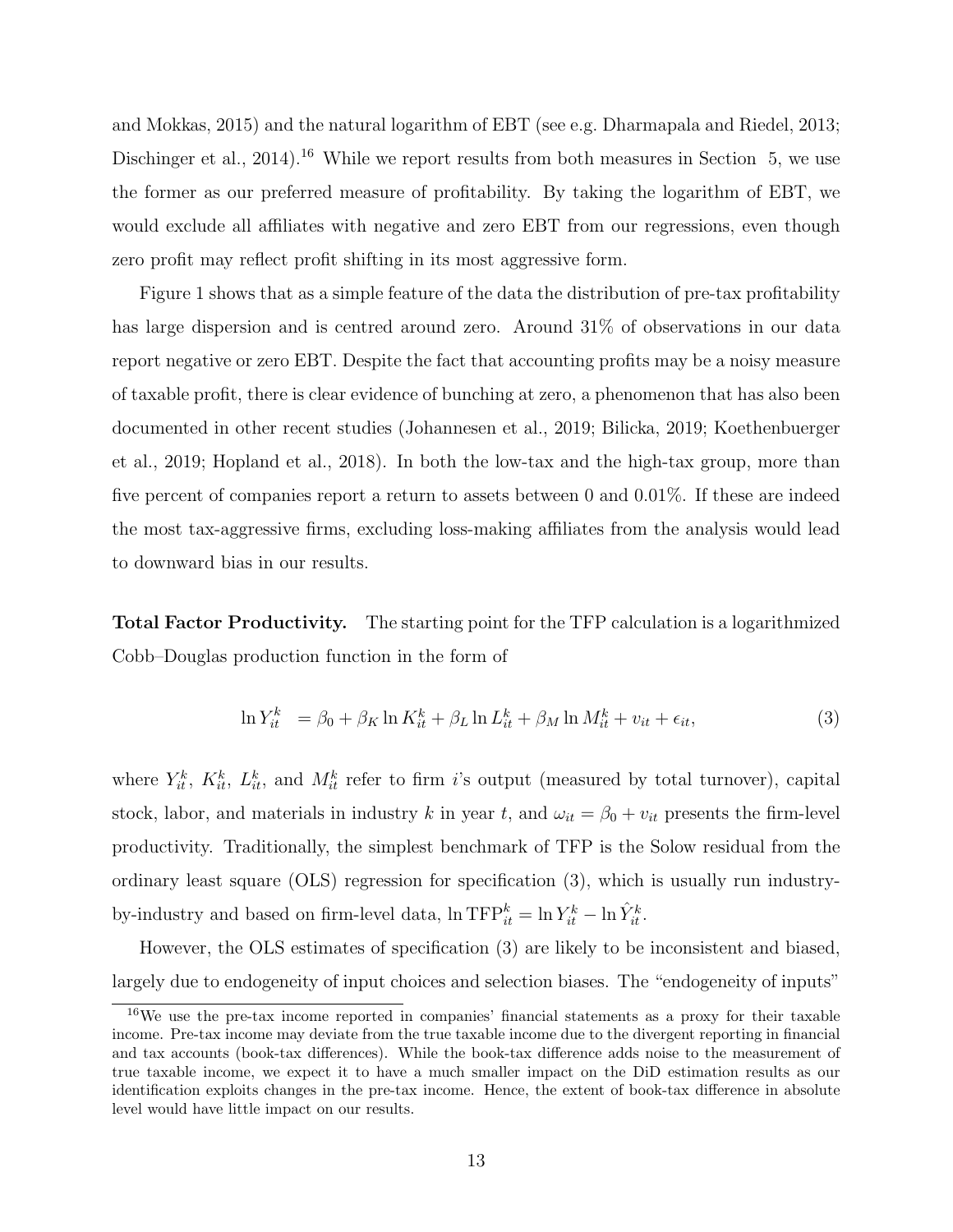

Figure 1: Distribution of Pre-Tax Profitability

Notes: Distribution of pre-tax profitability (measured by EBT/total assets) in low-tax and high-tax countries. Data from Amadeus for 2006–2012.

is caused by correlation between the level of inputs chosen and unobserved productivity shocks (De Loecker, 2011). In addition, firms with low productivity are more likely to exit from the market, leading to a selection bias in the sample.

A common measure to address these biases is proposed in Levinsohn and Petrin (2003) (hereby the LP approach), which uses intermediate inputs (such as raw materials, electricity, or fuels) rather than investment as a proxy for the unobserved productivity shocks. We employ the LP approach as the primary measure of firms' TFP, using costs of goods sold to measure intermediate inputs. To check the robustness of the TFP measure, we also use a factor share approach that calculates the parameters from cost share data in equation (3) for each firm. By imposing constant returns to scale in equation (3), the factor share approach of the log TFP is:

$$
\ln \text{TFP}_{it} = \ln \left( \frac{Y_{it}}{L_{it}}^{k} \right) - \beta_k \ln \left( \frac{K_{it}}{L_{it}}^{k} \right). \tag{4}
$$

where the cost share of capital is calculated separately for each country–industry pair, as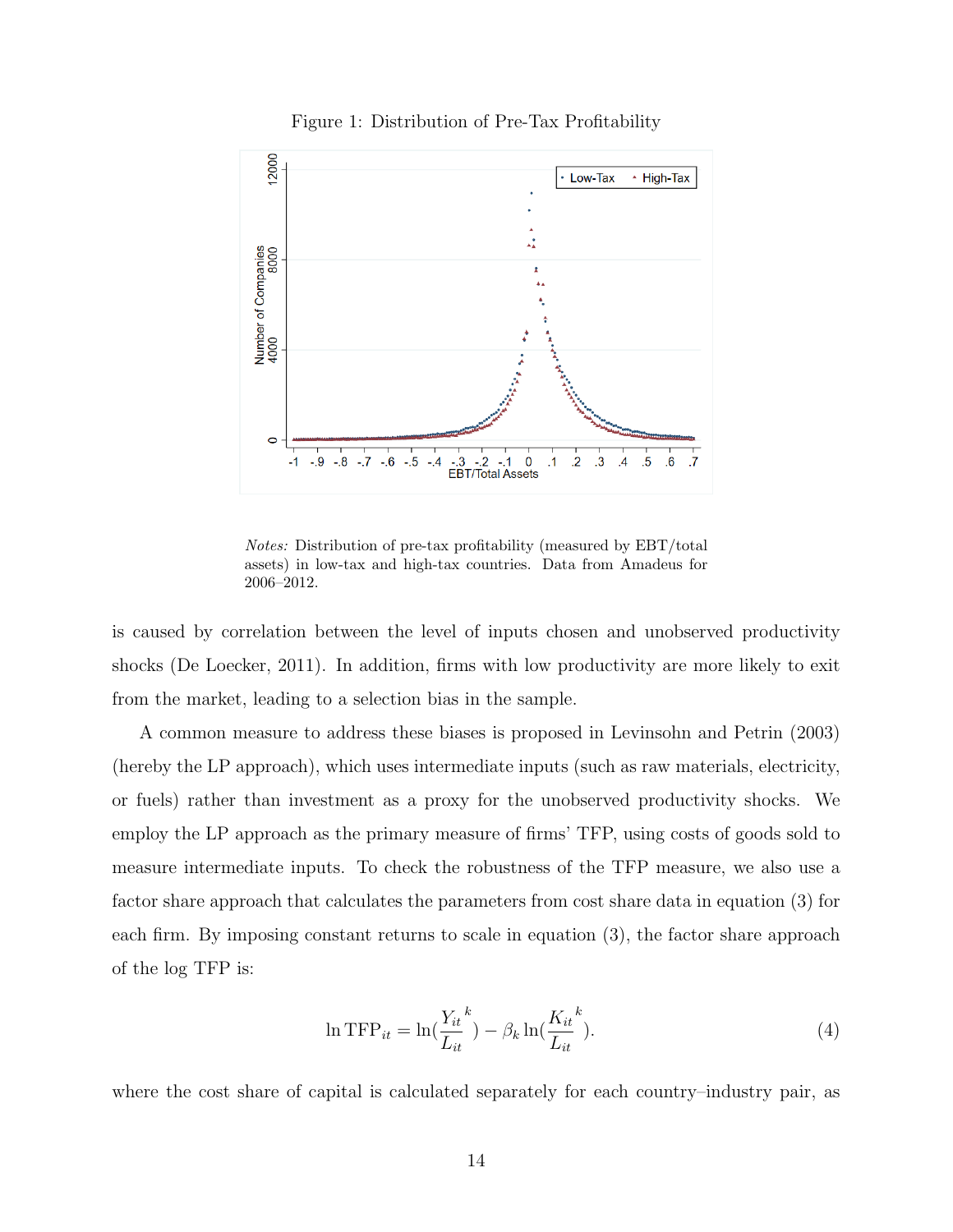the mean value of one minus the share of labor costs in value added for firms in that country and industry.

### 3.2 Data on UK Parents

We combine the unconsolidated data with information on consolidated financial statements of UK-based corporations obtained from Thomson Reuters' Datastream database. We merge the two datasets based on the ultimate owner's ISIN number. We are able to successfully merge information on 595 ultimate owners (out of 1,883 parent companies). The matched dataset is an unbalanced panel from 2005 to 2014 with a total of 3,587 firm-year observations with non-missing information on the main regression variables. Due to missing information in Datastream, there are more observations for more recent years. Table A.2 in the Appendix summarizes how the observations are distributed over time.

Table 2 presents summary statistics for the consolidated firms. On average, the consolidated balance sheets show total assets of 2.3 billion Euro, and on average 19.6% are intangible assets. The average consolidated firm has 10,599 employees and pre-tax income of 228 million Euro. 43% of these firms have foreign assets, indicating that they are multinational firms.

|                                 | Obs.  | Mean      | Median | Std. Dev.  | Min          | Max           |
|---------------------------------|-------|-----------|--------|------------|--------------|---------------|
| Total assets (thous. Euro)      | 3,587 | 2,258,277 | 92,301 | 13,972,717 | 13           | 285, 302, 595 |
| Intangible assets (thous. Euro) | 3,585 | 442,404   | 12,713 | 1,766,721  | $\theta$     | 22,357,000    |
| Foreign assets (thous. Euro)    | 1,544 | 84,396    | 3,014  | 1,062,445  | $\left($     | 40,876,316    |
| Pre-tax income (thous. Euro)    | 3,587 | 227,639   | 3,800  | 1,831,377  | $-2,261,516$ | 39,823,617    |
| EBIT (thous. Euro)              | 3,537 | 252,244   | 5,108  | 1,885,164  | $-2,112,087$ | 40, 265, 783  |
| Total Debt (thous. Euro)        | 3,587 | 487,068   | 6,729  | 2,235,239  | $\theta$     | 37,661,580    |
| <b>Employees</b>                | 3,587 | 10,599    | 526    | 46,760     |              | 648,254       |

Table 2: Summary Statistics: Consolidated Firms

Notes: Descriptive statistics for the main variables in the consolidated-firm-level dataset for regression analysis. Data from Datastream for 2005-2014.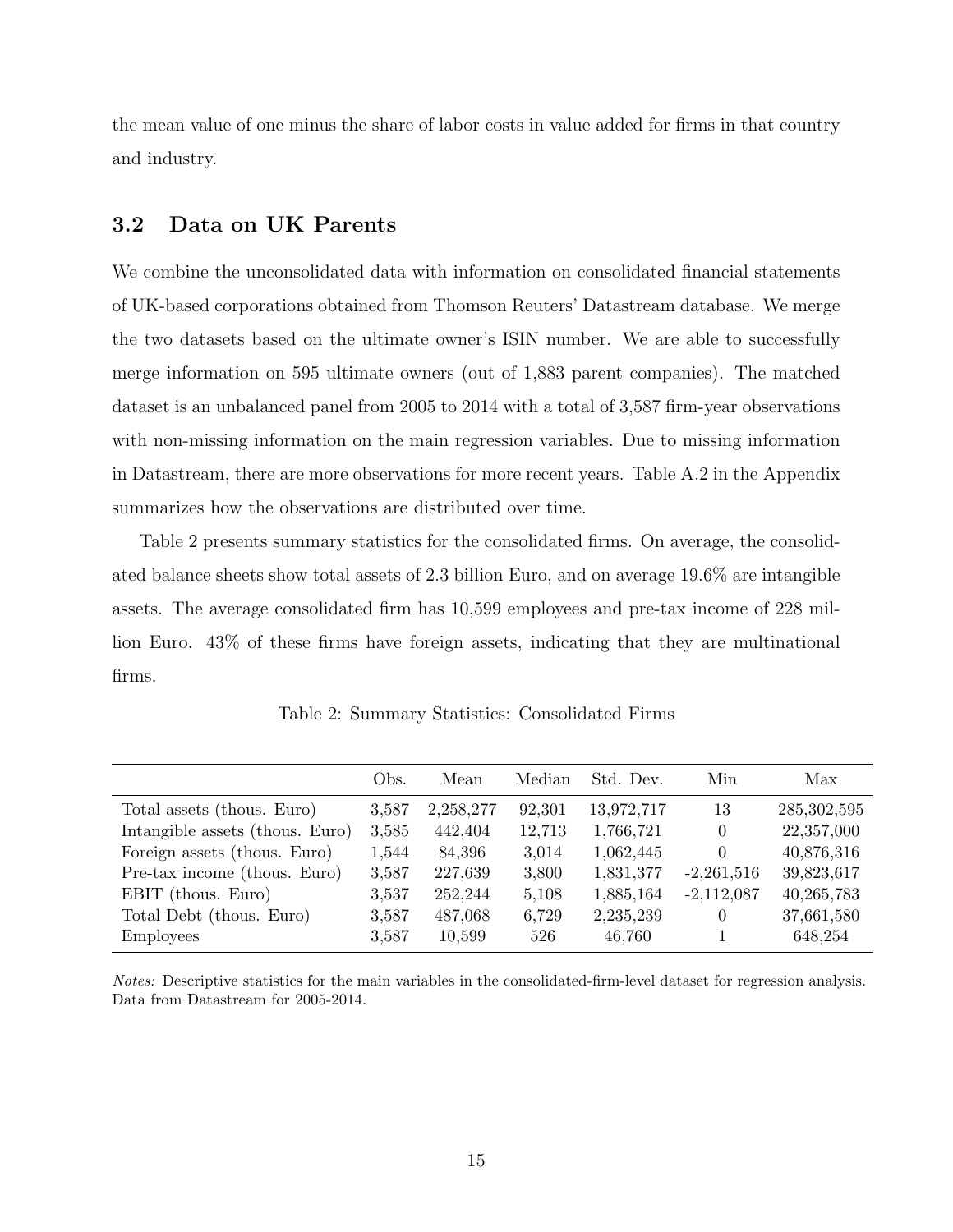### 3.3 Descriptive Analysis

We begin our analysis by some simple comparisons of parent firms before and after the UK's change to a territorial tax system in 2009. If UK firms indeed shifted more profits abroad after 2009, we should see that their effective foreign tax burden decreased after 2009. Figure 2 Panel A plots the density of effective foreign tax rates of UK multinationals. Before 2009, a large number of UK multinationals had an effective foreign tax rate close to the UK tax rate of 29% at the time, which they would have had to pay anyways upon repatriation. After 2009, this bunching partially diffuses. Thus, the distribution of effective foreign tax rates is now more even, with more firms having a lower effective foreign tax rate (at around 20%). While a gradual decline in the statutory CIT rates (Figure 2 Panel B) may contribute to lower effective tax rate and shift their distribution to the left, the diffusion of bunching around the pre-reform UK tax rate is more clearly associated with the tax regime change.<sup>17</sup>

Figure 2: Density of Parent Firms' Effective Foreign Tax Rate Before and After 2009



Notes: Panel A: Kernel density of parent firms' effective foreign tax rates pre-2009 (blue line) and post-2009 (dashed red line). Data from Datastream for 2005-2014. Panel B: Kernel density of statutory CIT rates in EU-28, pre-2009 (blue line) and post-2009 (dashed red line). Vertical line marks the UK tax rate of 29%.

<sup>&</sup>lt;sup>17</sup>One may wonder why UK multinationals did not shift all profits to tax havens after the reform. First, most profit shifting strategies require some real activities in the location to which profits are shifted. It is therefore favorable to shift profits also to low-tax countries in which the multinational already had affiliates for non-tax reasons. In addition, firms may want to use the retained earnings obtained via profit shifting to finance investment in the subsidiaries.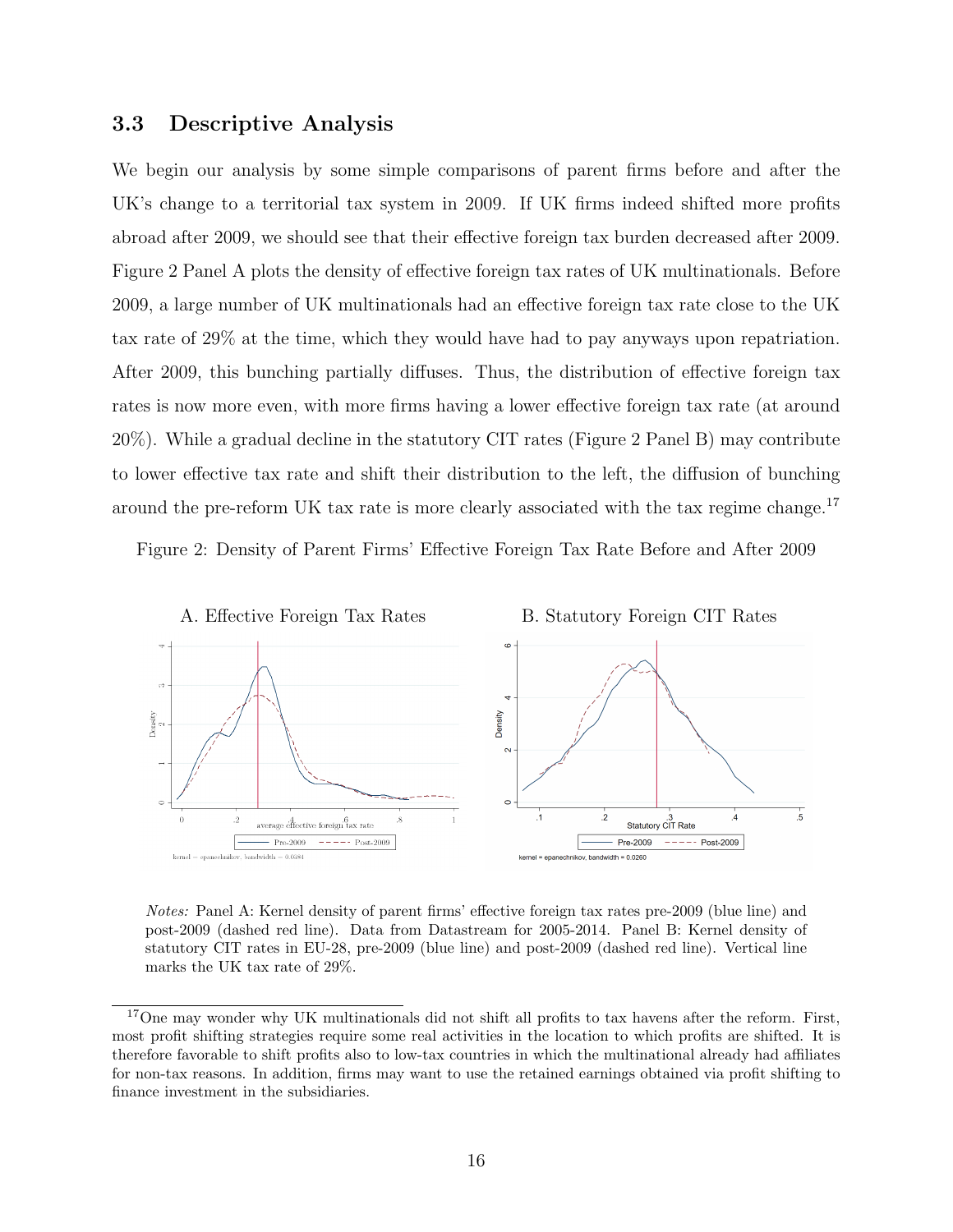## 4 Empirical Strategy

We have highlighted in Section 2 that our identification relies on the variation in the incentive for outward profit shifting arising from the UK's switch to a territorial tax system. Naturally, our main empirical strategy is a standard difference-in-differences (DiD) approach. We estimate the difference in the reported profitability before and after 2009, comparing affiliates of UK-based multinationals with affiliates of non-UK-owned multinationals in the same country. Following the discussions in Section 2, UK multinationals in low-tax countries have stronger incentives for outward profit shifting after the reform, whereas profit shifting incentives for non-UK multinationals should remain the same.<sup>18</sup> We thus expect a positive coefficient on the DiD estimator on reported profitability in low-tax countries.

Formally, we test the following regression specification:

$$
y_{ikt} = \beta_1 UK\text{-}Parent_i \times Post_t + \beta_x X_{ikt} + \beta_z Z_{kt} + \alpha_i + d_t + \epsilon_{ikt},\tag{5}
$$

where  $y_{ikt}$  is a measure of profitability of subsidiary i in country k in year t. The key variable of interest is the interaction term UK-Parent<sub>i</sub> $\times$ Post<sub>t</sub>, where UK-Parent<sub>i</sub> is a dummy indicator that takes the value of one for a UK-owned multinational affiliate, and zero otherwise, and Post<sub>t</sub> is a dummy indicator that takes the value of one for all years after 2009. To control for time-invariant subsidiary and parent characteristics, we include a full set of firm-fixed effects  $(\alpha_i)$ <sup>19</sup> We also control for time-varying input factor proxies  $X_{ikt}$ . In most specifications, these are the natural logarithm of the number of workers and (in the specifications where it is not part of the dependent variable) fixed assets.<sup>20</sup> We include year dummies  $(d_t)$  to capture the effect of aggregate macroeconomic shocks that are common to all companies. In many specifications, we replace the year dummies with time-varying country and industry

<sup>&</sup>lt;sup>18</sup>Although all firms in the control group have ultimate owners outside the UK, some of these groups may include holding companies in the UK, as the UK is an attractive location for such firms (van 't Riet and Lejour, 2018). If the reform also increased the outbound profit shifting by UK holding companies (of foreign MNCs), then our identified impact would be a lower bound of the overall impact of introducing territorial taxation on profit shifting.

<sup>19</sup>Given that the ownership information in our sample is time invariant, firm fixed effects also subsume host-country fixed effects.

<sup>&</sup>lt;sup>20</sup>We therefore control for the main real factors of production, labor and capital. In doing so, we follow a large literature on profit shifting going back to Hines and Rice (1994) and summarized by Dharmapala (2014).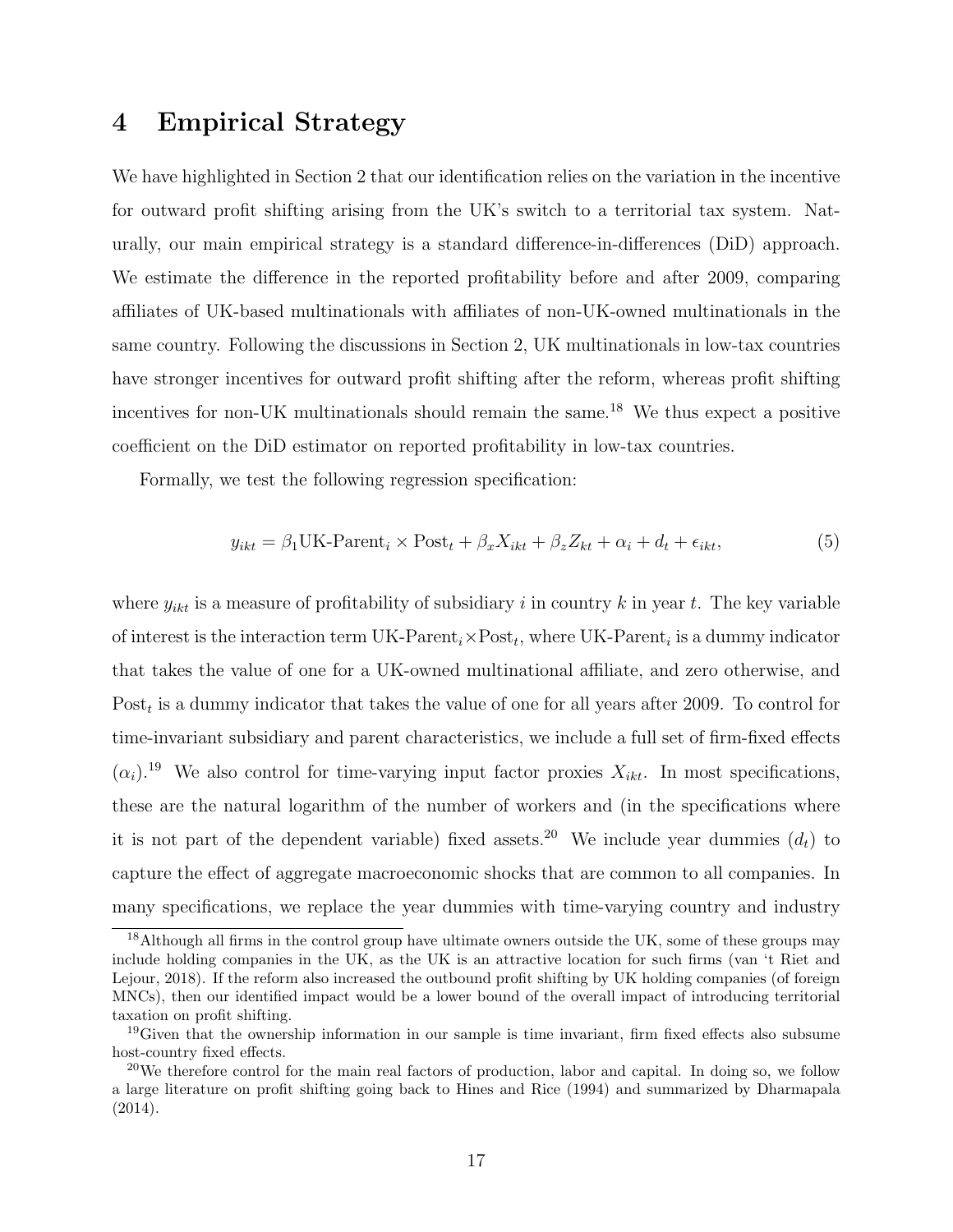fixed effects to control for such shocks in a more flexible way.

The firms in our sample have parent companies in different countries. We thus control for some characteristics of these countries, which would, for example, capture aggregate shocks (such as the global financial crisis) that hit parent countries to a differing extent. These home-country control variables  $Z_{kt}$  are the inflation rate, GDP per capita, the long-term unemployment rate, and GDP growth.  $\epsilon_{ikt}$  is the error term.

Common Trends. Our identifying assumption is that in the absence of the territorial tax reform the control firms would have similar trends in reported profitability to the treated firms. While we cannot directly test this assumption, we check whether reported profitability trended similarly in the control and treated firms in the pre-reform period. To validate the empirical design, we extend the DiD analysis to a dynamic specification by estimating the following model:

$$
y_{ikt} = \sum_{\theta=-3}^{3} \delta_t \mathbb{1}[t = \theta] \times \text{UK-Parent}_i + \beta_x X_{ikt} + \beta_z Z_{kt} + \alpha_i + d_t + \epsilon_{ikt},\tag{6}
$$

where  $\mathbb{1}[t = \theta]$  is a series of year dummies that equal one when the territorial tax reform is  $\theta$ years away. Each coefficient  $\delta_t$  measures the change in profitability for treated firms relative to control firms in the θ-th year before or after the reform became effective in 2009. The omitted time category is  $\theta = -1$ , so that the estimated effects  $\delta_t$  are relative to the period prior to the start of the reform. By focusing on the lead variables (i.e., the year dummies leading up to the reform), this specification allows us to check whether there is any evidence of pre-existing trends. In addition, the lag variables (i.e., the year dummies after the reform) illustrate the potential dynamic effects of the reform.

Potential Group-Level Effects. As a step further, we test whether changes in the profitability at the affiliate level are indeed due to profit shifting or merely reflect changes in the overall profitability of UK multinational groups after reform (e.g. because of lower cost of capital due to the lower tax rate, or simply because they were more resilient to the financial crisis). We use the consolidated data and compare UK multinationals with domestic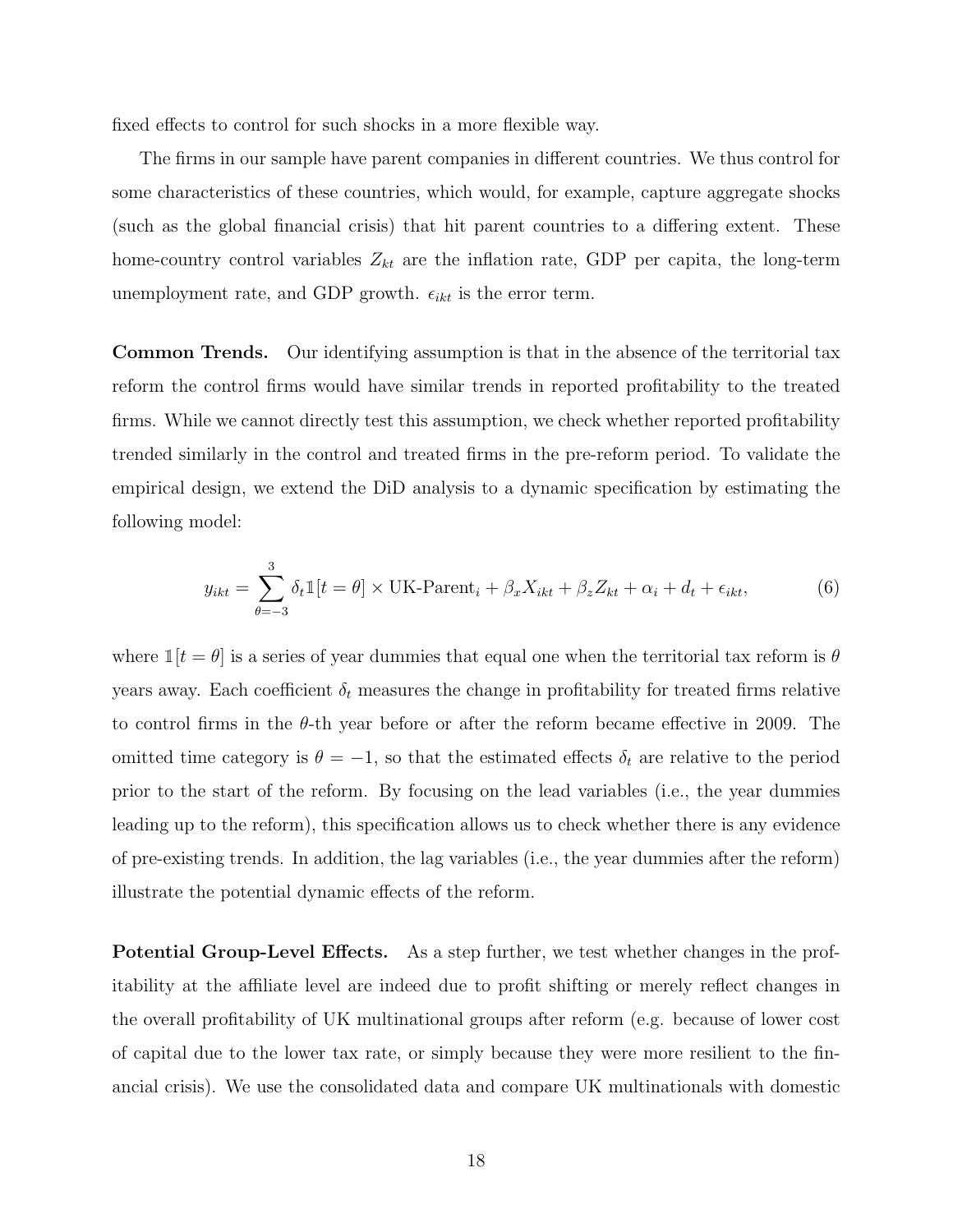companies in the UK. We estimate the following equation:

$$
y_{jt} = \gamma_1 \text{MNC}_j \times \text{Post}_t + \gamma_x X_{jt} + \eta_j + d_t + \epsilon_{jt},\tag{7}
$$

where y is the profitability of the consolidated firm j in year t. In this specification, the main variable of interest is the interaction term  $MNC_j \times Post_t$ , where  $MNC_j$  is a dummy variable that is one if the UK company group has foreign affiliates, and  $Post<sub>t</sub>$  is again a dummy variable that is one for the years after 2009. We add consolidated-firm fixed effects  $\eta_j$  to control for time-constant firm characteristics, and firm-level variables  $X_{jt}$ . We also add year dummies  $d_t$  to control for overall shocks to the UK economy. With consolidated data capturing the overall profitability of the company group, which should be invariant to inter-company profit shifting, we should not find a significant coefficient for  $\gamma_1$  in this specification.

## 5 Results

#### 5.1 Baseline Results

Table 3 presents the results of our baseline specification (5), starting by using  $EBT/Assets$ as the dependent variable. In Column (1), we estimate a baseline regression by controlling only for firm labor inputs to control for the remaining real factor of production. We find a positive and highly significant coefficient on the interaction term of 0.019, indicating that UK multinationals indeed shifted more profits to low-tax affiliates after the introduction of the territorial tax system. Column (2) further controls for the scale of output by including the natural logarithm of firm turnover, which leads to a slightly smaller coefficient on the interaction term. By conditioning on the scale of output, the estimation in Column (2) excludes transfer mispricing via goods and services.

In Columns (3) and (4), we add time-varying host country and time-varying industry fixed effects, which also effectively control for the effect of statutory corporate tax rate changes in the host country on profit shifting. The DiD coefficients are almost unaffected, with an estimated value of 0.021 without controlling for turnover, and of 0.017 when controlling for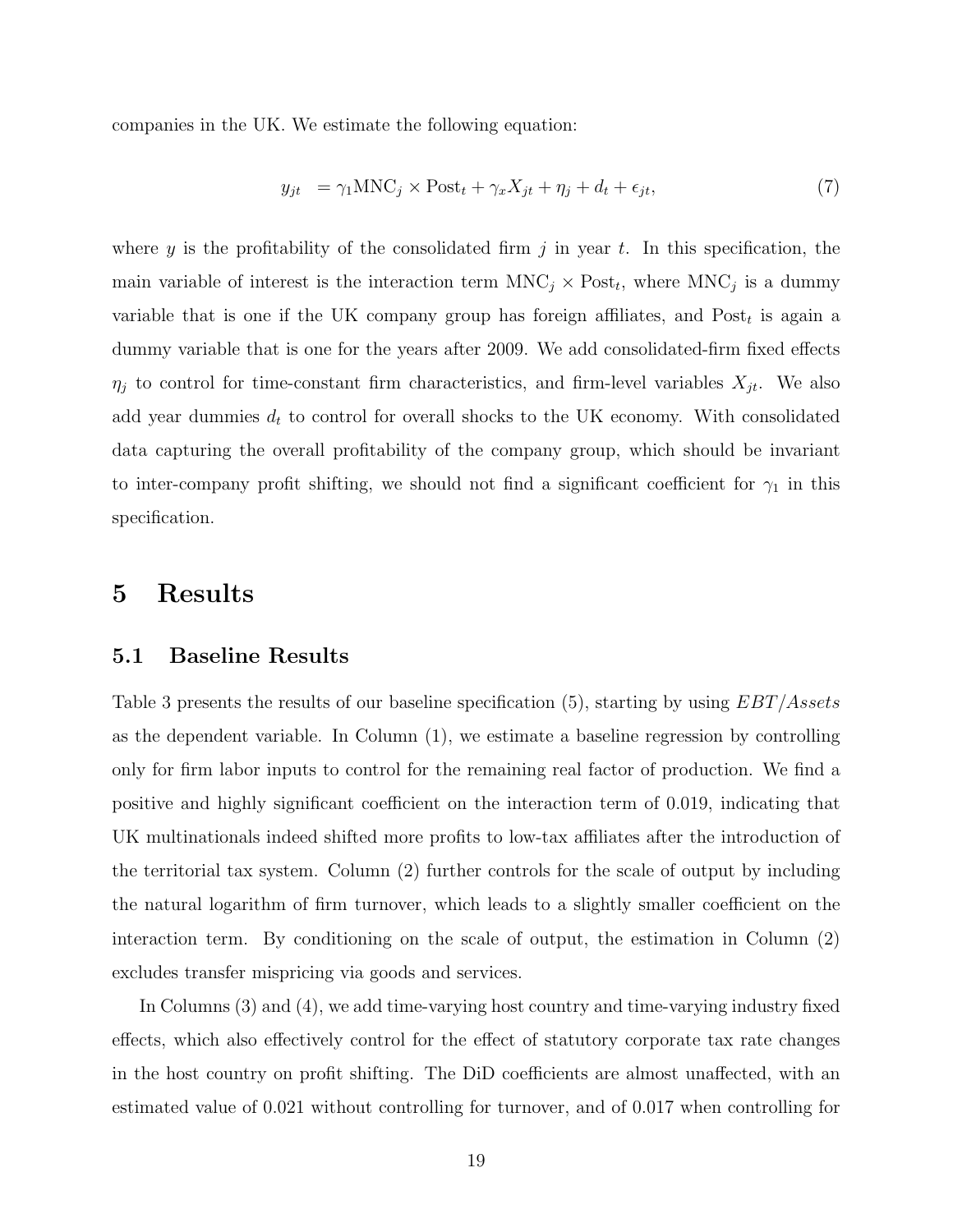| Sample:                   |                                                |                                              |                       |                                               | $Low-Task$      |                         |                                                                                                              |                       | High-Tax              |
|---------------------------|------------------------------------------------|----------------------------------------------|-----------------------|-----------------------------------------------|-----------------|-------------------------|--------------------------------------------------------------------------------------------------------------|-----------------------|-----------------------|
| Dependent variable:       |                                                |                                              | EBT/Assets            |                                               |                 | Operating Profit/Assets | EBT/Assets                                                                                                   | ln (EBT)              | EBT/Assets            |
|                           | $\left( \begin{matrix} 1 \end{matrix} \right)$ | $\widetilde{c}$                              | $\binom{3}{2}$        | $\left( \frac{1}{2} \right)$                  | $\widetilde{G}$ | $\widehat{\mathbf{e}}$  | $\widetilde{C}$                                                                                              | $\circledast$         | $\circledcirc$        |
| UK-Parent $\times$ Post   | $0.019***$                                     | $0.017***$                                   | $0.021***$            | $0.017**$                                     | $0.021***$      | $0.022***$<br>(0.007)   |                                                                                                              | $0.111**$<br>(0.045)  | (0.006)               |
| $\times$ High Intangibles | (0.007)                                        | (0.006)                                      | (0.007)               | (0.007)                                       | (0.007)         |                         | $\begin{array}{c} 0.012 \\ (0.008) \\ 0.019^{**} \\ (0.009) \\ (0.009) \\ 0.06^{***} \\ (0.002) \end{array}$ |                       |                       |
|                           |                                                |                                              |                       |                                               |                 |                         |                                                                                                              |                       |                       |
| ln (Workers)              | $0.016***$                                     |                                              |                       |                                               |                 |                         |                                                                                                              |                       |                       |
|                           | (0.002)                                        | $0.035***$<br>(0.002)<br>0.071***<br>(0.002) | $0.016***$<br>(0.002) | $-0.035***$<br>(0.002)<br>0.070***<br>(0.002) |                 | $0.015***$<br>(0.002)   |                                                                                                              | $0.309***$<br>(0.014) | $0.009***$<br>(0.002) |
| ln (Turnover)             |                                                |                                              |                       |                                               |                 |                         |                                                                                                              |                       |                       |
|                           |                                                |                                              |                       |                                               |                 |                         |                                                                                                              |                       |                       |
| In (Fixed Assets)         |                                                |                                              |                       |                                               |                 |                         |                                                                                                              |                       |                       |
|                           |                                                |                                              |                       |                                               |                 |                         |                                                                                                              | $0.092***$<br>(0.007) |                       |
| Add. Controls             |                                                |                                              |                       |                                               |                 |                         |                                                                                                              |                       |                       |
| Affiliate FE              |                                                |                                              |                       |                                               |                 |                         |                                                                                                              |                       |                       |
| Year FE                   |                                                |                                              |                       |                                               |                 |                         |                                                                                                              |                       |                       |
| Host Country-Year FE      |                                                |                                              |                       |                                               |                 |                         |                                                                                                              |                       |                       |
| Industry-Year FE          |                                                |                                              |                       |                                               |                 |                         |                                                                                                              |                       |                       |
|                           | 155,076                                        | 155,076                                      | 155,076               | 155,076                                       | 155,076         | 155,076                 | 155,076                                                                                                      | 97,357                | 150,010               |
|                           | 0.491                                          | 0.526                                        | 0.495                 | 0.529                                         | 0.494           | 0.485                   | 0.495                                                                                                        | 0.851                 | 0.591                 |

Table 3: Profit Shifting after Territorial: Baseline Results Table 3: Profit Shifting after Territorial: Baseline Results *Notes*: Data from Amadeus for 2006–2012. Specification (3) to (9) include the following characteristics of the multinational firm's home country:<br>inflation, GDP per capita, long-run unemployment rate, and GDP growth. Sta Notes: Data from Amadeus for 2006–2012. Specification (3) to (9) include the following characteristics of the multinational firm's home country: inflation, GDP per capita, long-run unemployment rate, and GDP growth. Standard errors in parentheses are clustered by parent. \*\*\*, \*\* and \* indicate significance at the 1%, 5% and 10% levels.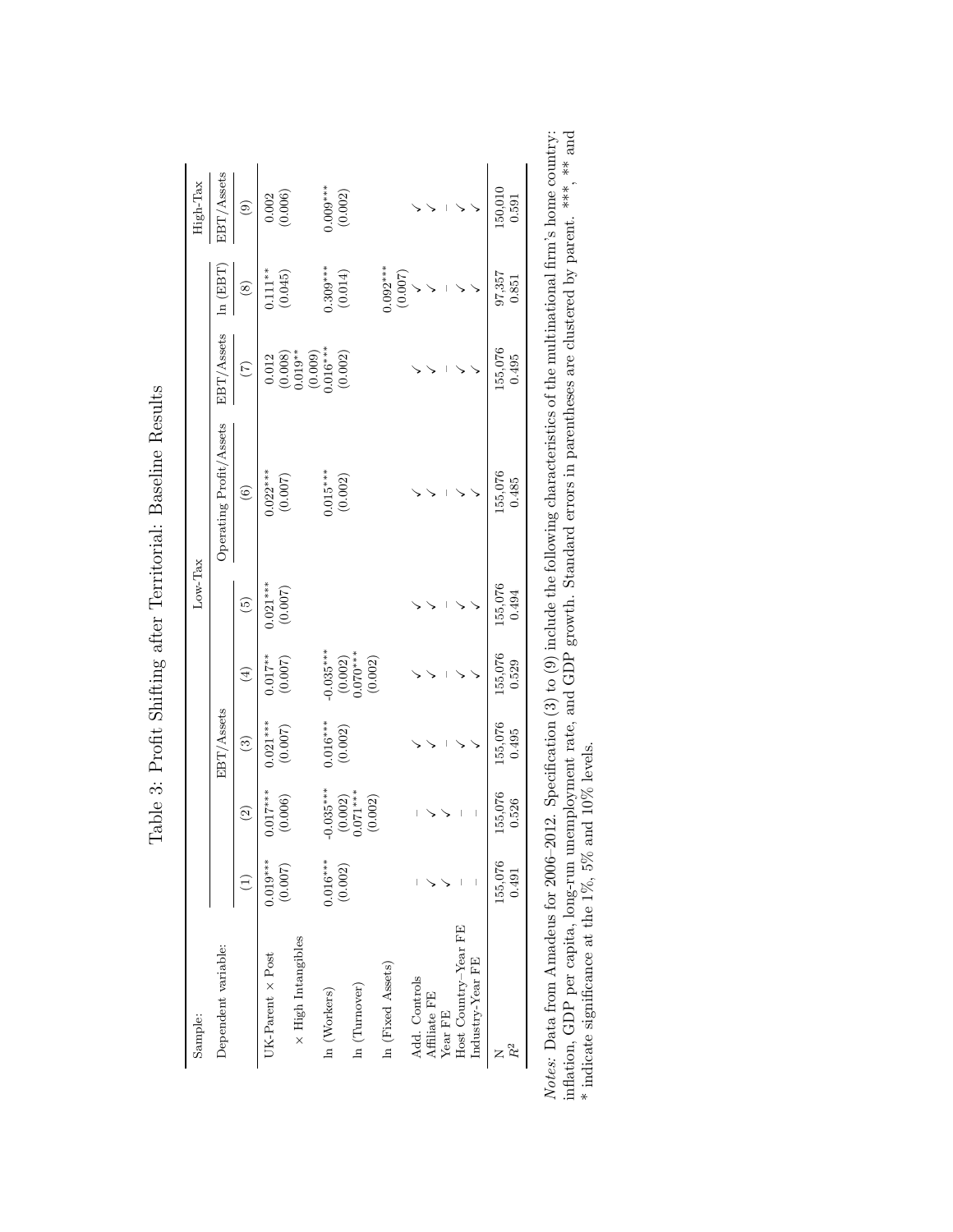turnover.<sup>21</sup> In Column  $(5)$ , we do not control for employment, to ensure that the correlation between employment and assets is not affecting our results.<sup>22</sup> Doing so does not affect the estimated coefficient relative to the corresponding specification in Column  $(3)$ <sup>23</sup>

Column (6) uses operating profit relative to assets as an alternative dependent variable, to address the possibility that profits of indirectly owned affiliates are duplicated in the pretax profits reported by their direct owners. Blouin and Robinson (2019) show that the use of the equity method of accounting leads to double counting of profits by US multinationals in U.S. BEA data, and has cautioned researchers that the same accounting error may lead to biased estimates in other datasets as well, including the financial data from Bureau van Dijk. Indeed, as Bureau van Dijk uses statutory reporting from different countries, whether profits are double counted depends on the accounting rules used in the respective country. In countries that use the same equity method of accounting, reported profits by MNCs with several layers of affiliates would be inflated, especially for those in the upper tier of the ownership chain. As some countries (e.g. Germany) allow for a mix of methods, there is – to our knowledge – no direct way of correcting for this double counting. We thus turn to operating profit, which does not include financial income and any downstream profits. At the same time, operating profit also excludes financial income and financial expenses and therefore all profit shifted via internal debt. The results in Column (6) show that the DiD coefficient is almost unaffected at 0.022, and thus remains robust to the potential double counting of profits for some affiliates in our dataset.<sup>24</sup> Note that this result also indicates that profit shifting via internal debt is of minor importance.<sup>25</sup>

 $21$ We now also include controls for several characteristics of the MNC parent's home country, including inflation, GDP per capita, long-run unemployment rate, and GDP growth rate.

 $22$ Note that the correlation between the number of workers and assets is only 0.12.

 $23$ To provide further robustness that controlling for employment does not drive our results, Table A.3 in the appendix replicates Table 3 without this control in a larger sample (which also includes observations with missing data on employment). Results are similar to those in Table 3.

 $^{24}$ It is also important to note that the Blouin-Robinson-critique is most relevant when calculating the absolute amount of profit shifted abroad, which we do not attempt in our analysis. As our identification strategy uses changes in profits in response to changes in tax incentives, double counting of profits would only affect our results if there is more double counting after the UK reform. In our view, the only channel by which this could take place is if UK-owned MNCs shift more profits from the UK to their second-tier affiliates, which is then newly double counted (in the second tier affiliate and the affiliate in between). We address this concern in the robustness section.

 $^{25}$ Note that while mean EBT to assets in the low-tax sample is 0.038, mean operating profits to assets is 0.052. Thus, while the estimated coefficient on operating profits to assets is (slightly) larger in absolute terms, it implies a smaller elasticity.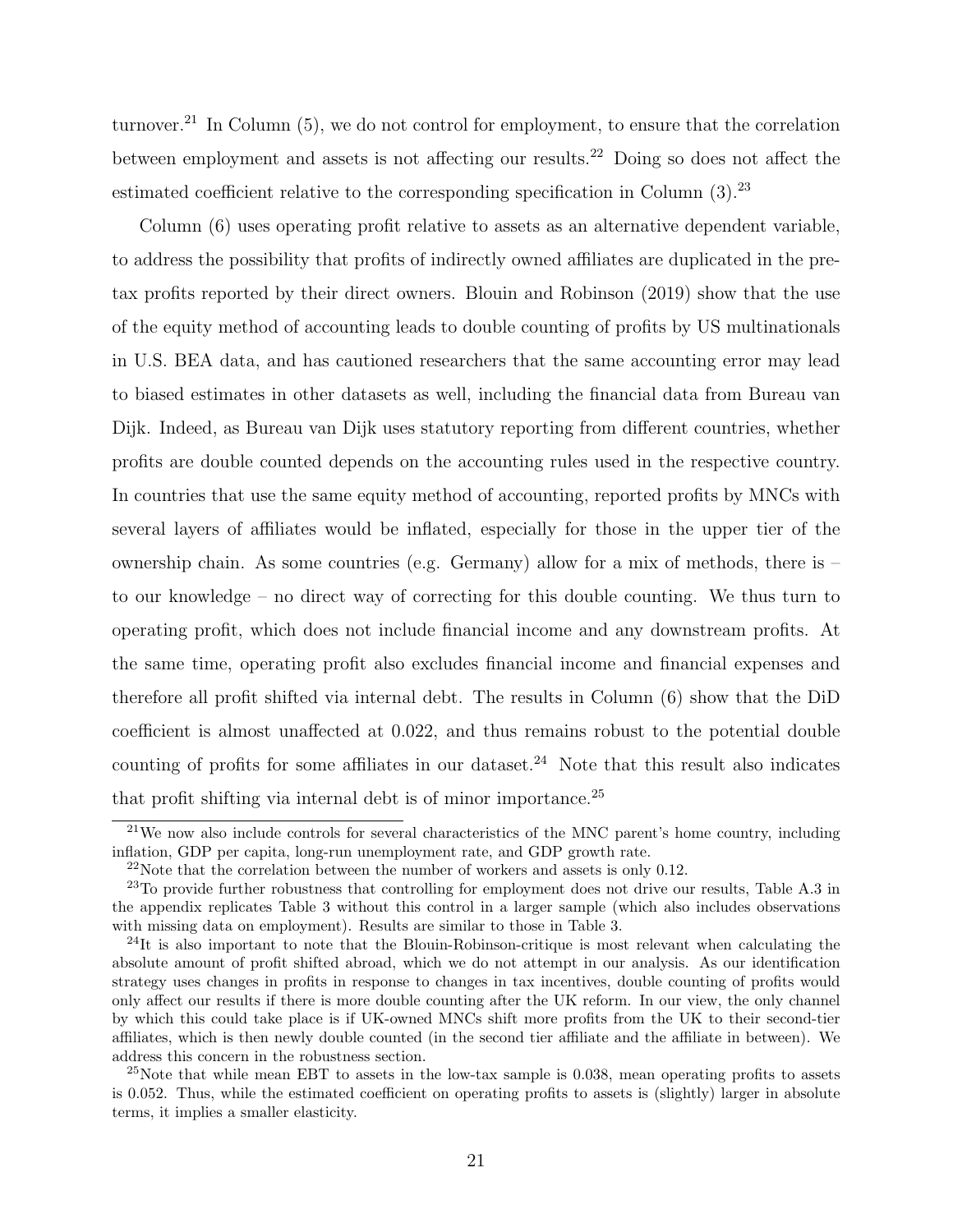Next, we interact our main coefficient of interest with an indicator variable that is one if the multinational firm has above-median intangible assets to see which firms react the strongest. Column (7) shows that firms with high levels of intangibles reacted more strongly, consistent with the notion that firms with high intangible assets have more leeway to shift profits because it is difficult to find comparable prices. We explore the heterogeneity of results further in Appendix A.2.

We next focus on profitable affiliates. To do so, we now use the natural logarithm of earnings before tax  $(\ln(EBT))$  as the dependent variable. This specification allows interpreting the estimated coefficient as a tax semi-elasticity and facilitates comparison with the wider literature on profit shifting. Column  $(8)$  reports the results, showing that among affiliates with positive pre-tax earnings, on average their EBT increases by 11% following the territorial tax reform. In comparison, the estimated coefficient in column (3) suggests that on average the pre-tax EBT (scaled by total assets, with a pre-reform mean of 0.06 for UK-owned firms) increases by 35% for the full sample, an effect that is three time larger than when only focusing on the profitable affiliates.

Placebo Tests. The validity of our main results in Table 3 relies on the assumption that there were no differential trends from the treated and control firms in the pre-reform period. To verify this assumption, we carry out a dynamic DiD and estimate equation (6) We use the specification from Table 3, Column (3), as it allows for profit shifting through a broad range of channels while controlling for country-specific and industry-specific time-varying shocks.

Figure 3 plots the estimated coefficients on these dummies and shows the 90% confidence intervals. The coefficients can be interpreted as the differential changes in pre-tax profits reported by UK-owned multinational affiliates, relative to the non-UK affiliates, as compared to the last year prior to the implementation of the territorial reform. As the graph shows, the parallel pre-trend on pre-tax profitability between the treated and control firms is satisfied, as the coefficient estimates are close to zero prior to the reform. Moreover, positive and statistically significant coefficients from 2009 onward indicate that the territorial tax reform induced the low-tax affiliates of UK multinationals to report more profits. The gradual increase in the profitability after the reform is consistent with somewhat delayed responses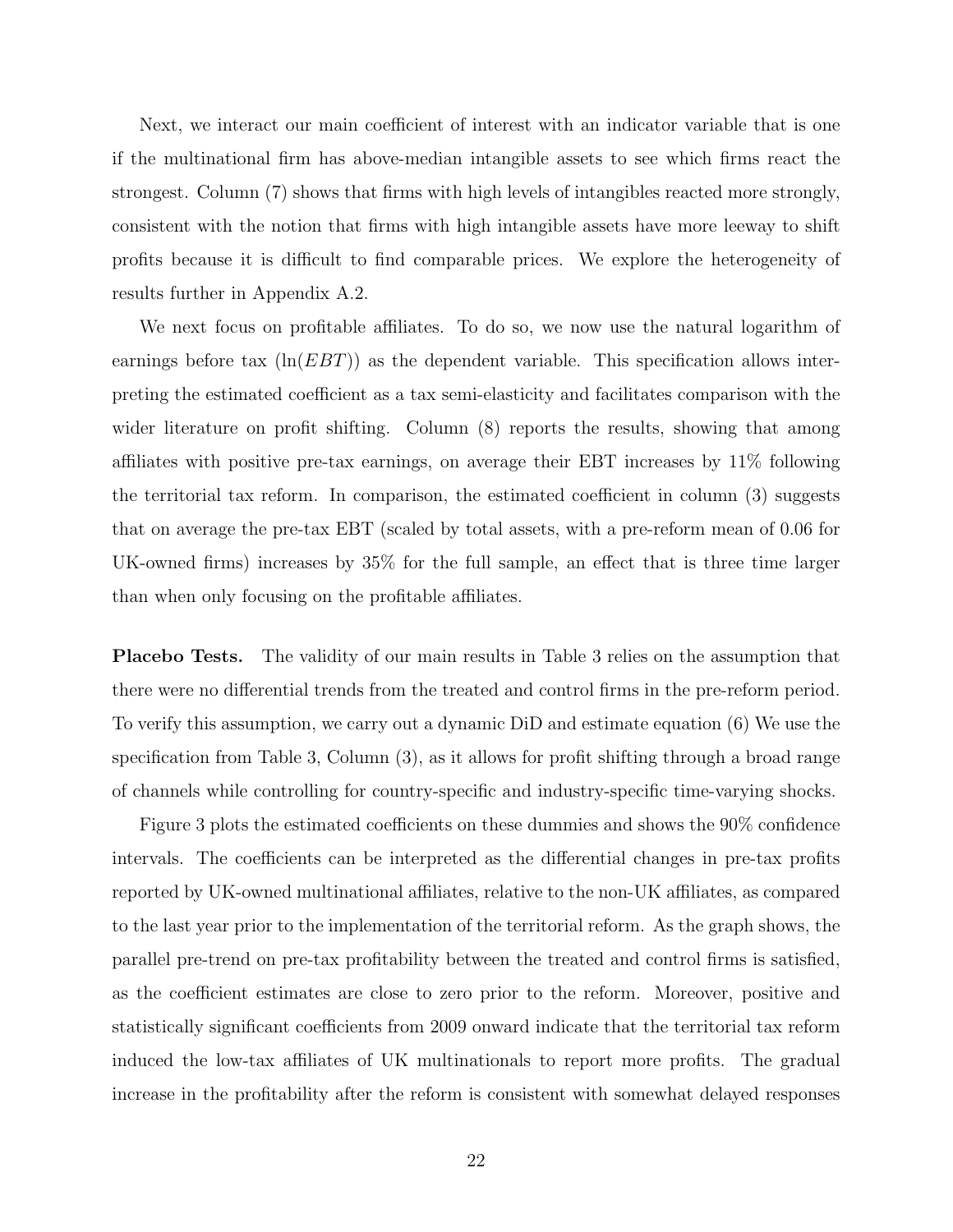due to adjustment costs associated with the different channels of profit shifting.<sup>26</sup>



Figure 3: Profit Shifting after Territorial: Dynamic DiD

Notes: Regression coefficients from estimating eq. (6). Specification includes countrylevel controls, host country–year and industry-year fixed effects. Bars depict 90% confidence intervals. Data from Amadeus for 2006–2012.

As an alternative test, we run the specification in Column (3) of Table 3 for affiliates in high-tax countries. In particular, the treatment group only includes high-tax affiliates that are part of a UK MNC group that has no affiliates in low-tax countries. The reported profits of these firms should not be affected by any changes in profit shifting incentives towards low-tax affiliates. Column (9) of Table 3 presents the results. The coefficient of the interaction term is statistically insignificant and close to zero (0.002). This zero result is relatively precisely estimated; its standard error is similar to the other regressions. We can interpret this test as a placebo test, as there is no incentive to shift profits from the UK to high-tax countries.

Effect on TFP. How profit shifting affects measured productivity depends on the specific channels through which profit shifting takes place. The manipulation of transfer prices may

<sup>&</sup>lt;sup>26</sup>Some caution needs to be taken with this interpretation, since the post-reform coefficient estimates are not statistically different from each other.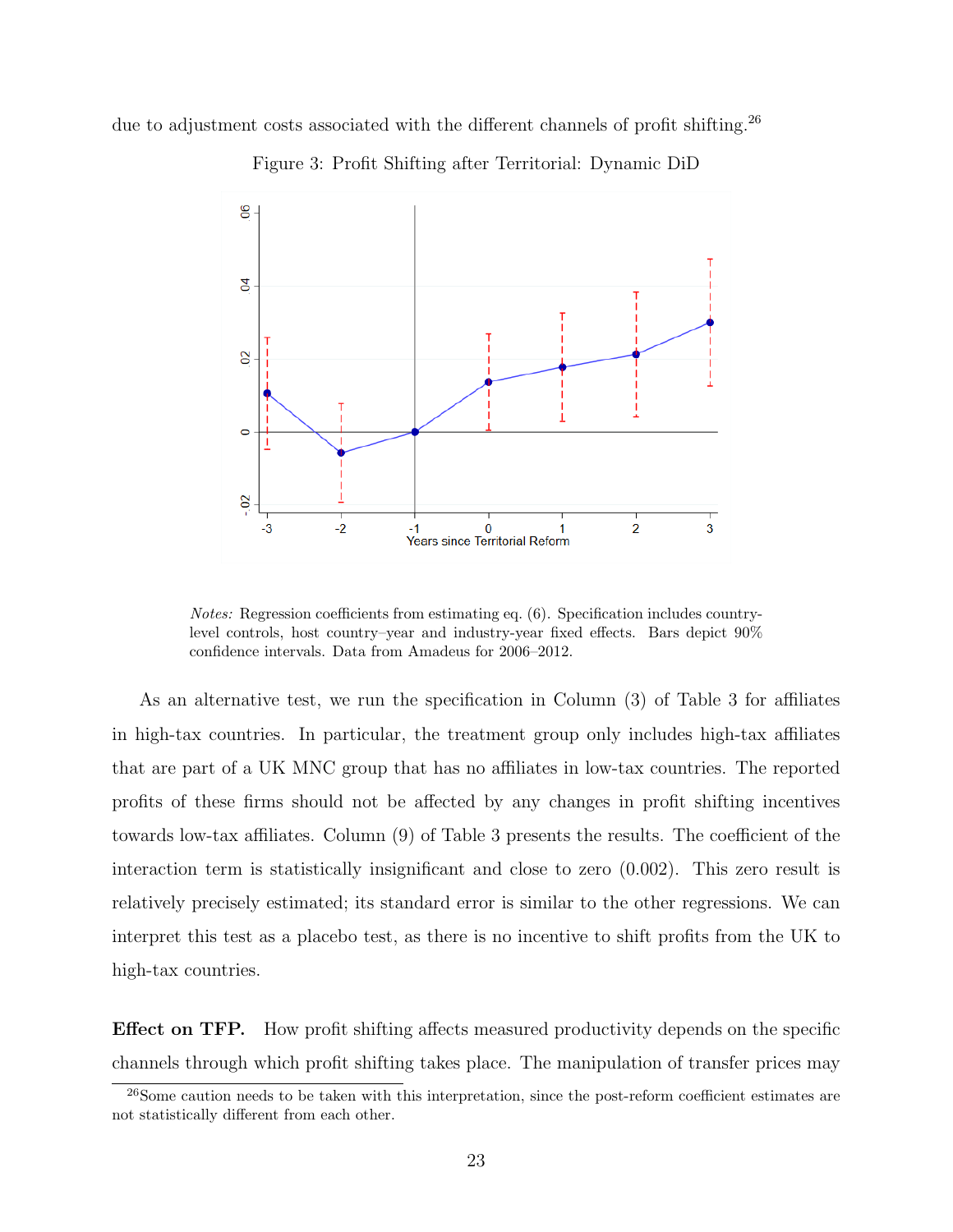inflate reported productivity in low-tax countries as sales would be over-recorded and costs of intermediate inputs would be under-recorded.<sup>27</sup> Tax-motivated relocation of intellectual property would affect measured productivity in low-tax countries by inflating both turnover (via fee payments for the use of the intellectual property) as well as capital (the intellectual property itself). On the other hand, profit shifting via internal financing should not affect productivity measures as long as it does not change the level of reported operating profit or turnover. As Heckemeyer and Overesch (2017) show that firms' non-financial inter-company transactions (including tax-motivated transfer pricing and licensing) are the dominant profitshifting strategies, accounting for about 70-80% of the response to taxation, we expect that stronger profit shifting following the territorial tax reform would exacerbate the mismeasurement of the productivity of UK multinationals in foreign countries.<sup>28</sup>

To test this hypothesis, we estimate a difference-in-differences regression based on eq. (5), where the dependent variable is the natural logarithm of TFP. Table 4 summarizes the results. Focusing on low-tax countries first, Columns (1) and (2) provide results with affiliate and fixed effects only for the factor-share and LP TFP measures, respectively, as dependent variables. Both columns report a positive and significant coefficient on the interaction term, suggesting an increase in the measured TFP of between 5% and 9% for low-tax UK affiliates after the introduction of the territorial tax system. The results are in line with our baseline findings on profit shifting: Assuming that 70–80% of profit shifting is through non-financial transactions and captured in the firm output variables used to calculate TFP, we would expect that on average, the measured TFP would increase by about 8–9% (given that the overall increase in the level of pre-tax profits is 11%).

Columns (3) and (4) replace the year fixed effects with host country–year and industryyear fixed effects, and the results remain very similar. Columns (5) and (6) confirm that the effect is driven by firms with high intangible assets, consistent with the previous finding that increased profit shifting is also concentrated in these firms. Columns (7) and (8) repeat the main DiD test for high-tax affiliates, and show that there is no similar increase in observed

<sup>27</sup>The reverse is true for high-tax countries.

<sup>&</sup>lt;sup>28</sup>In the longer term, if low-tax affiliates use inbound shifted profits to invest in R&D, profit shifting may also lead to an increase in the real TFP. However, given the considerable time lag and uncertainty between innovation input and output, we would expect the real impact of profit shifting on TFP to show up with significant delay rather than immediate following the territorial reform.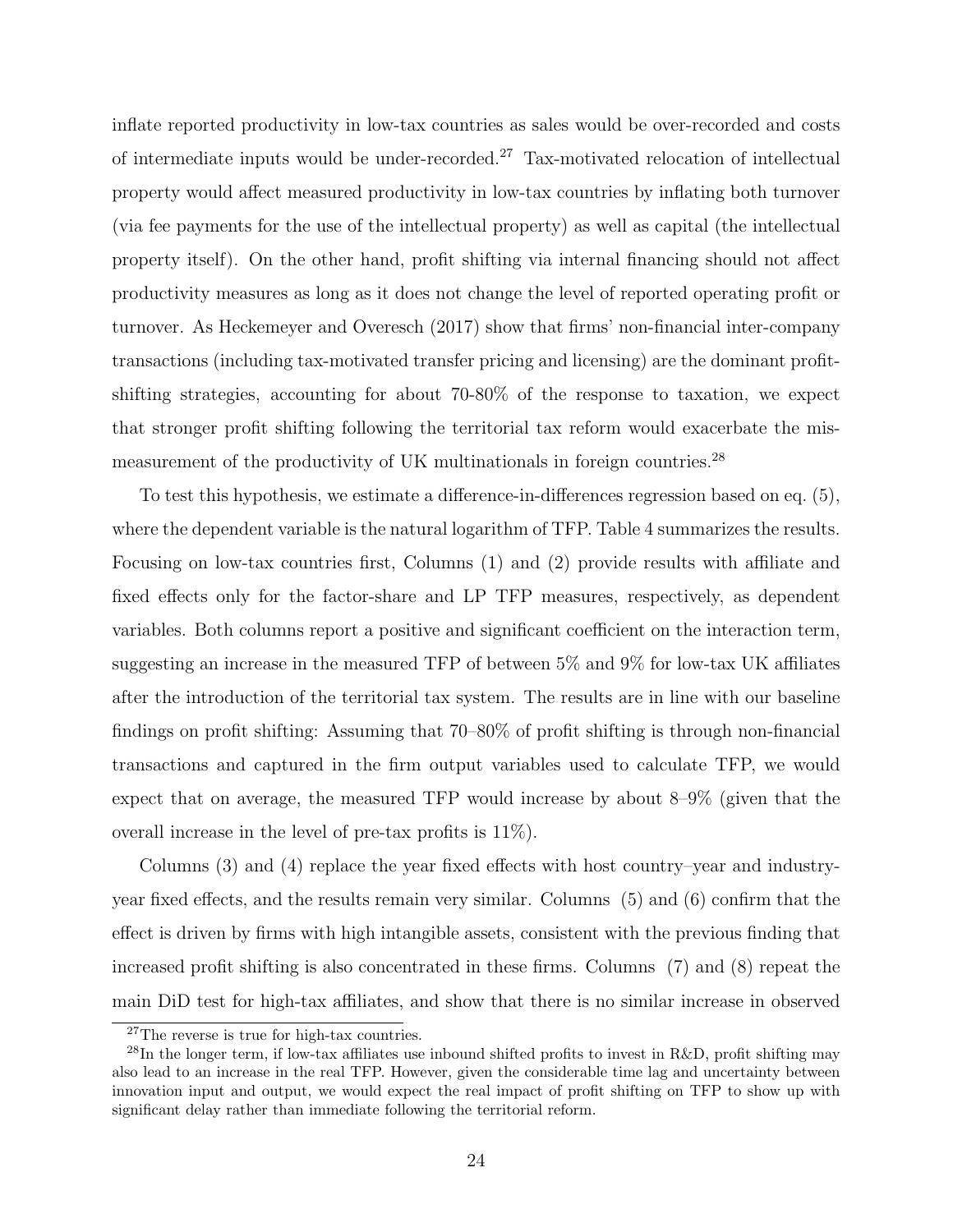| $\begin{array}{c} 0.030 \\ (0.049) \\ 0.141^{**} \\ (0.066) \end{array}$<br>$\ln(TFP_{LP})$<br>(0.029)<br>$0.049*$<br>$\left( 4\right)$<br>$\ln(TFP_{FS})$<br>$0.093**$<br>(0.044)<br>$\circled{3}$<br>$\ln(TFP_{LP})$<br>$(0.027)$<br>$0.046*$<br>$\widehat{c}$<br>$\mid$<br>$\ln(TFP_{FS})$<br>$0.093**$<br>(0.046)<br>65,698<br>$\begin{pmatrix} 1 \end{pmatrix}$<br>$\mid$<br>Host Country-Year $\textrm{FE}$<br>Dependent variable:<br>$\times$ High Intangibles<br>UK-Parent $\times$ Post<br>Industry-Year FE<br>Affiliate FE<br>Year ${\rm FE}$<br>Controls |                  |        | $\ln(TFP_{FS})$ |                                                                                            | High-tax                                       |                                                 |
|---------------------------------------------------------------------------------------------------------------------------------------------------------------------------------------------------------------------------------------------------------------------------------------------------------------------------------------------------------------------------------------------------------------------------------------------------------------------------------------------------------------------------------------------------------------------|------------------|--------|-----------------|--------------------------------------------------------------------------------------------|------------------------------------------------|-------------------------------------------------|
|                                                                                                                                                                                                                                                                                                                                                                                                                                                                                                                                                                     |                  |        |                 | $\ln(TFP_{LP})$                                                                            | $\ln(TFP_{FS})$                                | $\ln(TFP_{LP})$                                 |
|                                                                                                                                                                                                                                                                                                                                                                                                                                                                                                                                                                     |                  |        | $\binom{5}{2}$  | $\odot$                                                                                    | $\widetilde{C}$                                | $\circled{s}$                                   |
|                                                                                                                                                                                                                                                                                                                                                                                                                                                                                                                                                                     |                  |        |                 |                                                                                            |                                                |                                                 |
|                                                                                                                                                                                                                                                                                                                                                                                                                                                                                                                                                                     |                  |        |                 |                                                                                            | (0.003)                                        | $\begin{array}{c} 0.005 \\ (0.013) \end{array}$ |
|                                                                                                                                                                                                                                                                                                                                                                                                                                                                                                                                                                     |                  |        |                 |                                                                                            |                                                |                                                 |
|                                                                                                                                                                                                                                                                                                                                                                                                                                                                                                                                                                     |                  |        |                 | $\begin{array}{c} 0.023 \\ (0.035) \\ 0.057 \\ (0.041) \\ (0.041) \\ \sqrt{ } \end{array}$ |                                                |                                                 |
|                                                                                                                                                                                                                                                                                                                                                                                                                                                                                                                                                                     |                  |        | $\checkmark$    |                                                                                            |                                                |                                                 |
|                                                                                                                                                                                                                                                                                                                                                                                                                                                                                                                                                                     |                  |        |                 |                                                                                            |                                                |                                                 |
|                                                                                                                                                                                                                                                                                                                                                                                                                                                                                                                                                                     |                  |        |                 |                                                                                            |                                                |                                                 |
|                                                                                                                                                                                                                                                                                                                                                                                                                                                                                                                                                                     |                  |        |                 |                                                                                            |                                                |                                                 |
|                                                                                                                                                                                                                                                                                                                                                                                                                                                                                                                                                                     |                  |        |                 |                                                                                            |                                                |                                                 |
|                                                                                                                                                                                                                                                                                                                                                                                                                                                                                                                                                                     | 65,696<br>66,074 | 66,072 | 65,696          | 66,072                                                                                     |                                                |                                                 |
| 0.735<br>0.989<br>0.731<br>0.989                                                                                                                                                                                                                                                                                                                                                                                                                                                                                                                                    |                  |        | 0.989           | 0.735                                                                                      | $\begin{array}{c} 90,681 \\ 0.989 \end{array}$ | $\frac{92,431}{0.773}$                          |

Table 4: Profit Shifting after Territorial: Effects on TFP Table 4: Profit Shifting after Territorial: Effects on TFP

*Notes*: Data from Amadeus for 2006-2012. Specifications (3) to (8) include the following characteristics of the multimational firm's home country: inflation, GDP per capita, long-run unemployment rate, and GDP growth. St Notes: Data from Amadeus for 2006–2012. Specifications (3) to (8) include the following characteristics of the multinational firm's home country: inflation, GDP per capita, long-run unemployment rate, and GDP growth. Standard errors in parentheses are clustered by firm. \*\*\*, \*\* and \* indicate significance at the 1%, 5% and 10% levels.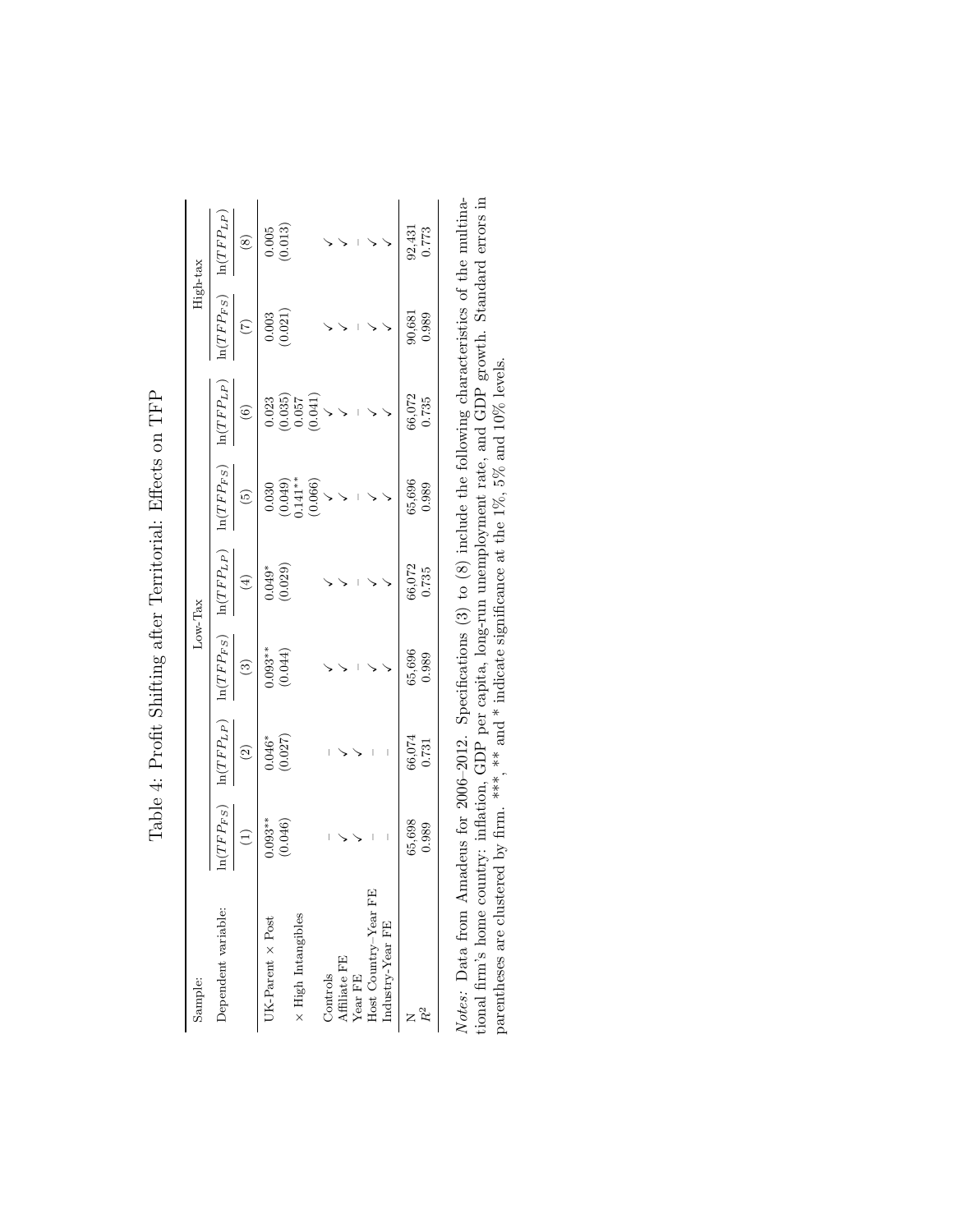TFP for UK affiliates.

#### 5.2 Where Is the Shifted Profit Coming From?

To investigate this question, we first turn to the results with the consolidated data and compare UK multinationals to UK domestic firms. These tests also allow us to rule out that the increase in profit shifting to low-tax countries is not an artifact of higher overall profitability of UK multinationals after the territorial tax reform.

Table 5 presents the result. In column (1), we estimate eq. (7). We find an insignificant and small coefficient of 0.003. Thus, the profitability of the consolidated accounts of UK MNCs remains approximately constant after the reform, indicating that the effects found on EBT at the affiliate level indeed arise because of profit shifting.

Next we turn to UK-owned affiliates in high-tax countries that are part of a UK multinational group that has affiliates also in low-tax countries. If profits are relocated from high- to low-tax countries, then these affiliates would on average report a lower profit after the reform compared to their non-UK-owned counterparts. Column (2) of Table 5 examines this possibility, and reports a DiD coefficient of -0.003, though insignificant at any conventional level. We interpret the finding as suggesting that at the margin, some profits may be relocated from high- to low-tax countries by UK multinationals after the reform. However, the effect is too small to explain most of the additional profits in low-tax affiliates.

We therefore turn to domestic affiliates of UK multinational groups to see whether they report lower profit after the reform. Such evidence would be consistent with the hypothesis that profits are shifted out of the UK to low-tax countries. The last column of Table 5 examines this possibility, using a sample of multinational affiliates in the UK. The control group consists of UK affiliates of non-UK-owned MNCs. The estimated DiD coefficient is -0.01, significant at the 5% level. This finding is consistent with the notion that profits are shifted out of the UK to low-tax countries after the territorial reform.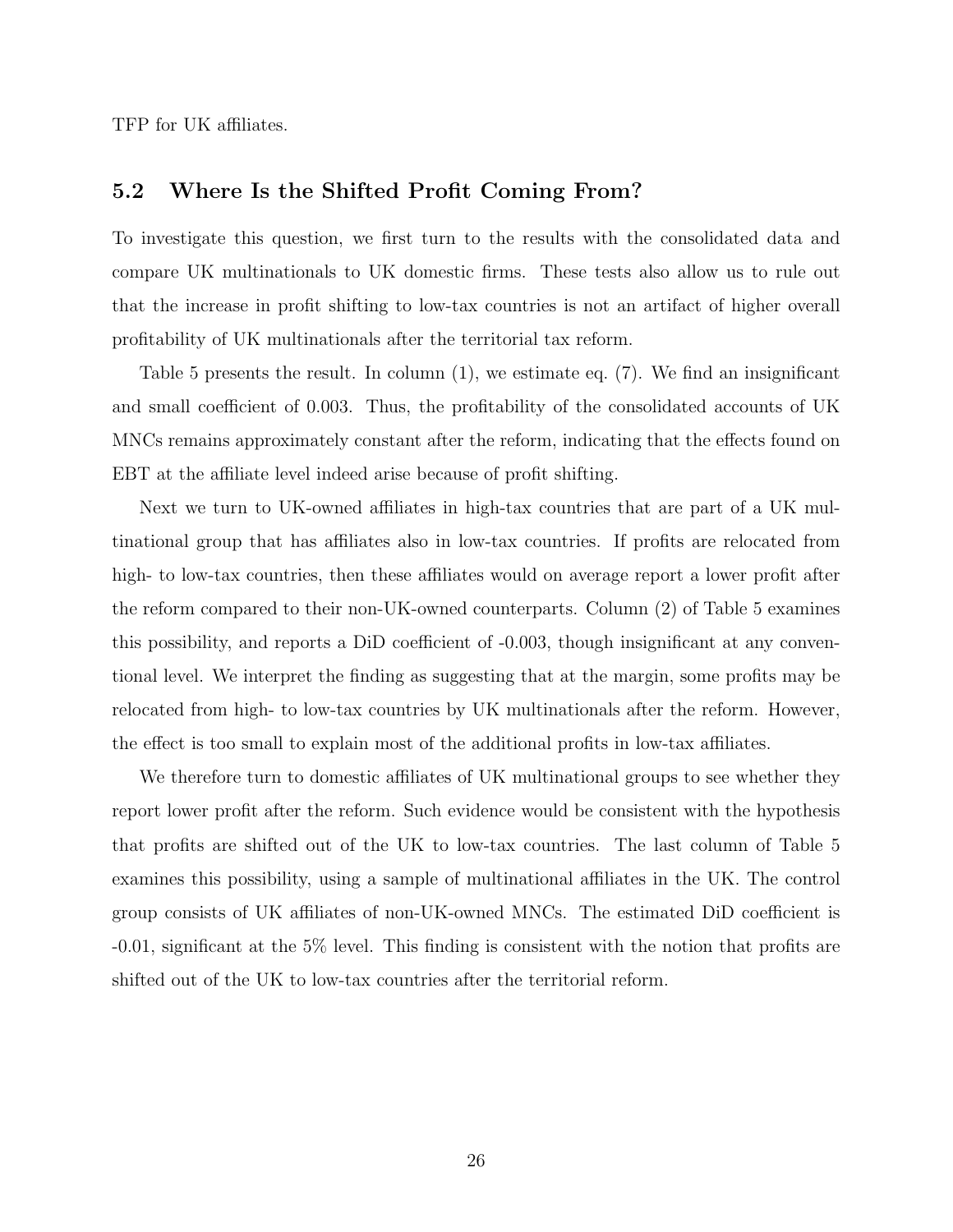| Sample:                 | Parent Level |            | Affiliate Level |
|-------------------------|--------------|------------|-----------------|
| Dependent variable:     |              | EBT/Assets |                 |
|                         | (1)          | (2)        | (3)             |
| $MNC \times Post$       | 0.003        |            |                 |
|                         | (0.014)      |            |                 |
| UK-Parent $\times$ Post |              | $-0.003$   | $-0.011**$      |
|                         |              | (0.010)    | (0.005)         |
| $ln$ (Workers)          | $-0.011$     | $0.009***$ | $-0.007*$       |
|                         | (0.020)      | (0.002)    | (0.004)         |
| Add. Controls           |              |            |                 |
| Affiliate FE            |              |            |                 |
| Parent FE               |              |            |                 |
| Year FE                 |              |            |                 |
| Host Country–Year FE    |              |            |                 |
| Industry-Year FE        |              |            |                 |
| N                       | 3,587        | 142,319    | 68,548          |
| $R^2$                   | 0.01         | 0.592      | 0.578           |

Table 5: Where Is the Shifted Profit Coming From?

Notes: Col. (1) shows result for consolidated data, comparing UK multinationals with UK domestic firms. Col. (2) shows the main treatment effect for affiliates of UK MNCs in high-tax countries, including only MNCs that also have affiliates in low-tax countries. Col. (3) compares UK affiliates of UK MNCs to UK affiliates of foreign MNCs. Col. (1) uses data from Datastream for 2005–2014; Cols. (2)–(3) data from Amadeus for 2006–2012. Robust standard errors in parentheses. \*\*\*, \*\* and \* indicate significance at the 1%, 5% and 10% levels.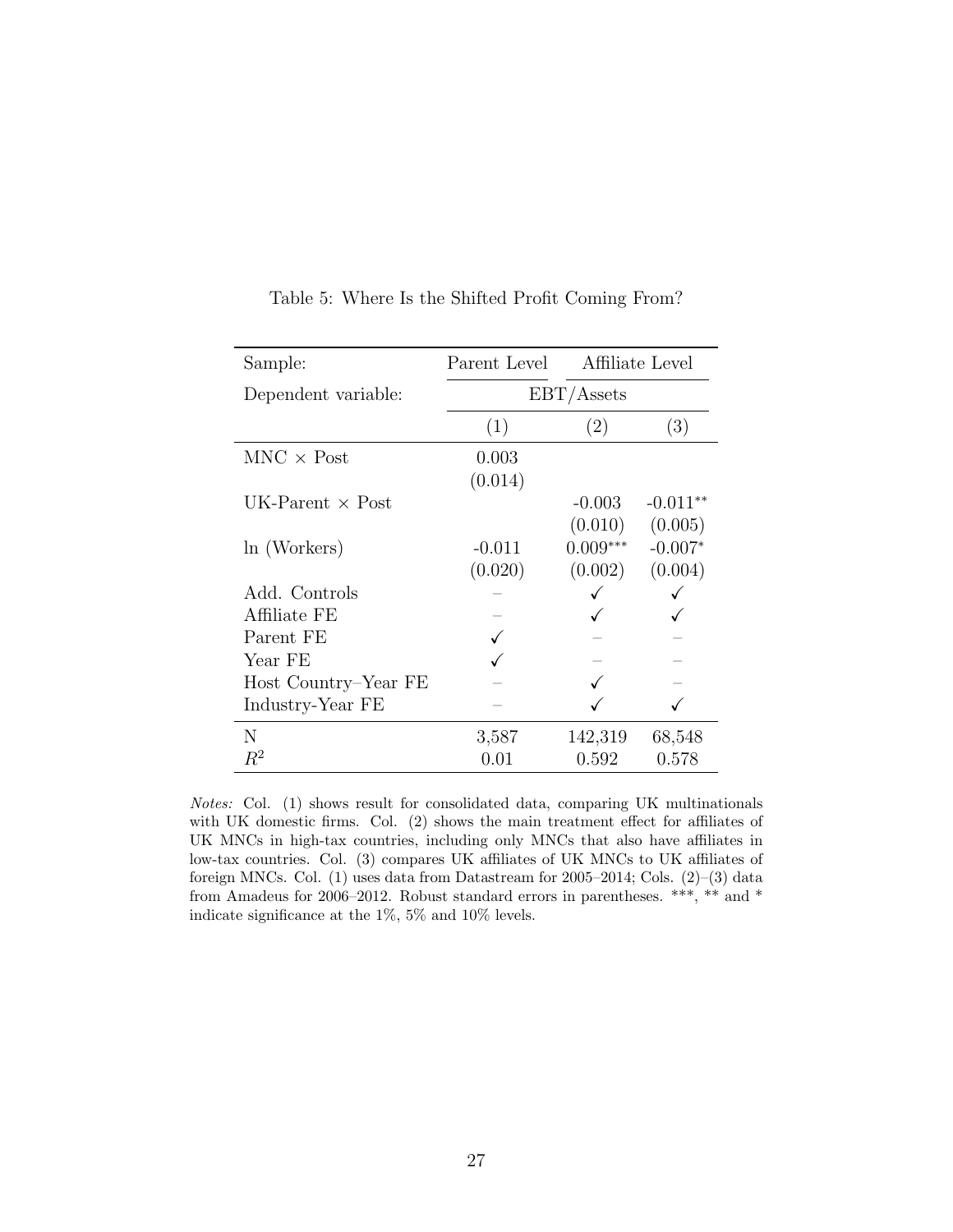#### 5.3 Robustness

To test for the robustness of the basic results, we conduct several sensitivity analyses. In all these tests we use the same fixed effects and controls as in Table 3, Column (3). First, we define "low-tax" countries using an alternative approach, where a country is considered as low-tax if its statutory corporate tax rate is always below the UK rate during 2005-2012. Specification (1) in Table 6 reports the results using this alternative definition. Results are basically unchanged compared to the baseline findings. Second, we create a subsample of matched firms to address the concern that companies in the treated UK and control affiliates may not have similar observable characteristics, and that these differences may explain different trends in reported profitability over time. The sample is matched from a Mahalanobis distance matching procedure based on pre-reform firm-level turnover, fixed assets, and employment. Row (2) replicates the DiD analysis on this matched sample in low-tax countries. The resulting estimate has a wider confidence interval due to fewer observations, but nevertheless, remains positive and significant at the 5% level. Specification (3) expands the low-tax sample to include observations in Switzerland, which features low tax rate and strong privacy laws, but is not a member of the European Union. The results remain very similar.

We next take a different approach to address the potential issue of double counting of profits. As our identification strategy is based on a difference-in-difference design with firm fixed effects, it uses changes in profits in response to changes in tax incentives. In this respect, double counting of profits would only affect our results if there is more double counting after the UK reform, and if UK MNCs shift more profits to second-tier affiliates which are then newly double counted (in the second-tier affiliate and the direct affiliate). To address this issue, the regression in row (4) excludes all indirect affiliates from the sample to makes sure that the same profits are not counted multiple times.<sup>29</sup> The DiD coefficient for this restricted sample is 0.039 and significant at the 1% level.

The territorial system was formally introduced in the Financial Bill in April 2009 and

 $^{29}$ Note that profits may nevertheless be (partially) allocated to the "wrong" country, but if they are actually shifted elsewhere with a lower tax rate, this misallocation will bias our estimates towards zero. In addition, Clausing (2020) argues that profits should largely be allocated to the holding country to measure profit shifting correctly, and if so, these estimates should be correct.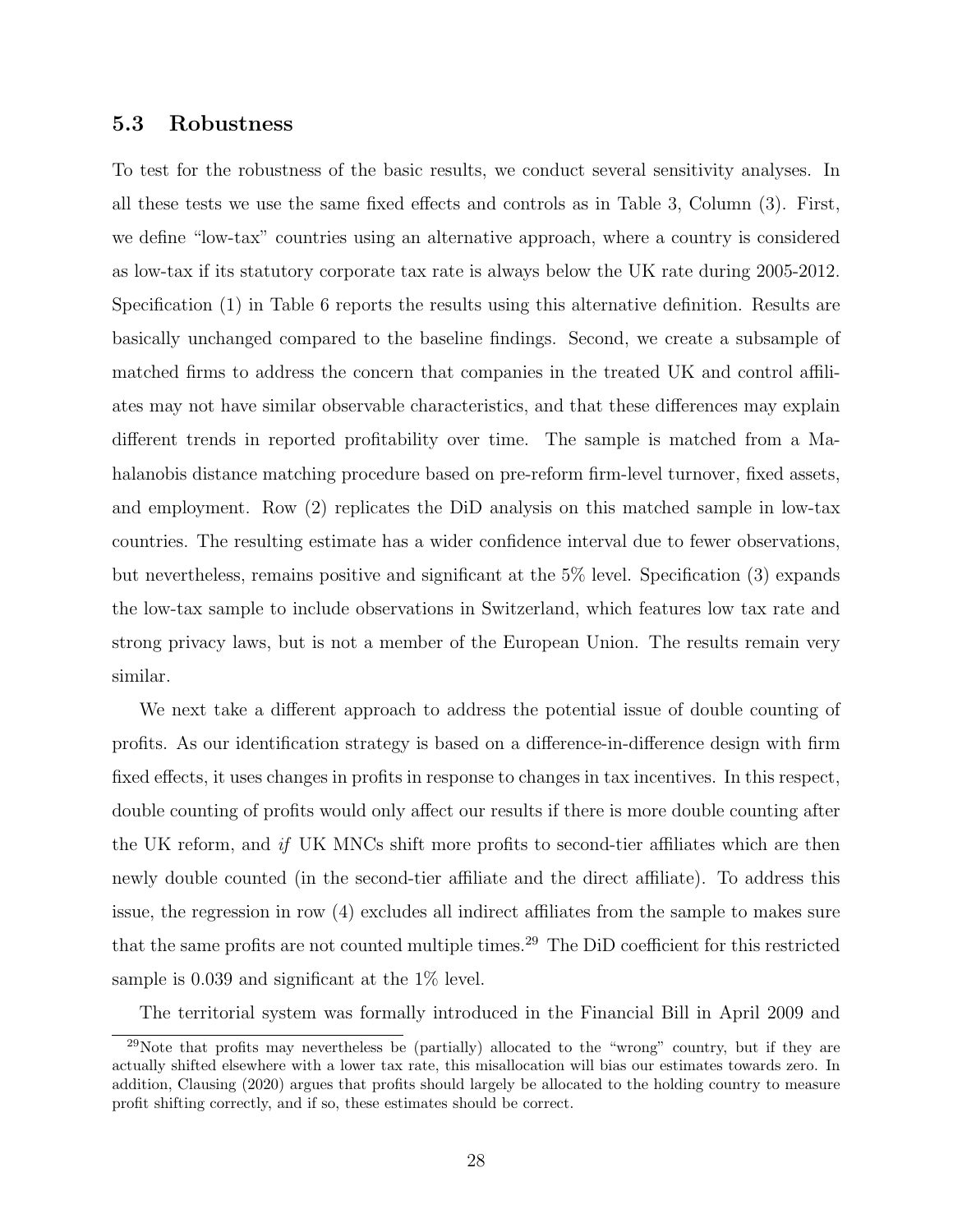became effective on July 1, 2009. Despite this narrow three-month window between the announcement and implementation of the exemption system, UK companies may nevertheless have anticipated the coming exemption of dividend taxation and postponed booking more profits in low-tax countries until after the tax reform. This would lead to a upward bias in the DD estimate. To address the anticipation effects, specification (5) drops observations in 2009 and 2010 and reports a DiD coefficient of 0.024 (significant at the 1 percent level), suggesting that there may have been limited anticipation, or that firms responded with delay.

The Amadeus database provides a snapshot of the ownership structure of UK firms at the end of the sample. A potential caveat of using the static information to define the location of foreign affiliates is that one needs to assume that the affiliate status of firms remained constant over the sample period. Therefore, the static definition of foreign affiliates ownership does not reflect changes in the country of ultimate parent where UK MNCs become foreign owned, or vice versa, between 2006 and 2012. To address this limitation, we complement the Amadeus data on the network of foreign affiliate locations with information on mergers and acquisitions (M&As) by all UK companies between 2006 and 2012 from the Zephyr database, which is also provided by Bureau van Dijck. This allows us to identify affiliates that changed ownership during the sample period. Row (6) thus checks the robustness of the results to potential mismeasurement in the time-invariant ownership by dropping observations that changed ownership as part of an  $M\&A$ . The DiD coefficient is unaffected  $(0.021)$ .

Finally, Germany, one of the main home countries for the firms in the control group, undertook a large-scale tax reform in 2008 that might have led to less profit-shifting by German MNEs after 2008 and bias our results upwards. To address this concern, the last row drops all German-owned affiliates from the control group. The results are very similar compared to the baseline results.

In other tests to check the robustness of our results with respect to firm entry and exit, we run several regressions by restricting the sample to firms that we observe for a significant time span before and after the reform. These additional tests include: (1) dropping all firms that were observed only before or only after the reform; (2) using only firms that we observe at least in the two years before and the two years after the change; and (3) using only firms we observe for the full sample period. Table A.4 in the appendix reports the results. They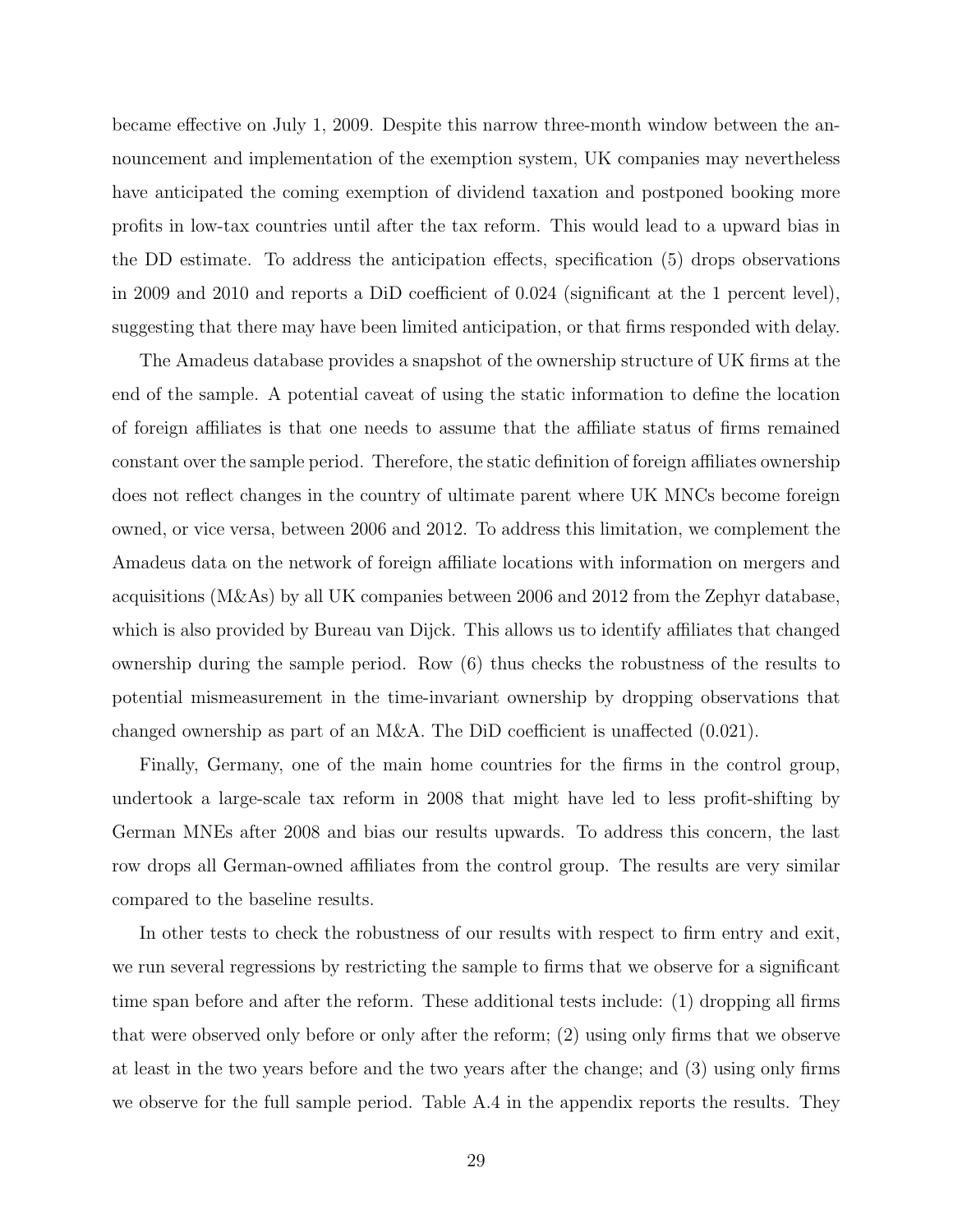are similar to those reported in the baseline table (although less precisely estimated in the sample where we require observations for the full period).

Lastly, we confirm that no single host country is driving our results. To do so, we drop each host country individually from the sample and re-estimate specification (5). The resulting coefficients range between 0.017 and 0.025 and are all highly significant.

|                                           | Est. Coefficient<br>UK-Parent $\times$ Post | N       | $R^2$ |
|-------------------------------------------|---------------------------------------------|---------|-------|
| (1) Altern. Definition Low-Tax Countries  | $0.020***$<br>(0.007)                       | 165,360 | 0.494 |
| (2) Matched Sample                        | $0.029**$                                   | 11,658  | 0.510 |
| (3) Adding Switzerland as Low-Tax Country | (0.014)<br>$0.019***$                       | 185,878 | 0.491 |
| (4) Without Indirect Affiliates           | (0.007)<br>$0.039**$                        | 47,959  | 0.479 |
| $(5)$ Without 2009 and 2010               | (0.016)<br>$0.024***$                       | 104,460 | 0.523 |
| $(6)$ Without M&A Participants            | (0.009)<br>$0.021***$                       | 155,027 | 0.495 |
| (7) Without German MNCs in Control Group  | (0.007)<br>$0.022***$                       | 124,200 | 0.494 |
|                                           | (0.007)                                     |         |       |

Table 6: Profit Shifting after Territorial: Robustness Results

Notes: The dependent variable is earnings before taxes divided by total assets. All specifications control for ln(Workers) and characteristics of the multinational firm's home country (inflation, GDP per capita, long-run unemployment rate, GDP growth), as in Col. (3) of Table 3. Data from Amadeus for 2006–2012. Standard errors in parentheses are clustered by parent. \*\*\*, \*\* and \* indicate significance at the 1%, 5% and 10% levels.

## 6 Conclusion

In this paper, we have used the introduction of a territorial tax system in the UK to study its impact on the intensity of profit shifting by multinationals. The 2009 reform switched the UK from a worldwide to a territorial tax system and, as such, lowered the taxation of repatriated earnings from countries with tax rates lower than the UK's corporate tax rate, increasing the tax incentives to shift profits to these countries.

Our main findings provide strong evidence that UK multinationals reported more profits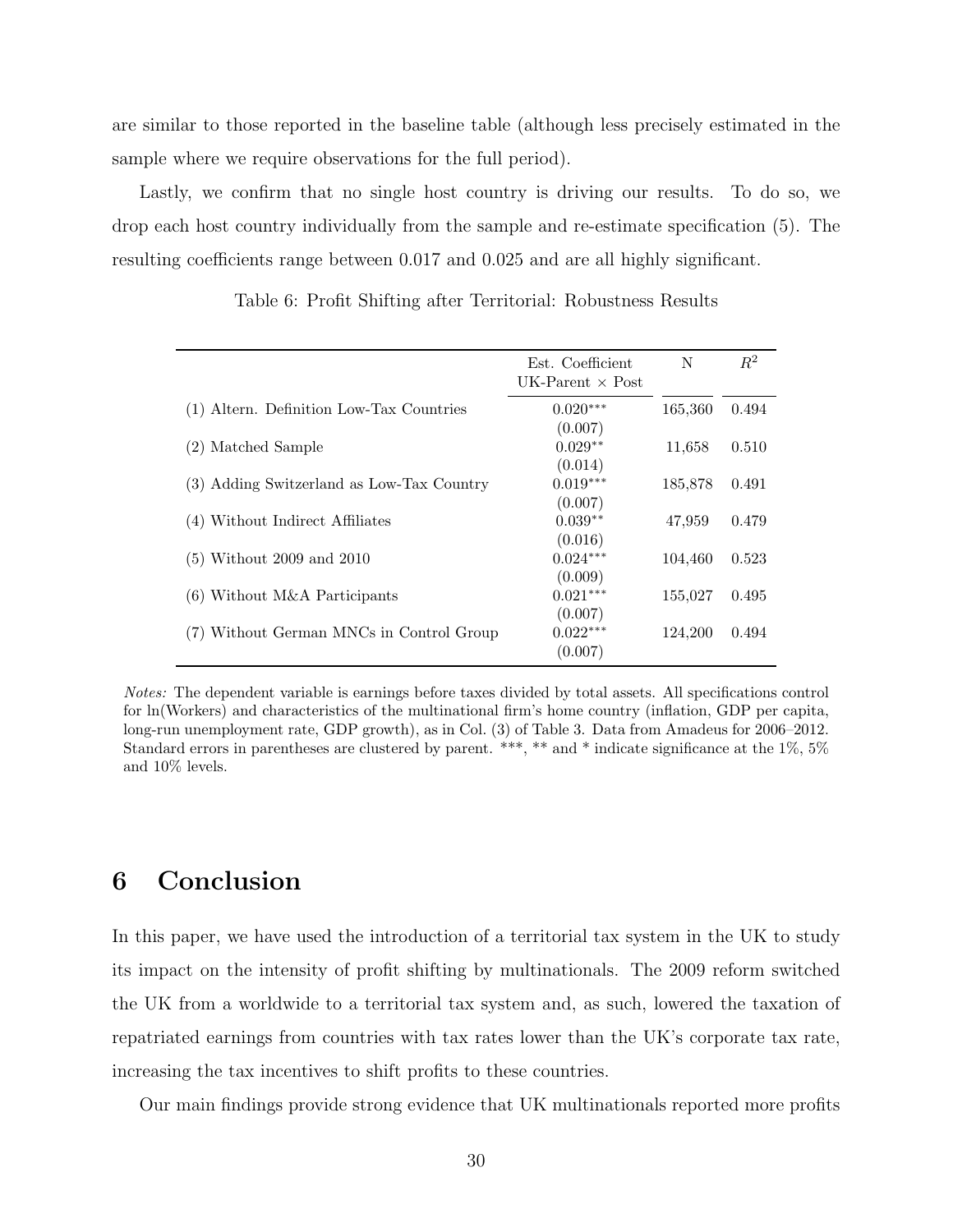in low-tax countries after the territorial tax reform. On average, profits of UK subsidiaries in low-tax countries increased by about two percentage points compared to subsidiaries of non-UK multinationals in the same country. Among profitable firms, the reform increases the reported profitability by eleven percent.

To put these results in perspective, we use the consensus semi-elasticity of reported profits to corporate tax rate differential of 1.5 in a recent meta-analysis (Beer et al., 2020), which suggests that for every one percentage point lower corporate tax rate (everything else equal), there is a 1.5% increase in the pre-tax profit reported by multinational affiliates. The benchmark specification of the meta-analysis uses the logarithm of reported profit before taxation as dependent variable, which is comparable to our results from Column (8) of Table 3. On average, we find that for profit-making UK affiliates, there is an eleven percent increase in their pre-tax earnings following the reform. The extent of increase in pre-tax profits is thus equivalent to a seven percentage points reduction in the statutory corporate income tax rate in the UK  $(=11/1.5)$ . Evaluated at the mean asset value for UK affiliates in the low-tax countries, our results imply an increase of EUR 0.06 million in pre-tax profits for the median firm and EUR 0.65 million on average.

It is important to note that our results may underestimate the total effect of the reform on profit shifting. As shown in Liu (2020), the territorial reform implies – everything else equal – a lower cost of capital for UK affiliates in low-tax countries. As firms re-optimize, the marginal return to capital and thus break-even profitability should drop, too. If "true" profitability (in the absence of profit shifting) is lower after the territorial tax reform, our results underestimate the true magnitude of profit shifting.

Our results have important implications for other countries switching to a territorial tax system. In particular, the US introduced a territorial tax system as part of its tax reform in December 2017. It is likely that the US will also see an increase in profit shifting, counteracted by the newly-introduced anti-tax avoidance rules. Our results point out that this response may be somewhat delayed, as the UK multinationals responded more strongly about two years after the reform. Moreover, as the territorial tax reform removes the additional tax in the home country, it makes the source country tax rate most relevant for MNCs in terms of investment and profit shifting decisions. This consideration may in turn exacerbate the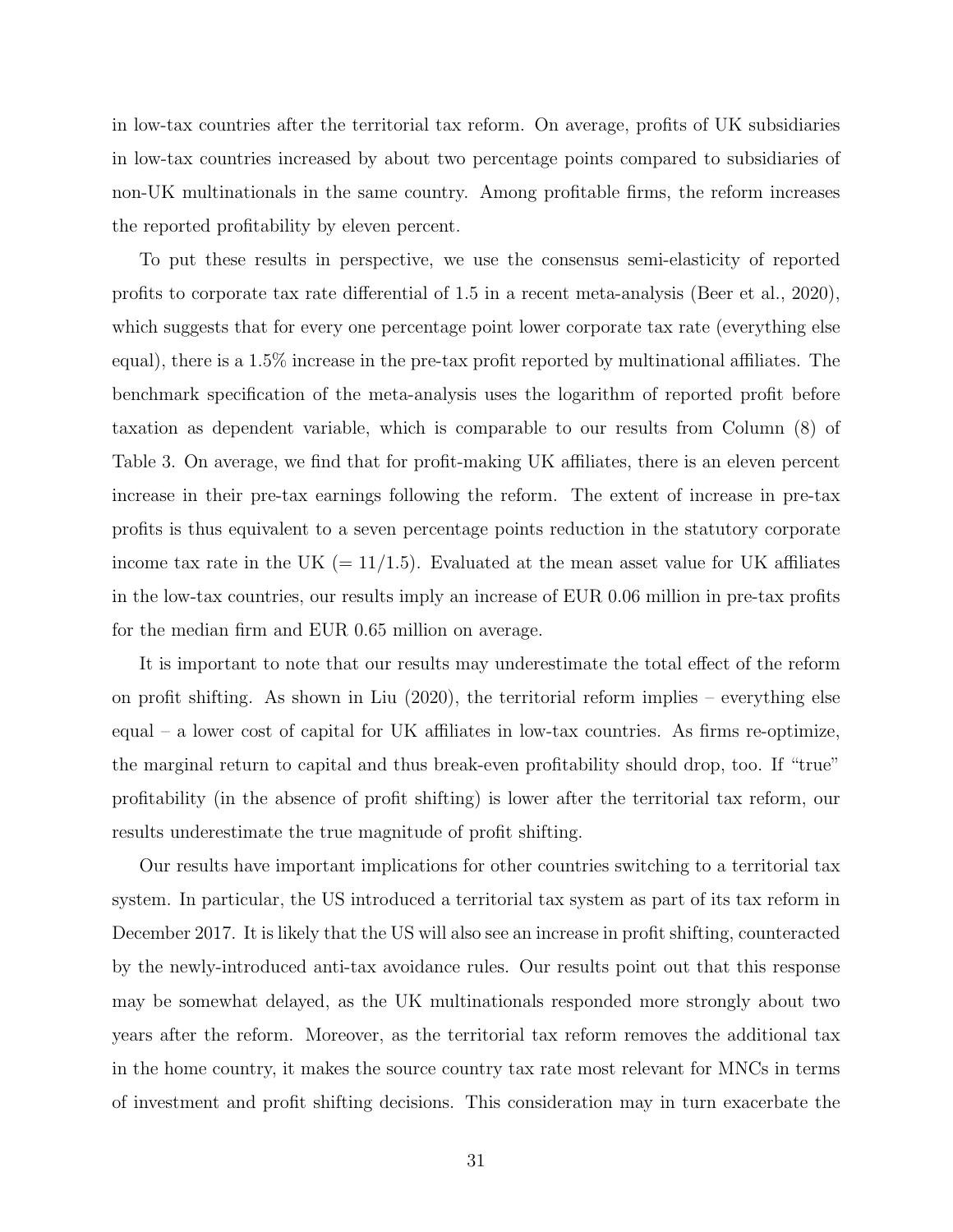downward trend in statutory corporate tax rates worldwide. At the same time, it also highlights the importance of global coordination in imposing some sort of minimum taxes on outbound MNC investment (for example, in the spirit of GILTI in the US), to alleviate competition in attracting book profits among low and zero-tax jurisdictions.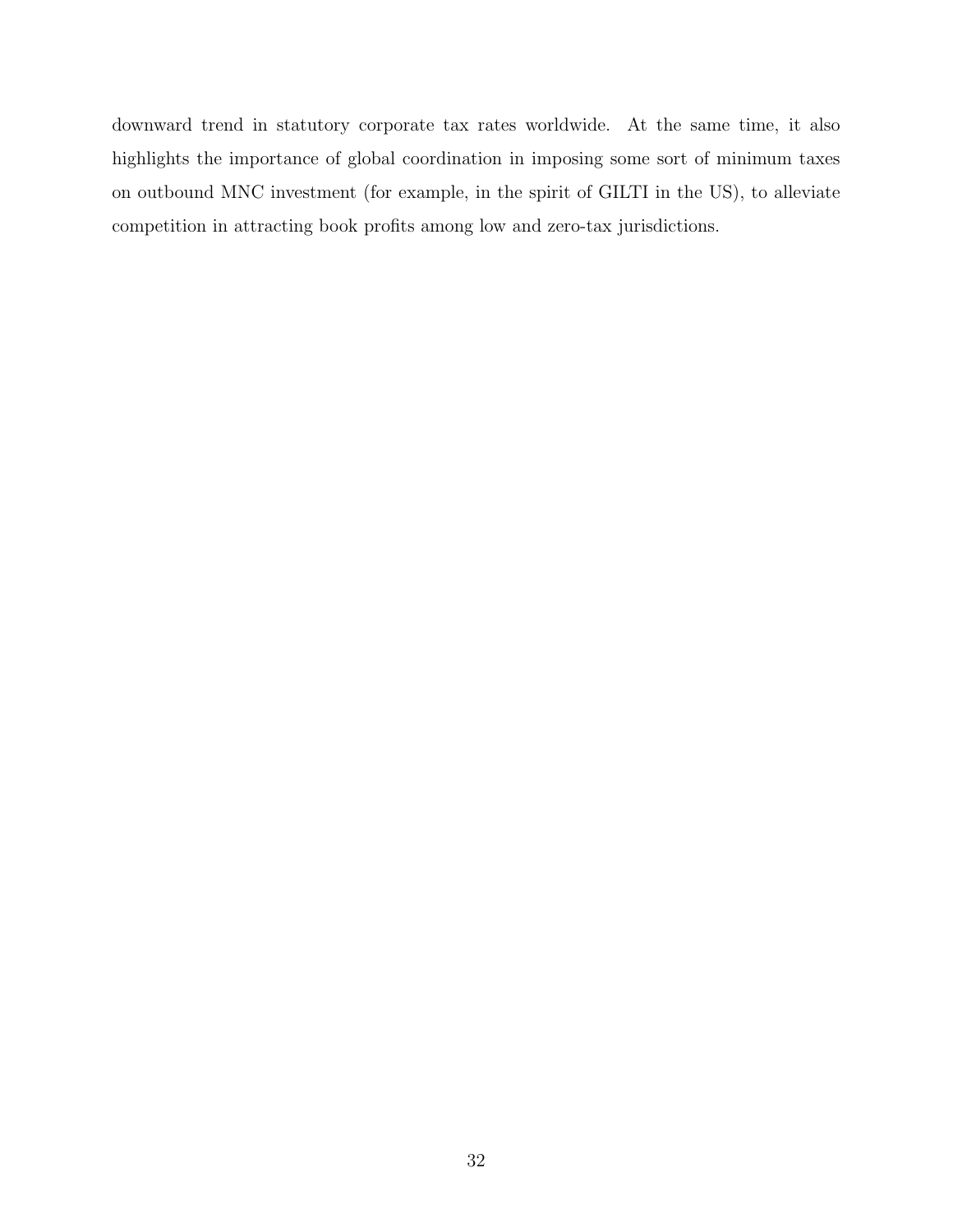## References

- Arena, M. P., Kutner, G. W., 2015. Territorial Tax System Reform and Corporate Financial Policies. Review of Financial Studies 28, 2250–2280.
- Azémar, C., Dharmapala, D., 2019. Tax Sparing Agreements, Territorial Tax Reforms, and Foreign Direct Investment. Journal of Public Economics 169, 89–108.
- Barrios, S., Huizinga, H., Laeven, L., Nicodème, G., 2012. International Taxation and Multinational Firm Location Decisions. Journal of Public Economics 96, 946–958.
- Becker, J., Fuest, C., 2011. The Taxation of Foreign Profits the Old View, the New View and a Pragmatic View. Intereconomics 46, 92–97.
- Beer, S., De Mooij, R. A., Liu, L., 2020. International Corporate Tax Avoidance: A Review of the Channels, Effect Sizes and Blindspots. Journal of Economic Surveys 34, 660–688.
- Bilicka, K. A., 2019. Comparing UK Tax Returns of Foreign Multinationals to Matched Domestic Firms. American Economic Review 109, 2921–53.
- Blouin, J., Robinson, L., 2019. Double Counting Accounting: How Much Profit of Multinational Enterprises Is Really in Tax Havens? SSRN working paper.
- Buettner, T., Wamser, G., 2013. Internal Debt and Multinationals' Profit Shifting Empirical Evidence from Firm-Level Panel Data. National Tax Journal 66, 63–96.
- Clausing, K. A., 2003. Tax-Motivated Transfer Pricing and US Intrafirm Trade Prices. Journal of Public Economics 87, 2207–2223.
- Clausing, K. A., 2009. Multinational Firm Tax Avoidance and Tax Policy. National Tax Journal 62, 703–725.
- Clausing, K. A., 2020. How Big is Profit Shifting? SSRN working paper.
- Clausing, K. A., Shaviro, D., 2011. A Burden-Neutral Shift from Foreign Tax Creditability to Deductibility?. Tax Law Review 64, 431–452.
- Davies, R. B., Martin, J., Parenti, M., Toubal, F., 2018. Knocking on Tax Haven's Door: Multinational Firms and Transfer Pricing. The Review of Economics and Statistics 100, 120–134.
- De Loecker, J., 2011. Product Differentiation, Multiproduct Firms, and Estimating the Impact of Trade Liberalization on Productivity. Econometrica 79, 1407–1451.
- Desai, M. A., Foley, C. F., Hines, J. R., 2006. The Demand for Tax Haven Operations. Journal of Public Economics 90, 513–531.
- Desai, M. A., Hines, J. R., 2003. Evaluating International Tax Reform. National Tax Journal 56, 487–502.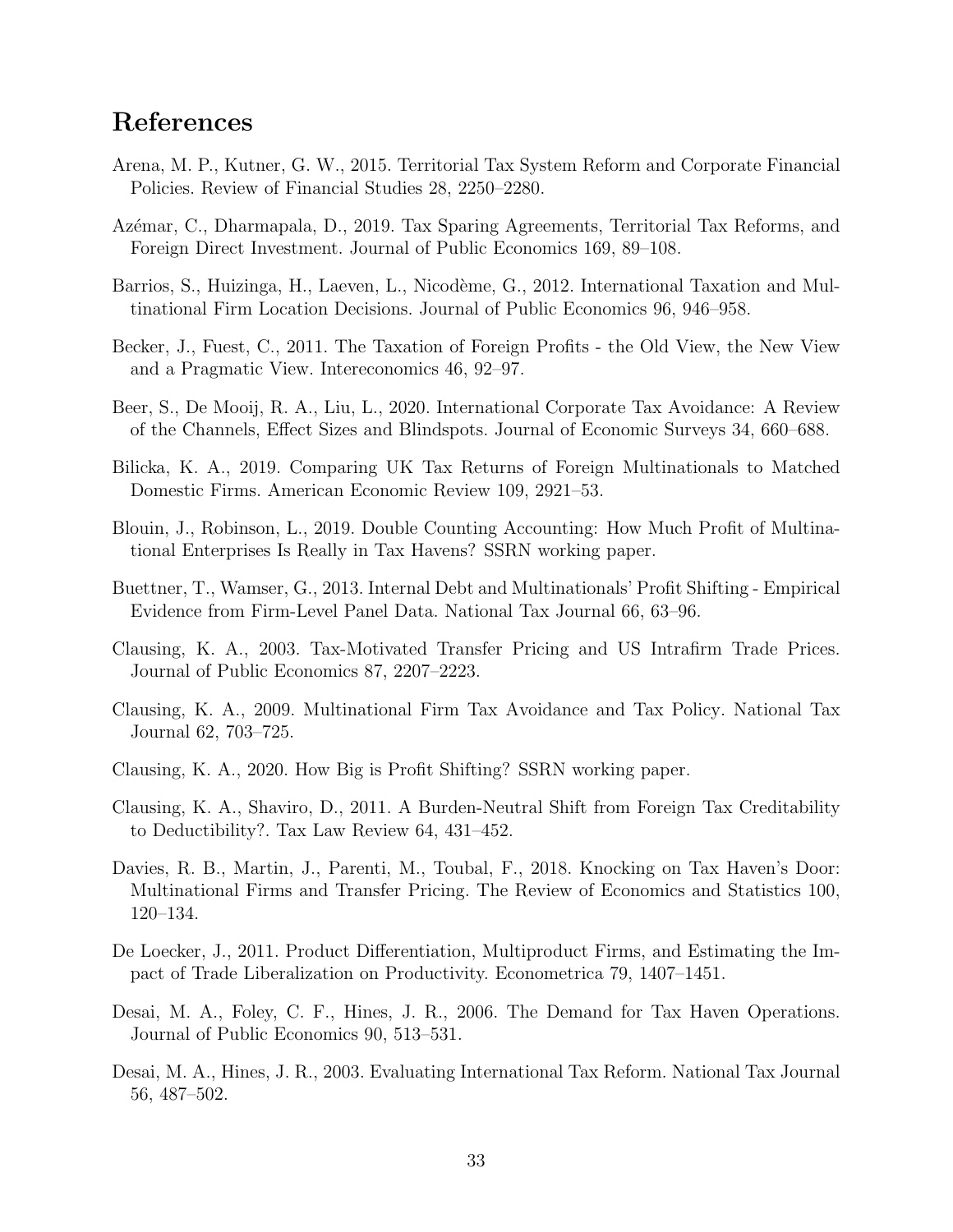- Desai, M. A., Hines, J. R., 2004. Old Rules and New Realities: Corporate Tax Policy in a Global Setting. National Tax Journal 57, 937–960.
- Devereux, M. P., Fuest, C., Lockwood, B., 2015. The Taxation of Foreign Profits: A Unified View. Journal of Public Economics 125, 83–97.
- Dharmapala, D., 2014. What Do We Know About Base Erosion and Profit Shifting? A Review of the Empirical Literature. Fiscal Studies 35, 421–448.
- Dharmapala, D., 2019. Profit Shifting in a Globalized World. AEA Papers and Proceedings 109, 488–92.
- Dharmapala, D., Foley, C. F., Forbes, K. J., 2011. Watch What I Do, Not What I Say: The Unintended Consequences of the Homeland Investment Act. Journal of Finance 66, 753–787.
- Dharmapala, D., Riedel, N., 2013. Earnings Shocks and Tax-Motivated Income-Shifting: Evidence from European Multinationals. Journal of Public Economics 97, 95–107.
- Dischinger, M., Knoll, B., Riedel, N., 2014. The Role of Headquarters in Multinational Profit Shifting Strategies. International Tax and Public Finance 21, 248–271.
- Dowd, T., Landefeld, P., Moore, A., 2017. Profit Shifting of U.S. Multinationals. Journal of Public Economics 148, 1–13.
- Egger, P., Merlo, V., Ruf, M., Wamser, G., 2015. Consequences of the New UK Tax Exemption System: Evidence from Micro-level Data. Economic Journal 125, 1764–1789.
- Feld, L. P., Ruf, M., Scheuering, U., Schreiber, U., Voget, J., 2016. Repatriation Taxes and Outbound M&As. Journal of Public Economics 139, 13–27.
- Flaaen, A., 2017. The Role of Transfer Prices in Profit-Shifting by U.S. Multinational Firms: Evidence from the 2004 Homeland Investment Act. Board of Governors of the Federal Reserve System Finance and Economics Discussion Series 2017-055.
- Gamm, M., Heckemeyer, J. H., Koch, R., 2018. Profit Shifting and the Marginal Tax Rate: What Determines the Shift-to-Loss Effect?. Available at ssrn.com/abstract=3172293.
- Grubert, H., 1998. Taxes and the Division of Foreign Operating Income among Royalties, Interest, Dividends and Retained Earnings. Journal of Public Economics 68, 269–290.
- Guvenen, F., Mataloni, J., Raymond J, Rassier, D. G., Ruhl, K. J., 2017. Offshore Profit Shifting and Domestic Productivity Measurement. NBER Working Paper 23324.
- Hasegawa, M., Kiyota, K., 2017. The Effect of Moving to a Territorial Tax System on Profit Repatriation: Evidence from Japan. Journal of Public Economics 153, 92–110.
- Heckemeyer, J. H., Overesch, M., 2017. Multinationals' Profit Response to Tax Differentials: Effect Size and Shifting Channels. Canadian Journal of Economics 50, p. 965–994.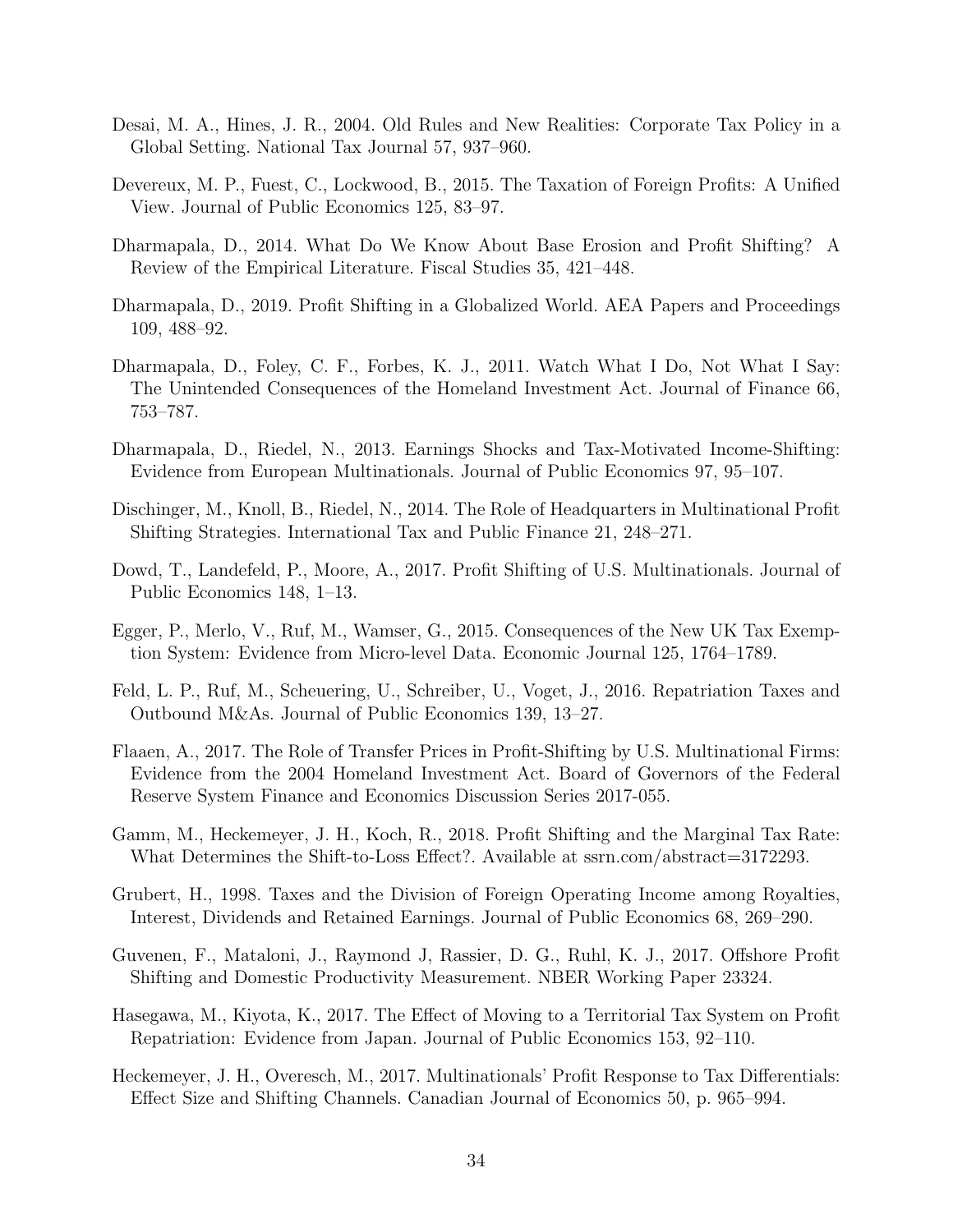- Hines, J. R., 1996. Altered States: Taxes and the Location of Foreign Direct Investment in America. American Economic Review 86, 1076–1094.
- Hines, J. R., 2014. How Serious a Problem is Base Erosion and Profit Shifting? Canadian Tax Journal 62, 443–53.
- Hines, J. R., Rice, E. M., 1994. Fiscal Paradise: Foreign Tax Havens and American Business. Quarterly Journal of Economics 109, 149–182.
- Hopland, A. O., Lisowsky, P., Mardan, M., Schindler, D., 2018. Flexibility in Income Shifting under Losses. The Accounting Review 93, 163–183.
- Huizinga, H., Laeven, L., 2008. International profit shifting within multinationals: A multicountry perspective. Journal of Public Economics 92, 1164–1182.
- IMF, 2019. Corporate Taxation in the Global Economy. International Monetary Fund IMF Policy Paper 19/007.
- Johannesen, N., Tørsløv, T., Wier, L., 2019. Are Less Developed Countries More Exposed to Multinational Tax Avoidance? Method and Evidence from Micro-Data. World Bank Economic Review 00, 1–20.
- Koethenbuerger, M., Mardan, M., Stimmelmayr, M., 2019. Profit Shifting and Investment Effects: The Implications of Zero-Taxable Profits. Journal of Public Economics 173, 96– 112.
- Kohlhase, S., Pierk, J., 2020. The Effect of a Worldwide Tax System on Tax Management of Foreign Subsidiaries. Journal of International Business Studies 51, 1312–1330.
- Levinsohn, J., Petrin, A., 2003. Estimating Production Functions Using Inputs to Control for Unobservables. Review of Economic Studies 70, 317–341.
- Liu, L., 2020. Where Does Multinational Investment Go with Territorial Taxation? Evidence from the UK. American Economic Journal: Economic Policy 12, 325–358.
- Liu, L., Schmidt-Eisenlohr, T., Guo, D., 2020. International Transfer Pricing and Tax Avoidance: Evidence from Linked Trade-Tax Statistics in the United Kingdom. The Review of Economics and Statistics 102, 766–778.
- Loretz, S., Mokkas, S., 2015. Evidence for Profit Shifting with Tax-sensitive Capital Stocks. FinanzArchiv 71, 1–36.
- Maffini, G., 2012. Territoriality, Worldwide Principle, and Competitiveness of Multinationals: A Firm-Level Analysis of Tax Burdens.
- Markle, K., 2016. A Comparison of the Tax-Motivated Income Shifting of Multinationals in Territorial and Worldwide Countries. Contemporary Accounting Research 33, 7–43.
- de Mooij, R., Liu, L., 2020. At A Cost: The Real Effects of Transfer Pricing Regulations. IMF Economic Review 68, 268–306.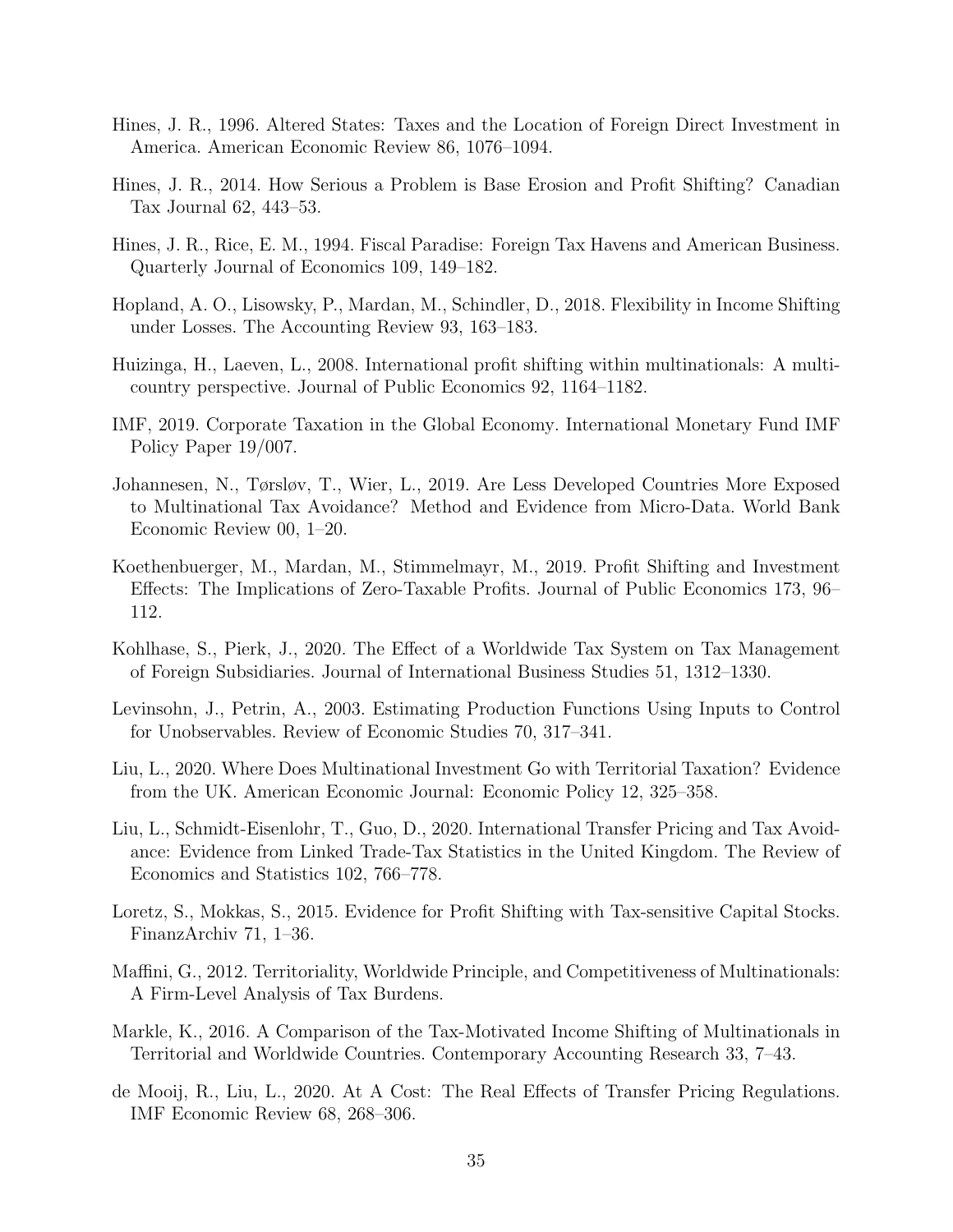- Overesch, M., 2009. The Effects of Multinationals' Profit Shifting Activities on Real Investments. National Tax Journal 62, 5–23.
- Richman, P. B., 1963. Taxation of Foreign Investment Income–An Economic Analysis. Baltimore, Johns Hopkins Press.
- Riedel, N., 2018. Quantifying International Tax Avoidance: A Review of the Academic Literature. Review of Economics 69, 169–181.
- van 't Riet, M., Lejour, A., 2018. Optimal Tax Routing: Network Analysis of FDI Diversion. International Tax and Public Finance 25, 1321–1371.
- Schwarz, P., 2009. Tax-Avoidance Strategies of American Multinationals: An Empirical Analysis. Managerial and Decision Economics 30, 539–549.
- Simone, L. D., Klassen, K. J., Seidman, J. K., 2017. Unprofitable Affiliates and Income Shifting Behavior. The Accounting Review 92, 113–136.
- Suárez Serrato, J. C., 2018. Unintended Consequences of Eliminating Tax Havens. NBER Working Paper 24850.
- Tørsløv, T. R., Wier, L. S., Zucman, G., 2018. The Missing Profits of Nations. NBER Working Paper 24701.
- Voget, J., 2011. Relocation of Headquarters and International Taxation. Journal of Public Economics 95, 1067–1081.
- Weichenrieder, A. J., 2009. Profit Shifting in the EU: Evidence from Germany. International Tax and Public Finance 16, 281–297.
- Wier, L., Reynolds, H., 2018. Big and 'unprofitable'. UNU-WIDER Working Paper 111/2018.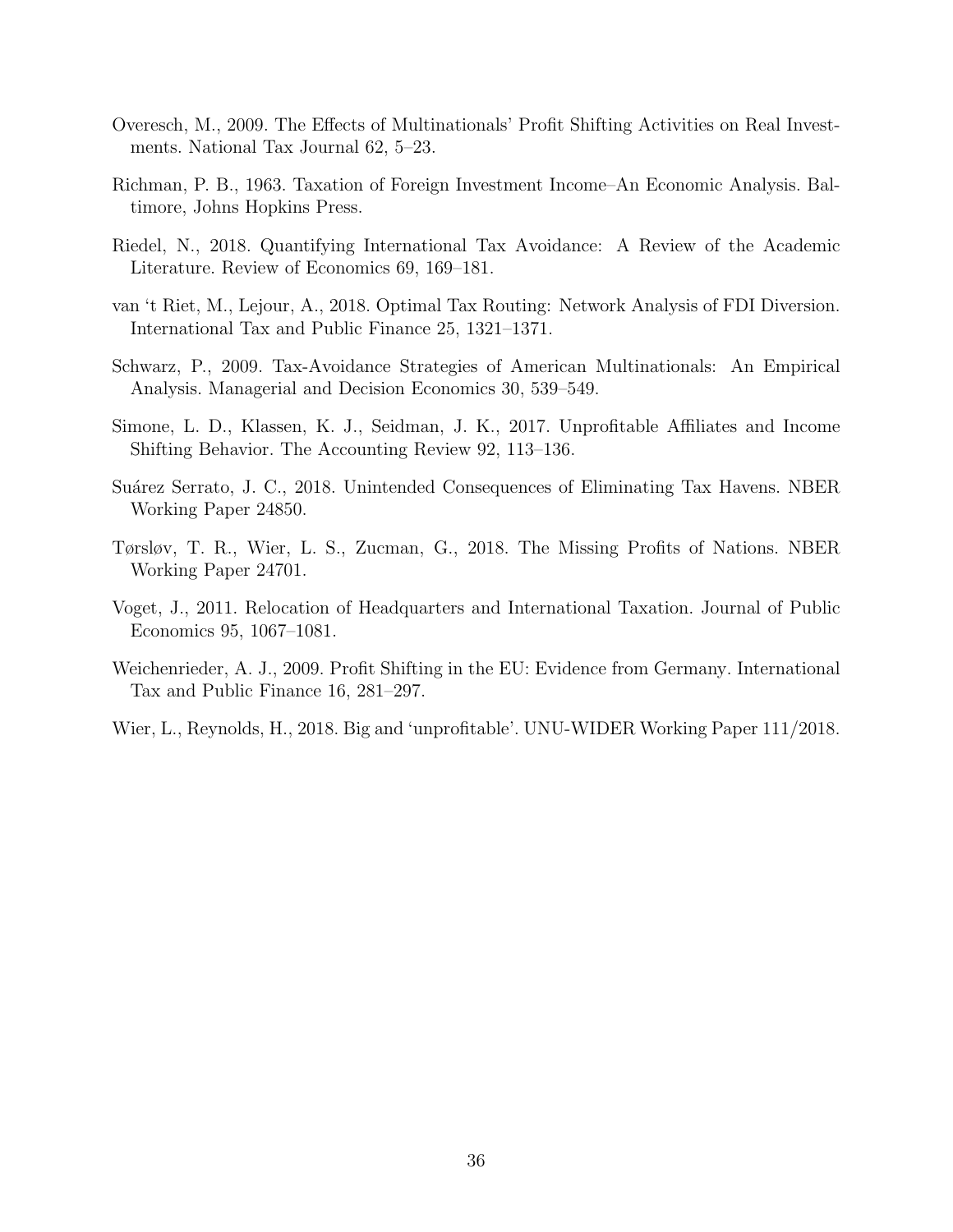## Appendix

#### A.1 Model with Tax-Deductible Costs

In the main part of the paper, we have assumed (for clarity of exposition) that the profit shifting costs are not tax deductible. However, some of these costs (e.g. for lawyers and accountants) may be tax deductible in one of the countries. Let us assume that a share  $\alpha$ of costs is deductible in the high-tax country, and a share  $\beta$  in the affiliate country, with  $\alpha + \beta \leq 1$  and  $\alpha, \beta \geq 0$ . This model nests the cases where all costs are tax-deductible in the high-tax country ( $\alpha = 1, \beta = 0$ ), or where all costs are deductible in the affiliate country  $(\alpha = 0, \beta = 1)$ , or the model from the main part of the paper  $(\alpha = 0, \beta = 0)$ . Then, after-tax profits of the MNE are given by

$$
\Pi = (1 - \tau_h) \left[ \rho_h - \sum_{i=1}^n \pi_i - \alpha \sum_{i=1}^n \frac{\lambda}{2} \frac{(\pi_i)^2}{\rho_i} \right]
$$
\n
$$
+ \sum_{i=1}^n \left( 1 - \max(\tau_h^{repeat}, \tau_i) \right) \left[ \rho_i + \pi_i - \beta \frac{\lambda}{2} \frac{(\pi_i)^2}{\rho_i} \right] - (1 - \alpha - \beta) \sum_{i=1}^n \frac{\lambda}{2} \frac{(\pi_i)^2}{\rho_i}.
$$
\n(A.1)

The optimal share of profits shifted becomes

$$
\frac{\pi_i}{\rho_i} = \frac{\tau_h - \max(\tau_h^{repat}, \tau_i)}{\lambda \left[ (1 - \alpha - \beta) + (1 - \tau_h) \alpha + (1 - \max(\tau_h^{repat}, \tau_i)) \beta \right]}.
$$
\n(A.2)

Now compare profit shifted under a territorial tax system with profits shifted under a worldwide tax system:

$$
\left(\frac{\pi_i}{\rho_i}\right)^{\text{Territorial}} = \frac{\tau_h - \tau_i}{\lambda \left[1 - \tau_h \alpha - \tau_i \beta\right]}
$$
\n
$$
\left(\frac{\pi_i}{\rho_i}\right)^{\text{Worldwide}} = \frac{\tau_h - \tau_h^{repat}}{\lambda \left[1 - \tau_h \alpha - \tau_h^{repat} \beta\right]}.
$$
\n(A.3)

As long as there is any additional tax due upon repatriation  $(\tau_h^{repat} > \tau_i)$ , there is more profit shifting under the territorial tax system than under the worldwide tax system. For  $\tau_h^{repat} \to \tau_h$ , profit shifted under the worldwide tax system goes to zero.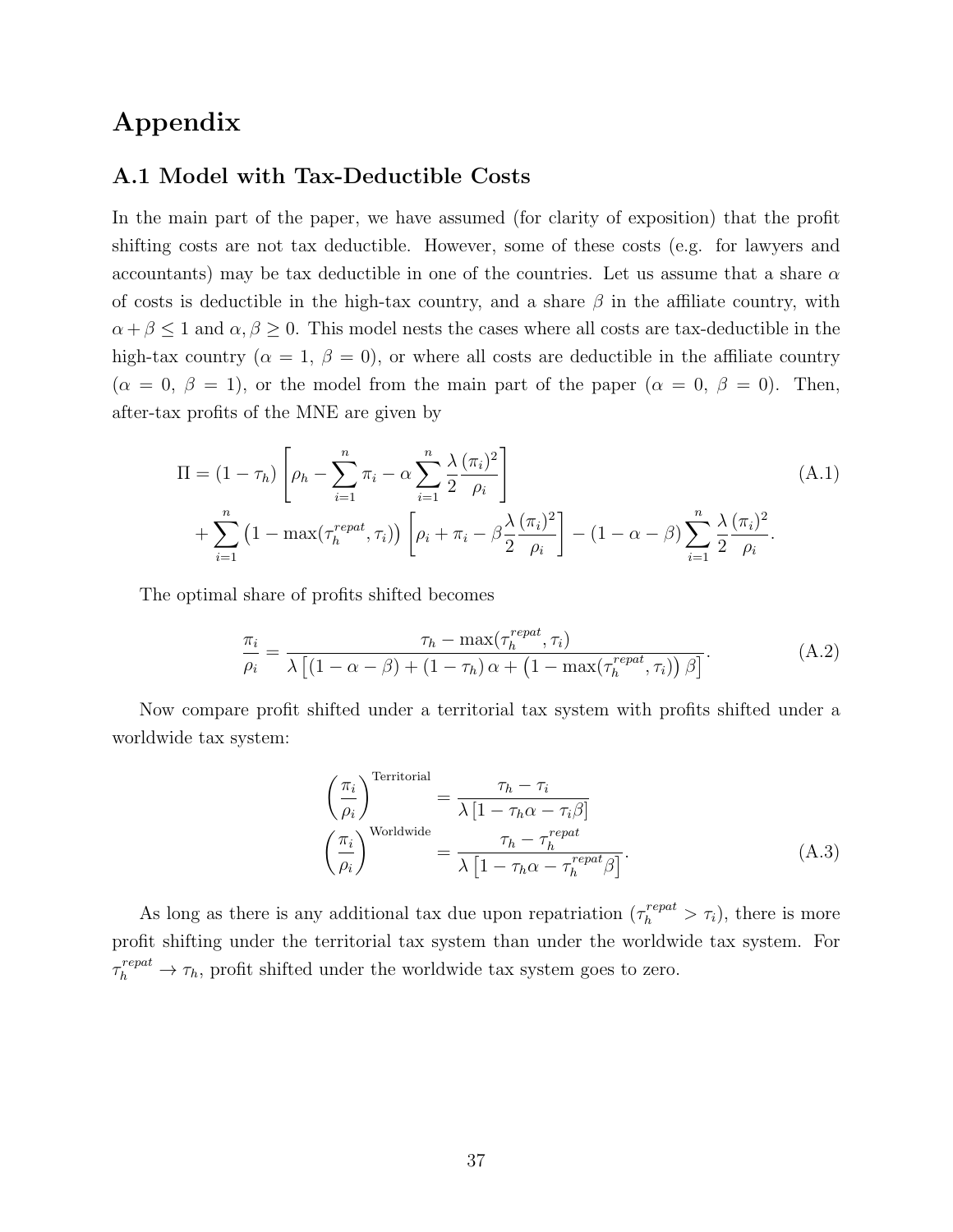#### A.2 Heterogeneity Analysis

Recent literature has uncovered effect heterogeneity in the profit shifting behavior of multinational entities. For example, profit shifting is concentrated in large multinationals (Wier and Reynolds, 2018), is stronger in R&D intensive firms (Liu et al., 2020) and to countries that impose low or no taxes on corporate profits (Dowd et al., 2017; Davies et al., 2018; Tørsløv et al., 2018). To explore the extent to which the impact of territorial tax reform may vary across these characteristics, we divide firms in the low-tax sample into quintiles (for each firm characteristic), and estimate the effect of the tax reform by interacting the policy variable with the quintile indicators. Thus, we estimate

$$
y_{ikt} = \sum_{j=1}^{5} \beta_{Quintile_j} UK\text{-Parent}_i \times \text{Post}_t \times \mathbb{1}\{i \in Quintile_j\} + \beta_x X_{ikt} + \beta_z Z_{kt} + \alpha_i + d_t + \epsilon_{ikt},
$$
\n(A.4)

where  $\mathbb{1}{i \in Quintile_i}$  is the j<sup>th</sup> quintile indicator defined above, and all other variables are as previously defined. We implement  $d_t$  with host country-year and industry-year fixed effects.

Panel A of Figure A.1 plots the results across firm sizes measured by fixed assets. It shows that only medium-to-large UK affiliates significantly increased their reported profitability in response to the 2009 reform. Panel B shows a stronger pattern across size measured by employment.

Next, we confirm that firms with high intangible assets indeed have larger opportunities to shift profits to low-tax affiliates (Panel C of Figure A.1). The evidence shows that the effect of the reform on reported profits is larger in firms with relatively high levels of intangibles.

Lastly, we test whether the effect differs in the level of statutory tax rate in the host country (Panel D of Figure A.1). Surprisingly, there is no evidence that profit shifting increases with the tax rate differential.<sup>30</sup> One reason for this finding may be that our sample does not include zero-tax havens (see p. 11); the average tax rate in the first bin is only eight percentage points lower than that of the last bin. Our results capture the tax-optimized setting of e.g. transfer prices and financing structures among producing affiliates, not the purely artificial shifting of book profits to zero-tax havens. A second reason for this finding may be that statutory tax rates do not capture profit shifting incentives well, for example because our sample includes a large number of loss-making affiliates (see Simone et al., 2017; Hopland et al., 2018; Gamm et al., 2018). Moreover, host country may offer specific tax incentives, including company-specific advance pricing agreements or country-specific double

<sup>30</sup>When imposing restriction that shifting increases linearly with the tax rate differential, the coefficient on the interaction term UK-parent<sub>i</sub>  $\times$  Post<sub>t</sub>  $\times$   $\delta\tau_{it}$  is also insignificant.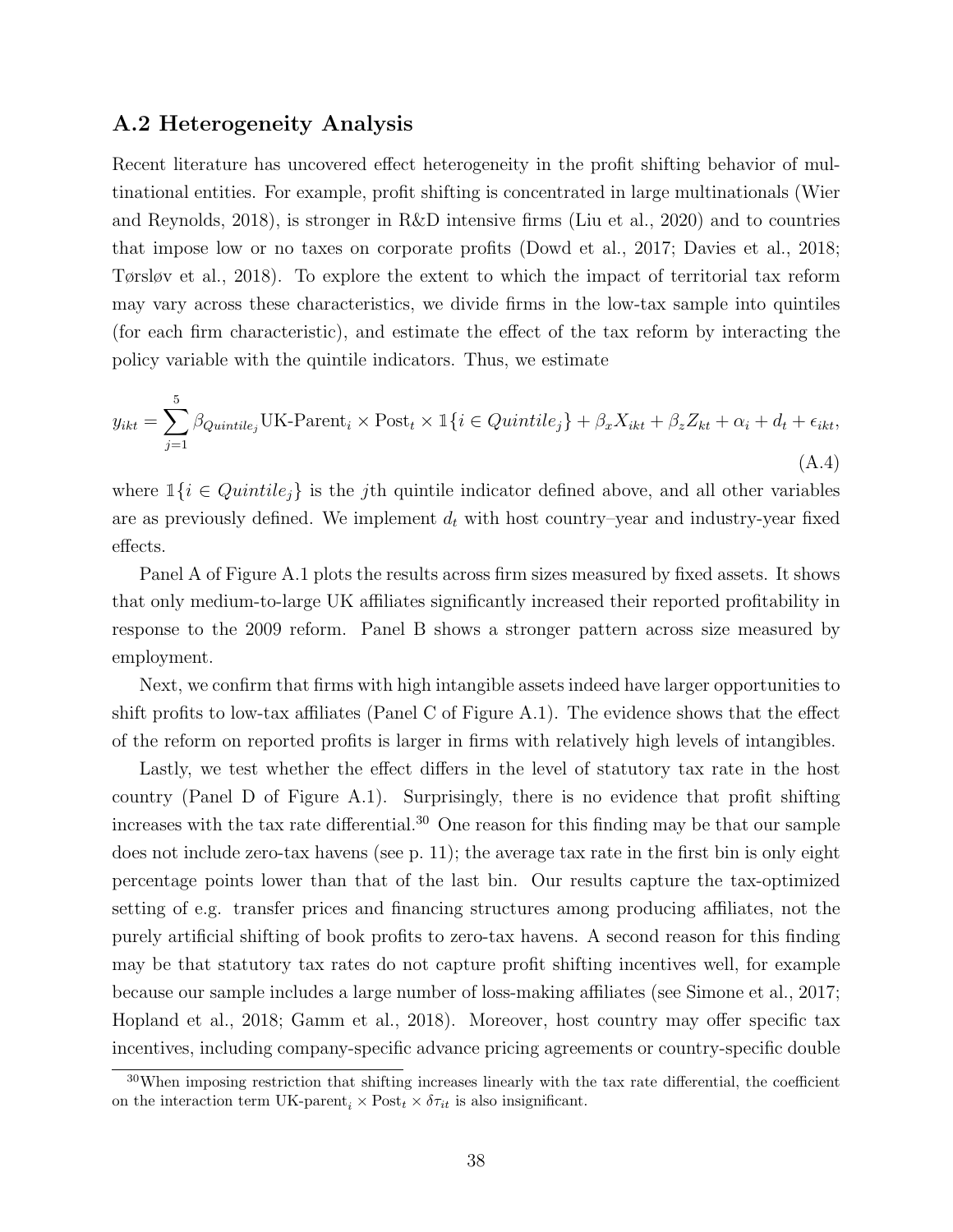

Figure A.1: Effect Heterogeneity in Low-Tax Countries

*Notes:* Estimated coefficients  $\beta_{Quintile_j}$  from estimating eq. (A.4), including 90% confidence intervals across firm size (measured by fixed assets in Panel A and employment in Panel B), intensity of intangibles (Panel C), and host-country tax rate (Panel D). Data from Amadeus 2006–2012.

tax treaty networks, which are not reflected in the statutory tax rate. Countries differ also in their anti-avoidance regulations. Lastly, the opportunity cost of non-repatriation of profits varies across firms and countries.

## A.3 Additional Tables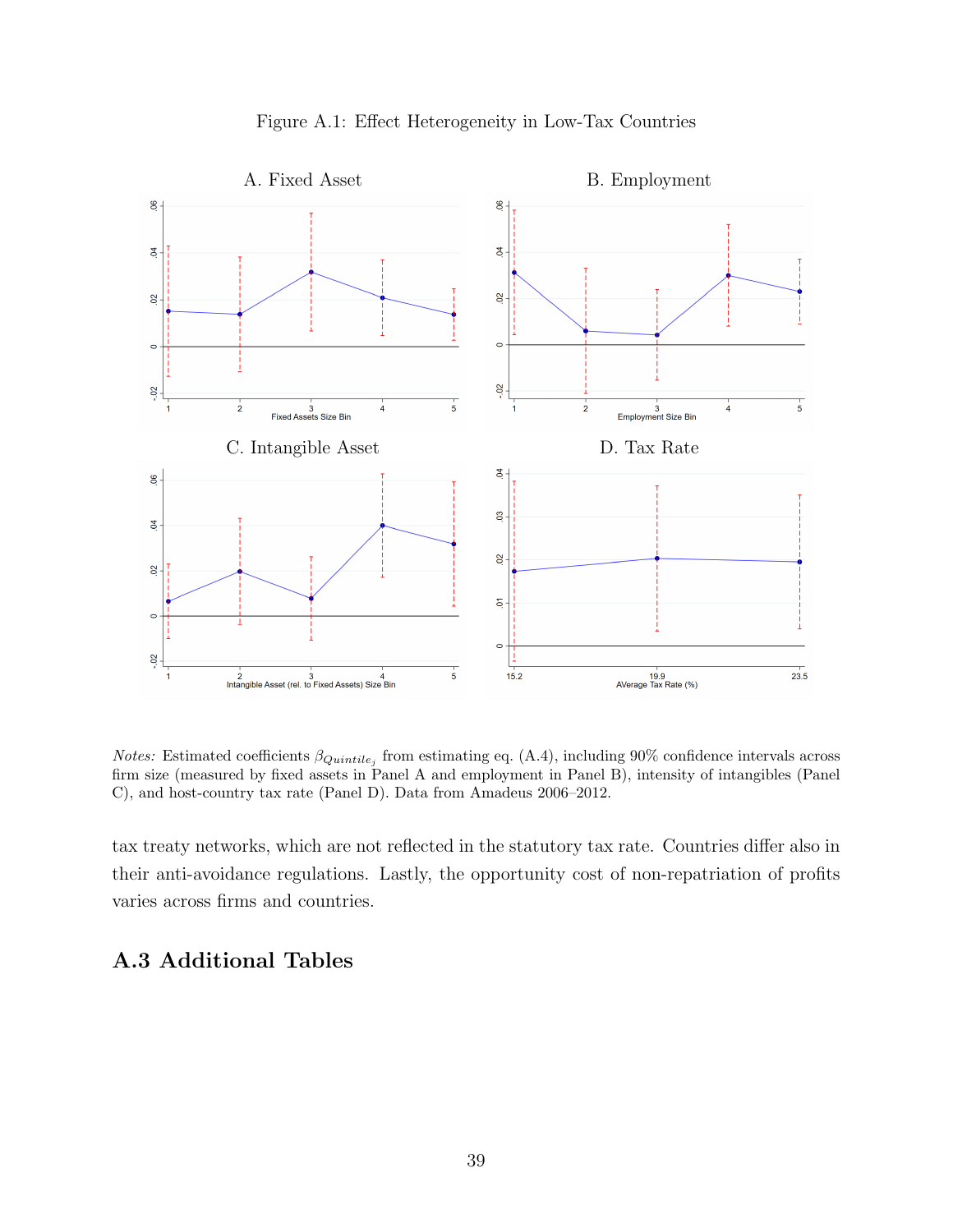|                |         | Low-Tax Affiliates of |         | High-Tax Affiliates of |
|----------------|---------|-----------------------|---------|------------------------|
|                | UK MNCs | Non-UK MNCs           | UK MNCs | Non-UK MNCs            |
| Austria        | 283     | 3,591                 |         |                        |
| Belgium        |         |                       | 1,783   | 20,491                 |
| Bulgaria       | 435     | 7,486                 |         |                        |
| Czech Republic | 1,823   | 29,697                |         |                        |
| Estonia        | 371     | 7,795                 |         |                        |
| Finland        | 329     | 4,927                 |         |                        |
| France         |         |                       | 3,800   | 32,660                 |
| Germany        |         |                       | 2,197   | 17,893                 |
| Greece         | 453     | 4,283                 |         |                        |
| Hungary        | 281     | 4,563                 |         |                        |
| Ireland        | 1,163   | 1,910                 |         |                        |
| Italy          |         |                       | 3,509   | 31,220                 |
| Luxembourg     |         |                       | 54      | 337                    |
| Netherlands    | 699     | 3,057                 |         |                        |
| Poland         | 1,156   | 18,607                |         |                        |
| Portugal       | $50\,$  | 411                   | 4       | 36                     |
| Romania        | 1,673   | 55,430                |         |                        |
| Slovenia       | 130     | 3,653                 |         |                        |
| Spain          |         |                       | 3565    | 32,461                 |
| Sweden         | 109     | 711                   |         |                        |
| Total          | 8,955   | 146,121               | 14,912  | 135,098                |
|                |         | 155,076               |         | 150,010                |

Table A.1: Affiliate-Level Data

Panel A: Observations by Country

Notes: Observations by country in the affiliate-level dataset. Low-tax (high-tax) observations are affiliates that are in countries with a lower (higher) tax rate than the UK in all years in which we observe the firm. Data from Amadeus for 2006–2012.

Panel B: Top 20 Home Countries

|                | Country        | $\#$ of HQs |    | Country       | $\#$ of HQs |
|----------------|----------------|-------------|----|---------------|-------------|
| 1              | Germany        | 4,861       | 11 | Turkey        | 906         |
| $\overline{2}$ | Italy          | 3,256       | 12 | Spain         | 875         |
| 3              | Netherlands    | 2,199       | 13 | Sweden        | 773         |
| $\overline{4}$ | United Kingdom | 1,883       | 14 | Hungary       | 665         |
| 5              | Switzerland    | 1,684       | 15 | Finland       | 533         |
| 6              | Luxembourg     | 1,540       | 16 | Denmark       | 519         |
| 7              | France         | 1,499       | 17 | Greece        | 486         |
| 8              | Austria.       | 1,380       | 18 | <b>Russia</b> | 326         |
| 9              | Cyprus         | 1,271       | 19 | Portugal      | 321         |
| 10             | Belgium        | 976         | 20 | Canada        | 296         |

Notes: Table lists the top 20 countries with the most headquarters of the affiliates in our affiliate-level data. Data from Amadeus for 2006–2012.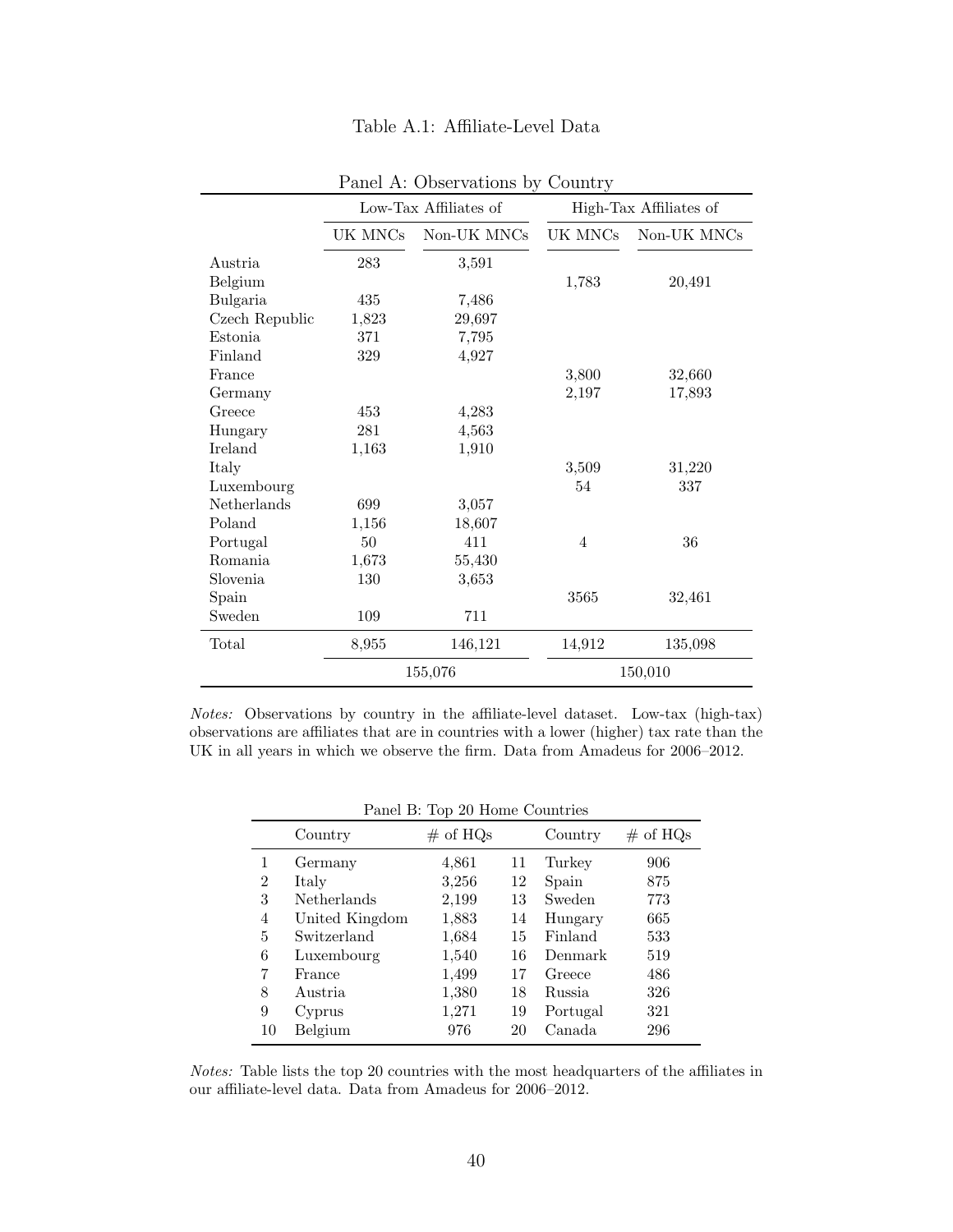|       | $\#$ Obs. | $%$ of sample |
|-------|-----------|---------------|
| 2005  | 93        | 2.59          |
| 2006  | 95        | 2.65          |
| 2007  | 175       | 4.88          |
| 2008  | 197       | 5.49          |
| 2009  | 503       | 14.02         |
| 2010  | 523       | 14.58         |
| 2011  | 520       | 14.50         |
| 2012  | 510       | 14.22         |
| 2013  | 487       | 13.58         |
| 2014  | 484       | 13.49         |
| Total | 3,587     | 100           |

Table A.2: Observations by Year (Consolidated Data)

Notes: Observations by year in the consolidated data. Data from Datastream for 2005–2014.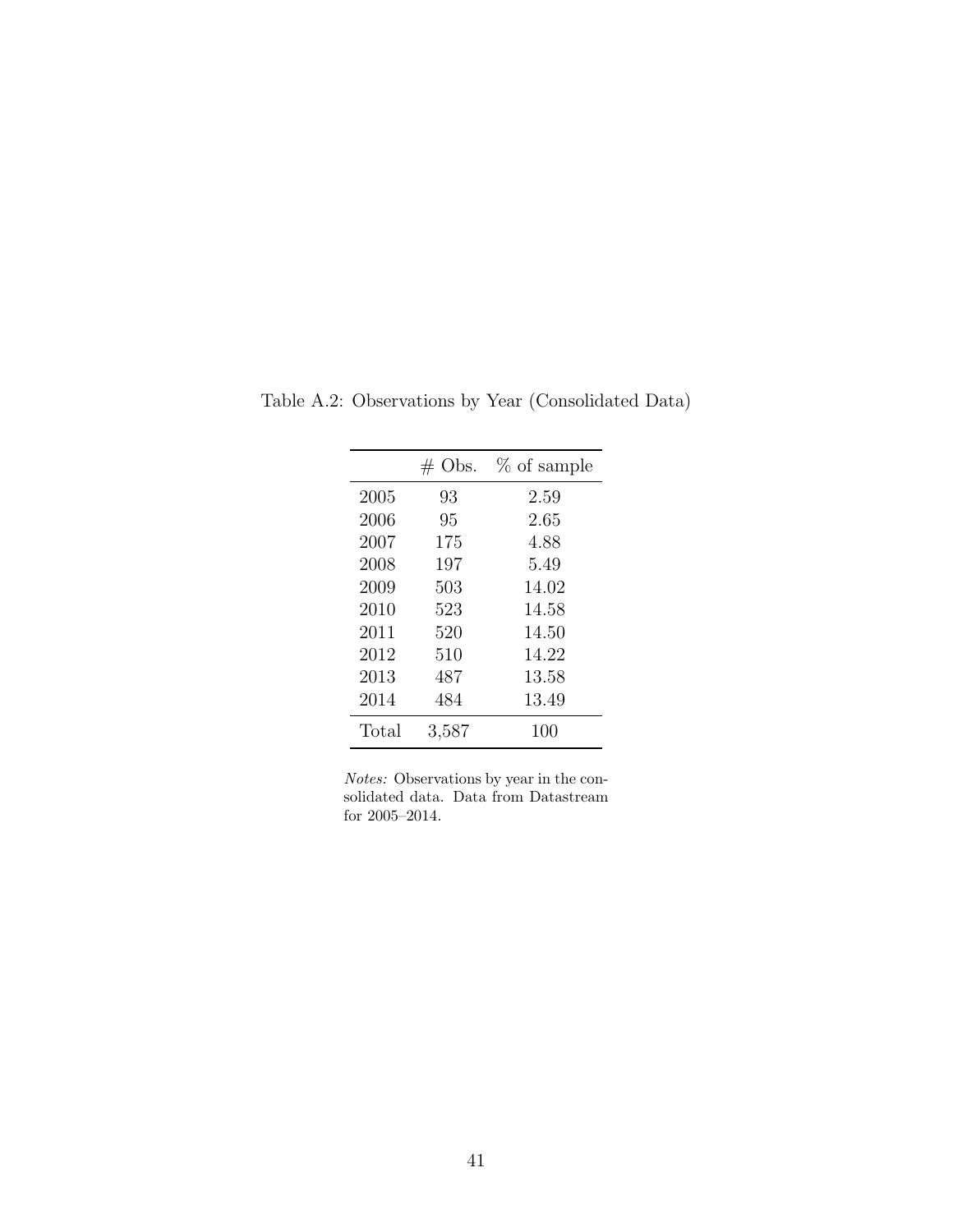| Sample:                   |                 |                          |                        |                       | Low-Tax           |               |                       | High-Tax    |
|---------------------------|-----------------|--------------------------|------------------------|-----------------------|-------------------|---------------|-----------------------|-------------|
| Dependent variable:       |                 |                          | EBT/Assets             |                       | Op. Profit/Assets | EBT/Assets    | $\ln$ (EBT)           | EBT/Assets  |
|                           | $\widehat{\Xi}$ | $\widehat{\mathfrak{O}}$ | $\widehat{\mathbb{C}}$ | $\bigoplus$           | $\widetilde{5}$   | $\widehat{6}$ | $\widetilde{C}$       | $\circledS$ |
| $JK-Parent \times Post$   | $0.018***$      | $0.019***$               | $0.019***$             | $0.018***$            | $0.022***$        |               | 0.056                 | 0.005       |
| $\times$ High Intangibles | (0.006)         | (0.005)                  | (0.007)                | (0.007)               | (0.007)           | $0.024***$    | (0.043)               | (0.005)     |
|                           |                 |                          |                        |                       |                   | (0.008)       |                       |             |
| ln (Turnover)             |                 | $0.048***$<br>(0.001)    |                        | $0.048***$<br>(0.001) |                   |               |                       |             |
| In (Fixed Assets)         |                 |                          |                        |                       |                   |               | $0.144***$<br>(0.007) |             |
| Add. Controls             |                 |                          |                        |                       |                   |               |                       |             |
| Affiliate FE              |                 |                          |                        |                       |                   |               |                       |             |
| Year FE                   |                 |                          |                        |                       |                   |               |                       |             |
| Host Country-Year FE      |                 |                          |                        |                       |                   |               |                       |             |
| Industry-Year FE          |                 |                          |                        |                       |                   |               |                       |             |
|                           | 206,004         | 206,004                  | 206,004                | 206,004               | 206,004           | 206,004       | 122,726               | 212,961     |
| $R^2$                     | 0.450           | 0.477                    | 0.454                  | 0.480                 | 0.443             | 0.454         | 0.846                 | 0.540       |

*Notes*: The sample includes observations with missing information on employment. Data from Amadeus for 2006–2012. Specification (3) to (8) include the following characteristics of the multinational firm's home country: i Notes: The sample includes observations with missing information on employment. Data from Amadeus for 2006–2012. Specification (3) to (8) include the following characteristics of the multinational firm's home country: inflation, GDP per capita, long-run unemployment rate, and GDP growth. Standard errors in parentheses are clustered by parent. \*\*\*, \*\* and \* indicate significance at the 1%, 5% and 10% levels.

Table A.3: Profit Shifting after Territorial: Regression Results for Full Sample without Employment Control  $\frac{1}{4}$  $\tilde{C}$ ł,  $\frac{1}{2}$  $\frac{1}{1}$ ł,  $E \cdot H \cdot G$ ک<br>4  $\pm$  $\overline{a}$ .  $\overline{a}$  $\frac{1}{2}$  $\frac{1}{2}$  $E$  $\frac{1}{4}$  $f + \zeta h$  $\Delta$  $\lambda$   $\Omega$ .  $T_{\alpha}$ kla